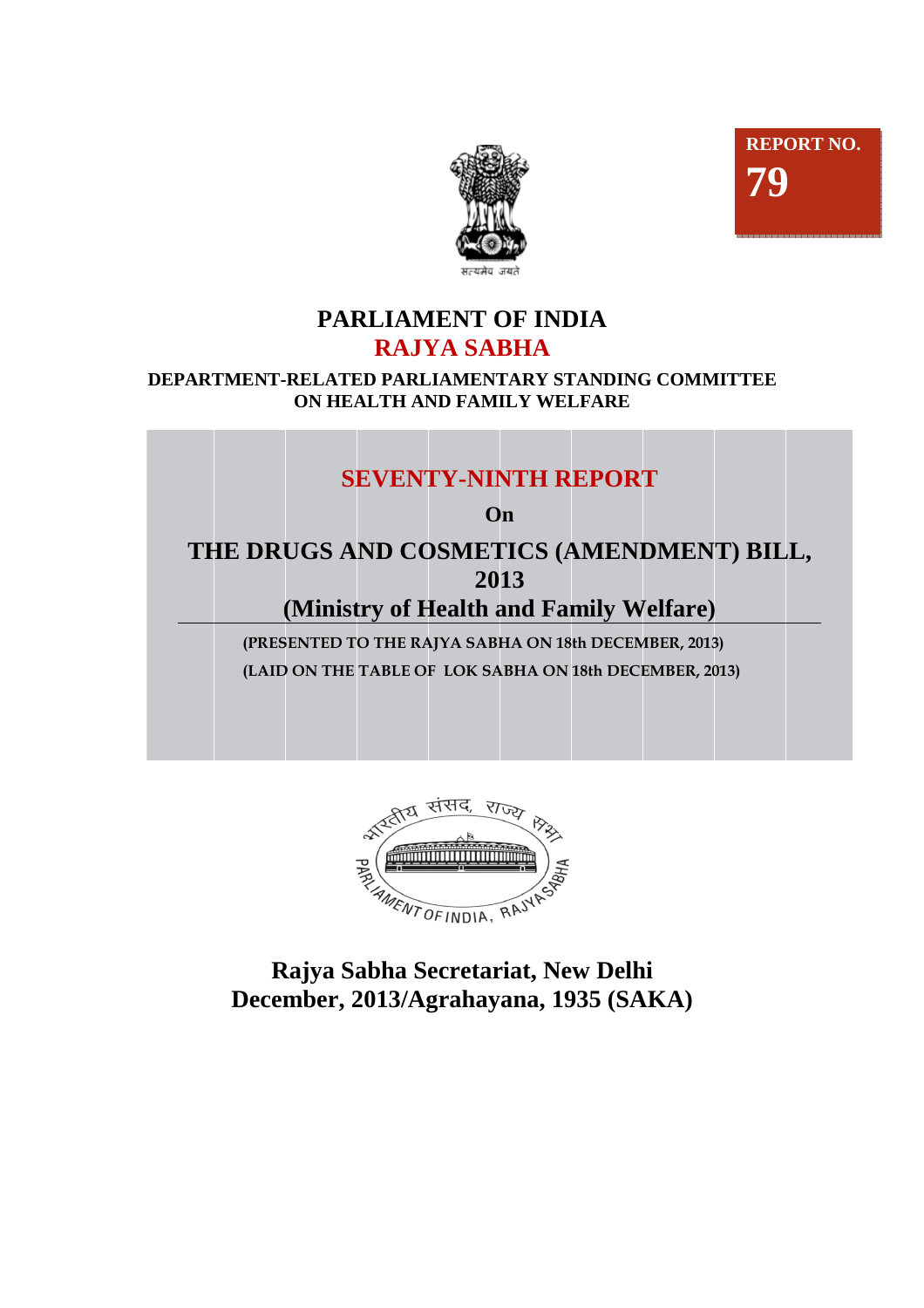

# **RAJYA SABHA**

#### **DEPARTMENT-RELATED PARLIAMENTARY STANDING COMMITTEE ON HEALTH AND FAMILY WELFARE**

# **SEVENTY-NINTH REPORT**

**On** 

# **THE DRUGS AND COSMETICS (AMENDMENT) BILL, 2013 (Ministry of Health and Family Welfare)**

**(PRESENTED TO THE RAJYA SABHA ON 18th DECEMBER, 2013) (LAID ON THE TABLE OF LOK SABHA ON 18th DECEMBER, 2013)** 



**Rajya Sabha Secretariat, New Delhi December, 2013/Agrahayana, 1935 (SAKA)**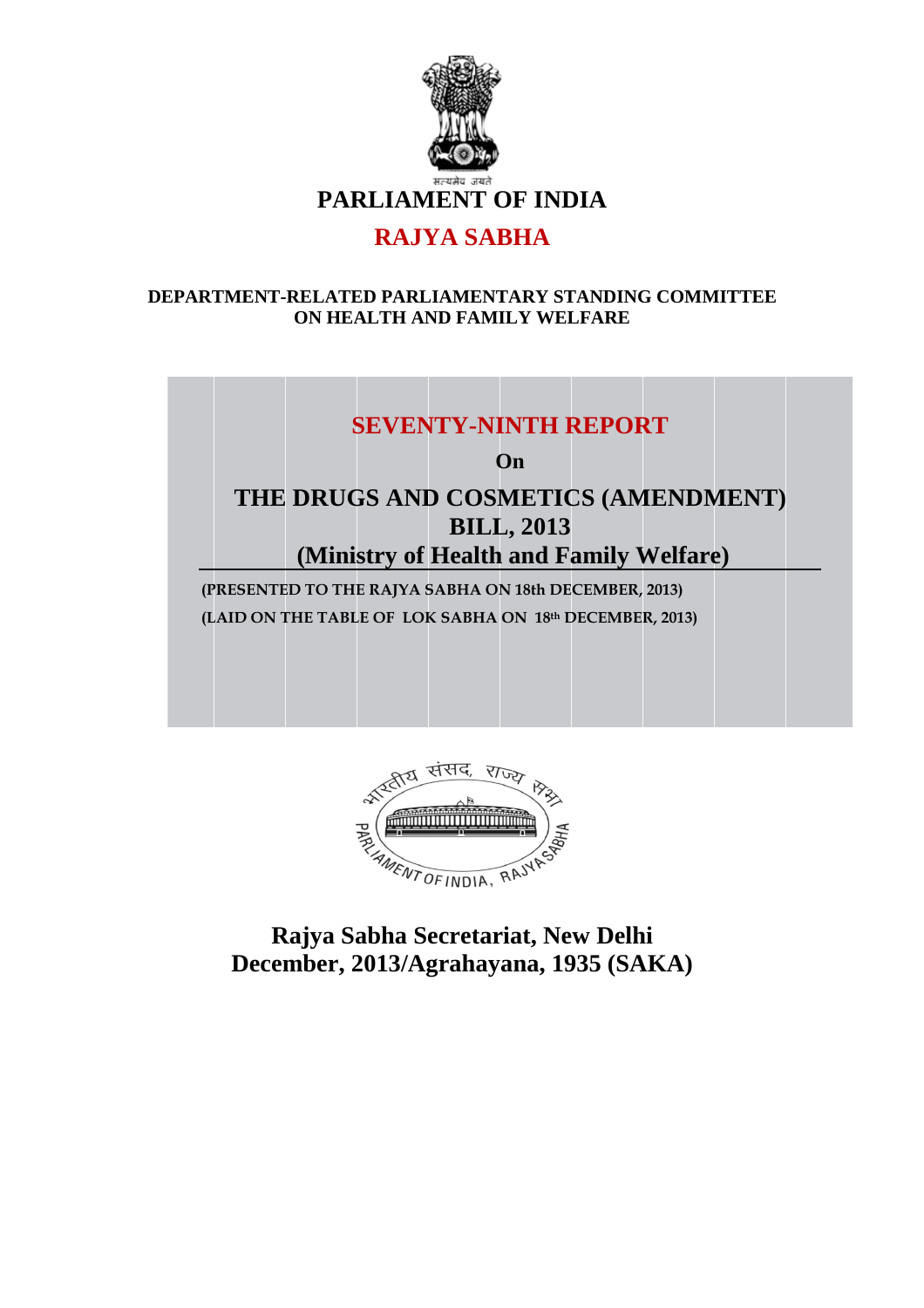# CONTENTS

#### **PAGES**

| 4. |  |
|----|--|
|    |  |
|    |  |
|    |  |

 $\ast$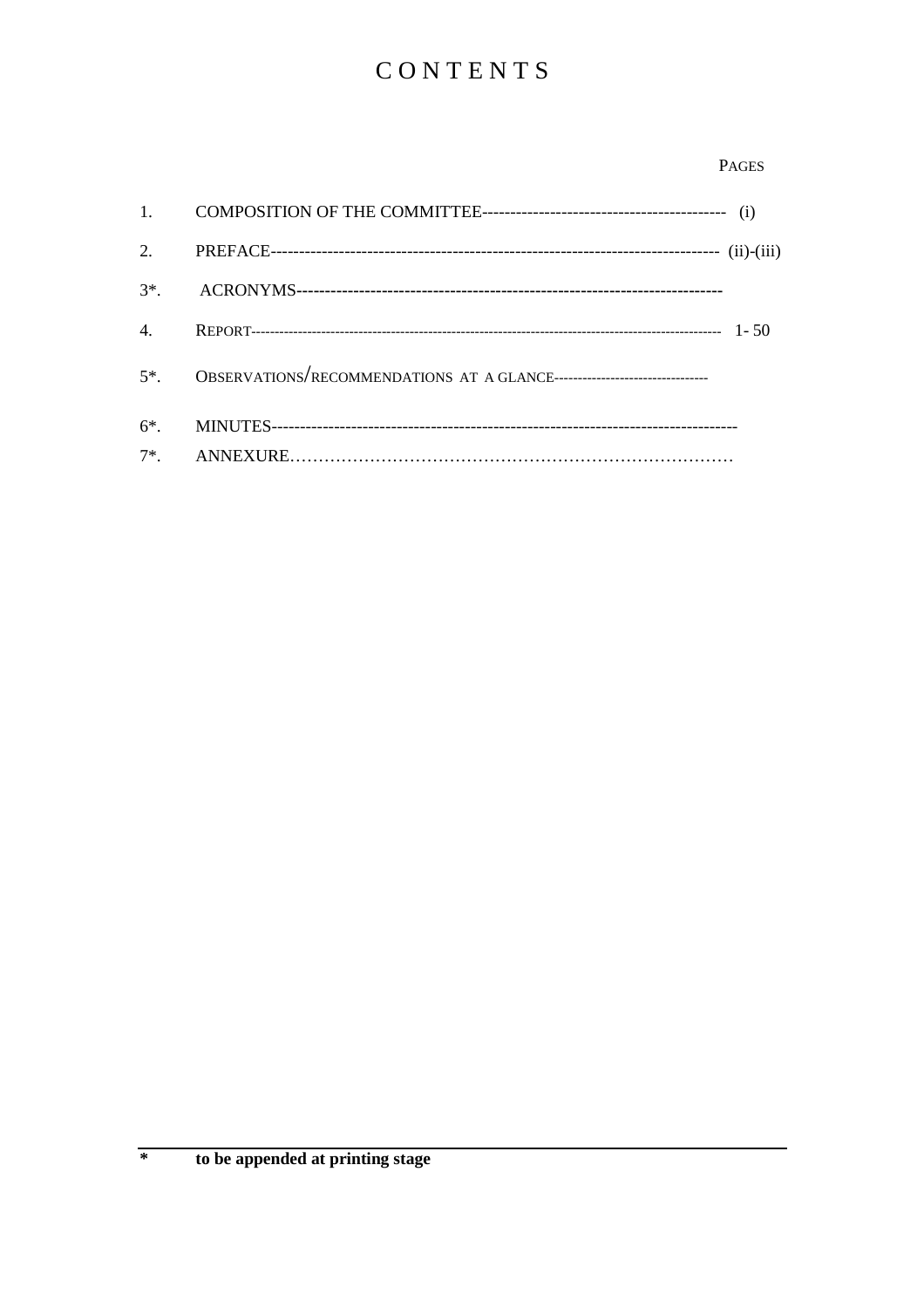#### **COMPOSITION OF THE COMMITTEE (2013-14)**

# **RAJYA SABHA**

- 1. Shri Brajesh Pathak **Chairman**
- 2. Shri Rajkumar Dhoot
- 3. Shrimati B. Jayashree
- 4. Shri Mohd. Ali Khan
- 5. Dr. Prabhakar Kore
- 6. Dr. R. Lakshmanan
- & 7. Shri Rasheed Masood
	- 8. Shri Jagat Prakash Nadda
	- 9. Dr. Vijaylaxmi Sadho
	- 10. Shri Arvind Kumar Singh

#### **LOK SABHA**

- 11. Shri Kirti Azad
- 12. Shri Mohd. Azharuddin
- 13. Shrimati Sarika Devendra Singh Baghel
- 14. Shri Kuvarjibhai M. Bavalia
- 15. Shrimati Priya Dutt
- 16. Dr. Sucharu Ranjan Haldar
- 17. Mohd. Asrarul Haque
- 18. Dr. Monazir Hassan
- 19. Dr. Sanjay Jaiswal
- 20. Shri Chowdhury Mohan Jatua
- 21. Dr. Tarun Mandal
- 22. Shri Mahabal Mishra
- 23. Shri Zafar Ali Naqvi
- 24. Shrimati Jayshreeben Patel
- 25. Shri Harin Pathak
- 26. Shri Ramkishun
- 27. Dr. Anup Kumar Saha
- 28. Dr. Arvind Kumar Sharma
- 29. Dr. Raghuvansh Prasad Singh
- 30. Shri P.T. Thomas
- 31. Vacant

#### **SECRETARIAT**

| Shri P.P.K. Ramacharyulu   | Joint Secretary   |
|----------------------------|-------------------|
| Shri R. B. Gupta           | Director          |
| Shrimati Arpana Mendiratta | Joint Director    |
| Shri Dinesh Singh          | Deputy Director   |
| Shri Pratap Shenoy         | Committee Officer |

**& vacant vide disqualification as a member of the Council of States (Rajya Sabha) w.e.f. 19th September, 2013.**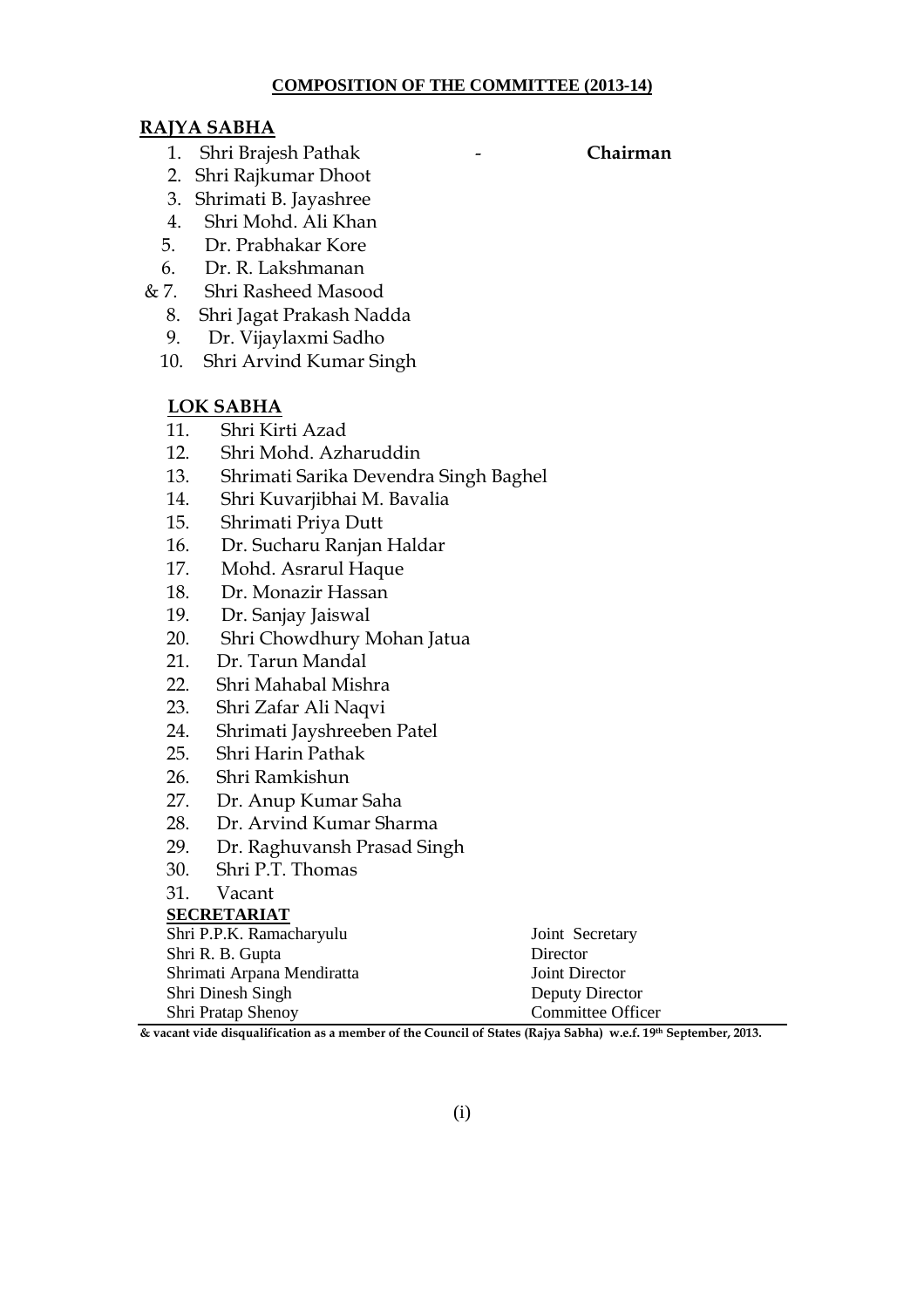#### **PREFACE**

I, the Chairman of the Department-related Parliamentary Standing Committee on Health and Family Welfare, having been authorized by the Committee to present the Report on its behalf, present this Seventy-ninth Report of the Committee on the Drugs and Cosmetics(Amendment) Bill, 2013\*.

2. In pursuance of Rule 270 of the Rules of procedure and Conduct of Business in the Council of States relating to the Department-related Parliamentary Standing Committees, the Chairman, Rajya Sabha, referred\*\* the Drugs and Cosmetics(Amendment) Bill, 2013 **(Annexure I)** as introduced in the Rajya Sabha on the 29<sup>th</sup> August, 2013 to the Committee on the 9th September, 2013 for examination and report by 08th November, 2013. Subsequently, the Committee was granted extension of time till 18th December, 2013.

3. The Committee issued a Press Release inviting memoranda/views from individuals and other stakeholders. (**Annexure-II)**. In response thereto 73 Memoranda from individuals and others relevant to the Bill were received. List of individuals from whom memoranda were received is at **Annexure-III**.

4. The Committee held eight sittings during the course of examination of the Bill namely 26th September, 12th November, 21st November, 22nd November, 29th November, 9 th December , 16th December and 17th December, 2013. The list of witnesses heard by the Committee is at **Annexure-IV**.

5. The Committee considered the draft Report on 16<sup>th</sup> and 17<sup>th</sup> December, 2013 and adopted the same on 17th December, 2013.

6. The Committee has relied on the following documents in finalizing the Report.

- (i) The Drugs and Cosmetics (Amendment) Bill, 2013;
- (ii) Background Notes on the Bill received from the Department of Health and Family Welfare;
- (iii) Presentation, clarifications and Oral evidence of Secretary, Department of Health & Family Welfare;
- (iv) Memoranda received on the Bill from various institutes/ bodies/associations/organizations/experts and replies of the Ministry on the memoranda selected by the Committee for examination.
- (iv) Oral evidence and written submissions by various stakeholders/experts from various medical professions, on the Bill; and
- (vi) Replies to the questions/queries raised by Members in the meeting on the Bill received from the Department of Health & Family Welfare

*---------------------------------------------------------------------------------* 

*<sup>\*</sup> Published in Gazette of India Extraordinary Part II Section 2, dated 29th August, 2013 \*\* Rajya Sabha Parliamentary Bulletin Part II, No.51252, dated 09th September, 2013.* 

<sup>(</sup>ii)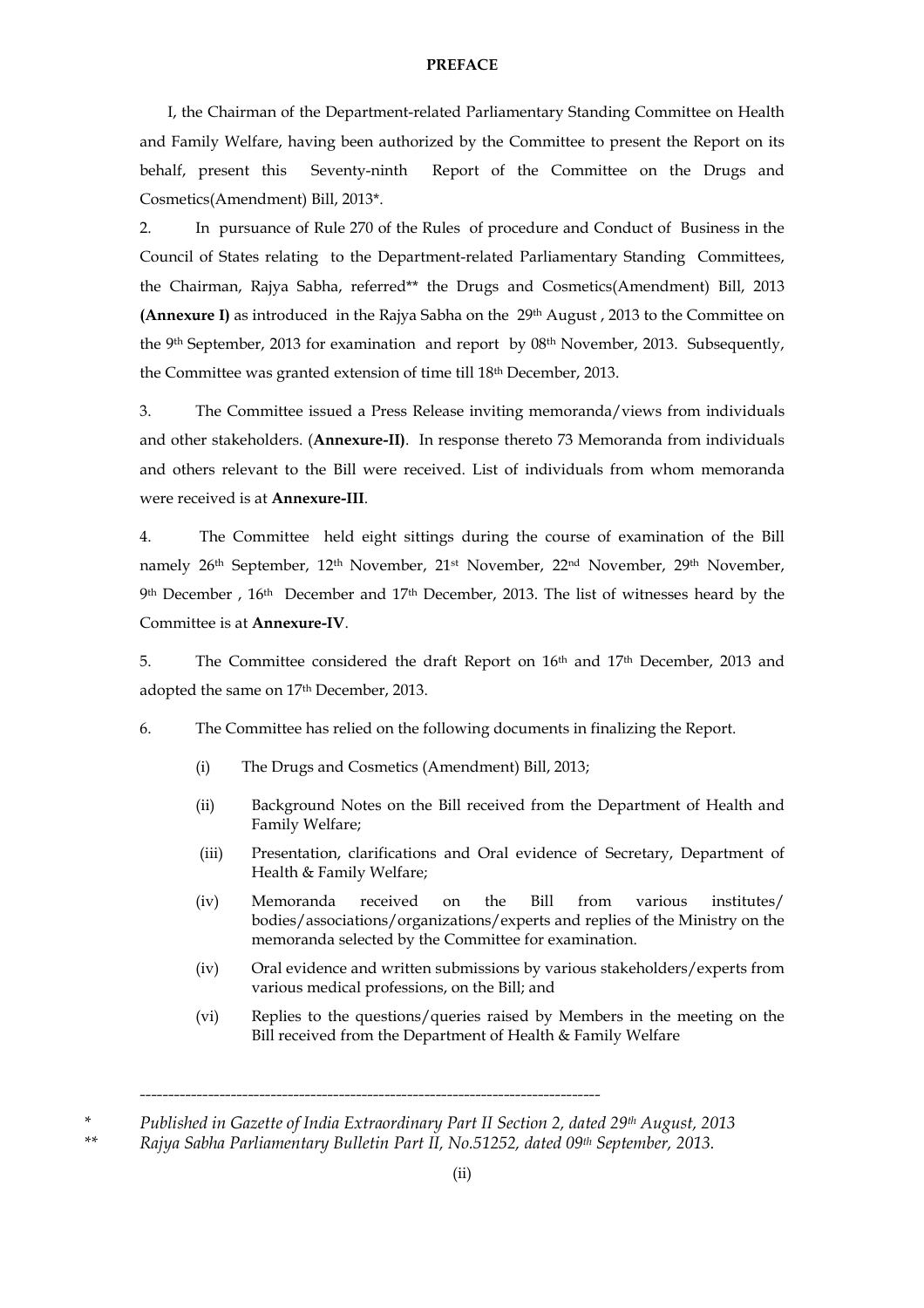7. On behalf of the Committee, I would like to acknowledge with thanks the contributions made by those who deposed before the Committee and also those who gave their valuable suggestions to the Committee through their written submissions.

8. For facility of reference and convenience, the observations and recommendations of the Committee have been printed in bold letters in the body of the Report.

**NEW DELHI; BRAJESH PATHAK**   *Chairman,* 

**17th December, 2013 Department-related Parliamentary**  *Agrahayana 26, 1935 (Saka) Standing Committee on Health and Family Welfare*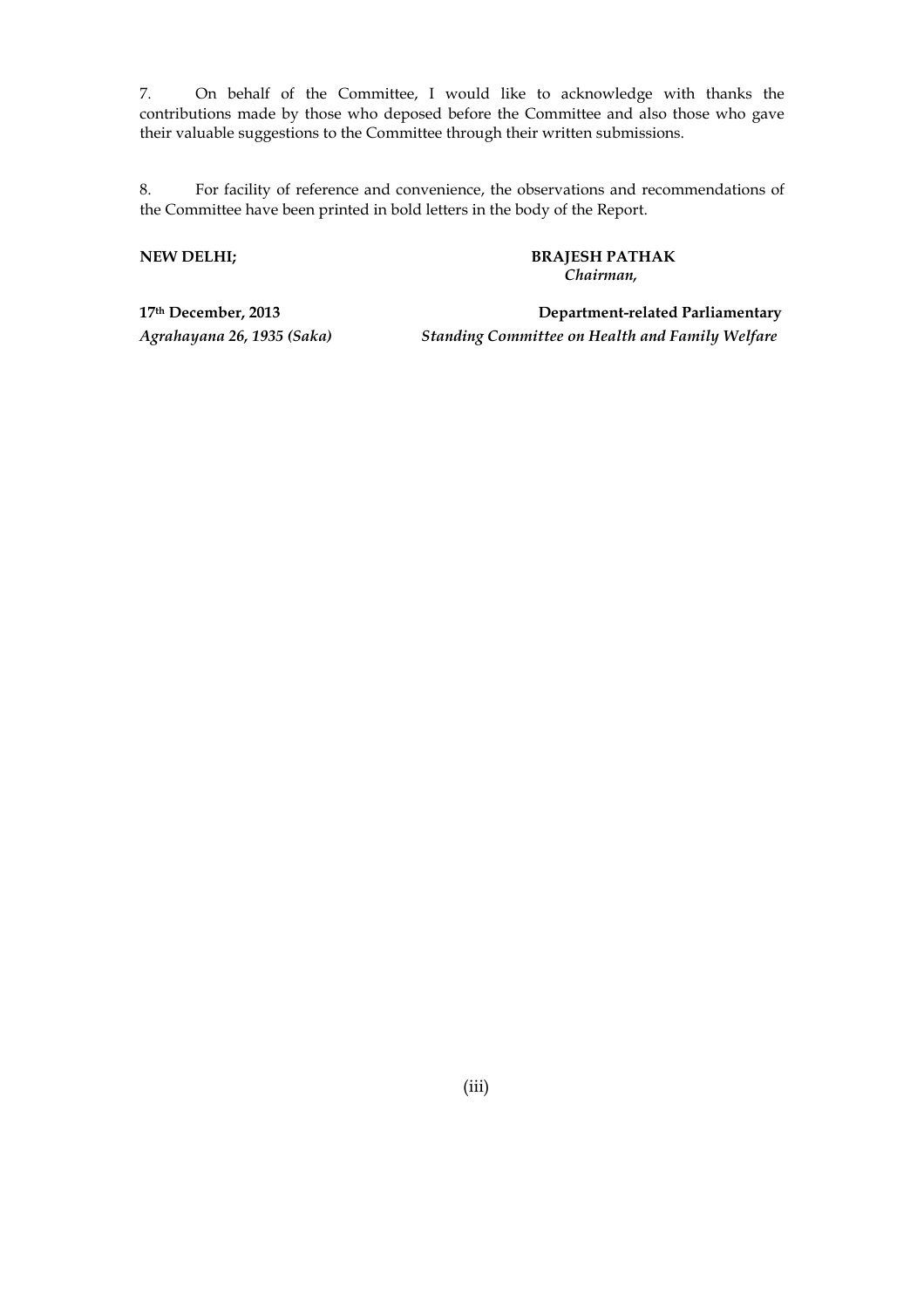#### **REPORT**

1. The Drugs and Cosmetics (Amendment) Bill, 2013 (**hereinafter to be referred in the Report as 'Bill')** was introduced in the Rajya Sabha on the 29th August,2013 and referred to the Department-related Parliamentary Standing Committee on Health and Family Welfare on the 09th September, 2013 for examination and report thereon.

2. The Statement of Objects and Reasons (SORs) appended to the Bill which *inter-alia* states that the Bill contains a revised approach to the centralized licensing in respect of seventeen categories of very critical drugs and separate regulatory provisions for Medical devices and comprehensive provisions for regulating clinical trials. The Statement is reproduced below for ready reference:-

 "*The Drugs and Cosmetics Act, 1940 is a consumer protection law, which is concerned with the standards and quality of drugs and cosmetics and regulates their import, manufacture, sale and distribution in the country.* 

 *In January, 2003, the Central Government constituted an Expert Committee under the Chairmanship of Dr. R.A. Mashelker, Director General of the Council of Scientific and Industrial Research (CSIR) to undertake a comprehensive examination of drug regulatory issues, including the menace of spurious drugs and to suggest measures to improve the drug administration in the country. The Committee noted that the problems in the drug regulatory system in the country are primarily due to inadequate or weak drug control infrastructure at the State and Central level and therefore, recommended centralised licensing of manufacture of drugs. The Committee further recommended for a strong, well equipped, empowered, independent and professionally managed Central Drugs Standard Control Organisation (CDSCO) which may be given the status of Central Drug Administration reporting directly to the Central Government.* 

 *With a view to give effect to the recommendations of the Mashelkar Committee, the Central Government introduced the Drugs and Cosmetics (Amendment) Bill, 2007 in the Rajya Sabha on 21st August, 2007, which, inter alia, provided for centralised licensing of manufacture of drugs, regulatory provisions for clinical trials and export of drugs and cosmetics, creation of strong, well equipped, empowered, self managed and independent Central Drugs Authority in place of the existing central drugs regulatory body i.e. the CDSCO and do away with the Drugs Technical Advisory Board.*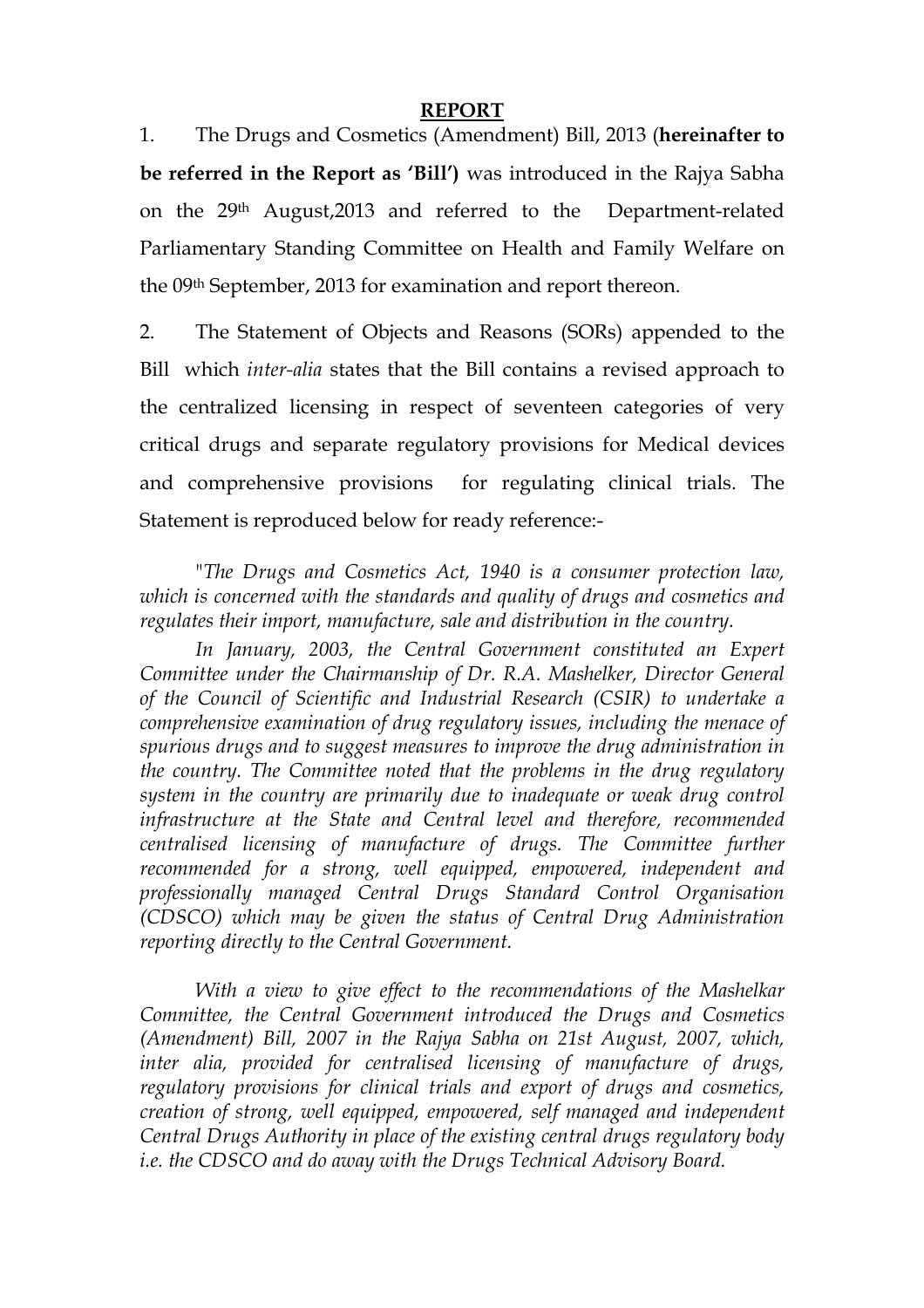*The said Bill was referred to the Department-related Parliamentary Standing Committee on Health and Family Welfare for examination and Report. The Committee in its 30th Report made several recommendations, including for creation of a separate Chapter for regulating medical devices. The provisions relating to regulation of clinical trials and exports in the Bill also needed to be made more comprehensive and therefore, the Central Government decided to withdraw the Bill of 2007 and introduce a new Bill, namely, the Drugs and Cosmetics (Amendment) Bill, 2013 excluding the provisions relating to AYUSH drugs for which a separate Bill will be brought before Parliament.* 

*. The new Bill contains, inter alia, a revised approach to the centralised licensing, in respect of seventeen categories of very critical drugs included in the proposed Third Schedule to the Act, a separate Chapter containing regulatory provisions for Medical Devices, more comprehensive provisions for regulating clinical trials and exports and a revised composition of the Central Drugs Authority consisting of, inter alia, Secretaries of seven Ministries and Departments of the Central Government, four State Drugs Controllers and four experts, with the Drugs Controller General (India) as its Member-Secretary. The Drugs Technical Advisory Board has been retained".* 

#### **3.** The Ministry of Health and Family Welfare in its background note made the following submissions.:-

 "*The quality, safety and efficacy of the drugs, cosmetics and medical devices manufactured, imported and sold in the country are regulated by the Drugs and Cosmetics Act, 1940 and the Drugs and Cosmetics Rules, 1945 framed thereunder. The Act and Rules are enforced by both the Central and State Governments. The regulatory control over the drugs imported into the country and approval of new drugs are exercised by the Central Government through the Central Drugs Standard Control Organization (CDSCO), which is a Central Government organisation. The manufacture, sale and distribution of drugs and cosmetics are regulated by the State Drugs Control Authorities appointed by the State Governments. Medical devices are treated and regulated as drugs under the provisions of the Act. Licenses for manufacture, sale and distribution of drugs and cosmetics are issued by the State Licensing Authorities appointed by the State Governments. Licenses for manufacture of new drugs are also issued by the State Licensing Authorities but only after the CDSCO, as Central License Approval Authority (CLAA), issues its approval to the same to the State Licensing Authority. Licenses for import of drugs and cosmetics are issued only by CDSCO. The Drugs and Cosmetics Act, 1940 and the Drugs and Cosmetics Rules, 1945 also contain regulatory provisions for Ayurvedic, Siddha and Unani (AYUSH) drugs.*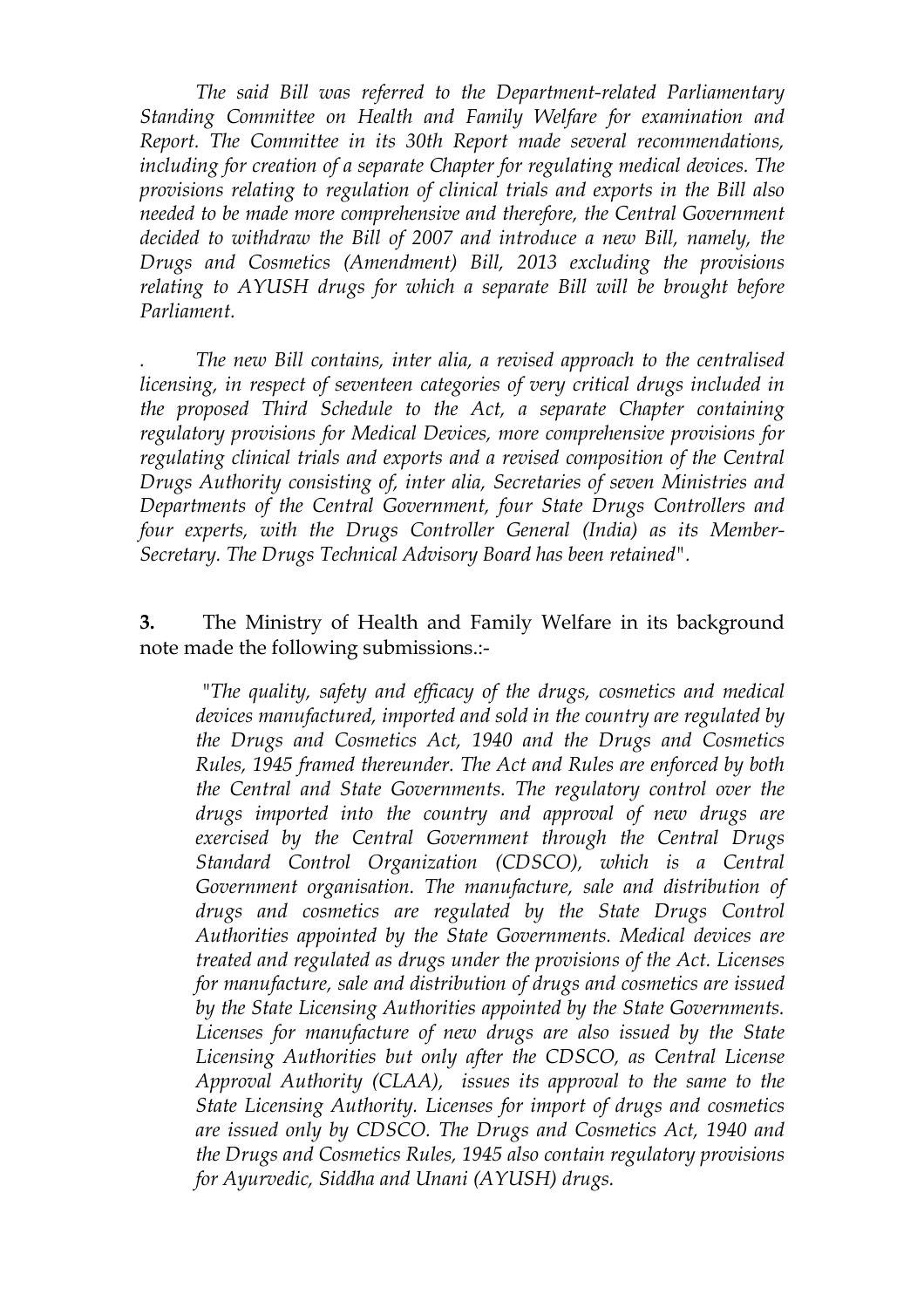*Clinical trials are the only way of establishing the quality, safety and efficacy of the drugs. However, the Act does not contain any explicit provision for regulating them. The Act also does not regulate export of drugs and cosmetics. The Act also does not contain regulatory provisions for Homoeopathy drugs.* 

 *There have been many weaknesses / deficiencies in the regulatory mechanism of drugs and cosmetics in the country. Since the subject matter is extremely sensitive and has direct bearing on the health of the people, several expert committees have examined the issue and have made recommendations in the past. One of them, the Mashelkar Committee, had also made several recommendations in 2003. The Mashelkar Committee was of the view that the existing infrastructure at the Centre and States was not adequate to perform the assigned functions efficiently. The gist of the important recommendations made by the Mashelkar Committee are as under:* 

- *(i) The Committee noted that the problems in the drug regulatory system in the country are primarily due to inadequate or weak drug control infrastructure at the State and Central level. Therefore, the Committee recommended that a strong, well equipped, empowered, independent and professionally managed Central Drugs Standard Control Organization (CDSCO) should be given the status of Central Drug Administration (CDA) reporting directly to the Ministry of Health & Family Welfare.*
- *(ii) The Committee recommended that measures be taken to strengthen the State Drug Control Organizations with additional manpower, infrastructure, technical capability and financial resources.*
- *(iii) The Committee observed that the issue of non uniformity of enforcement at the State level is a serious matter and needs to be addressed immediately. Therefore, the Committee recommended that the grant of manufacturing licenses should be given by Central Drug Administration (CDA) instead of the present system of grant of such licenses by the State Drug Control Authorities. However, this power should be assumed by CDA in a phased manner.*
- *(iv) The Committee stressed the need to streamline and expedite the procedure and process of approval of applications for new drugs and clinical trials including the need to institutionalize Good Clinical Practices (GCP).*
- *(v) The Committee recommended that the Medical Devices should be specifically defined under the Drugs and Cosmetics Act and relevant rules framed for their proper regulation with specific*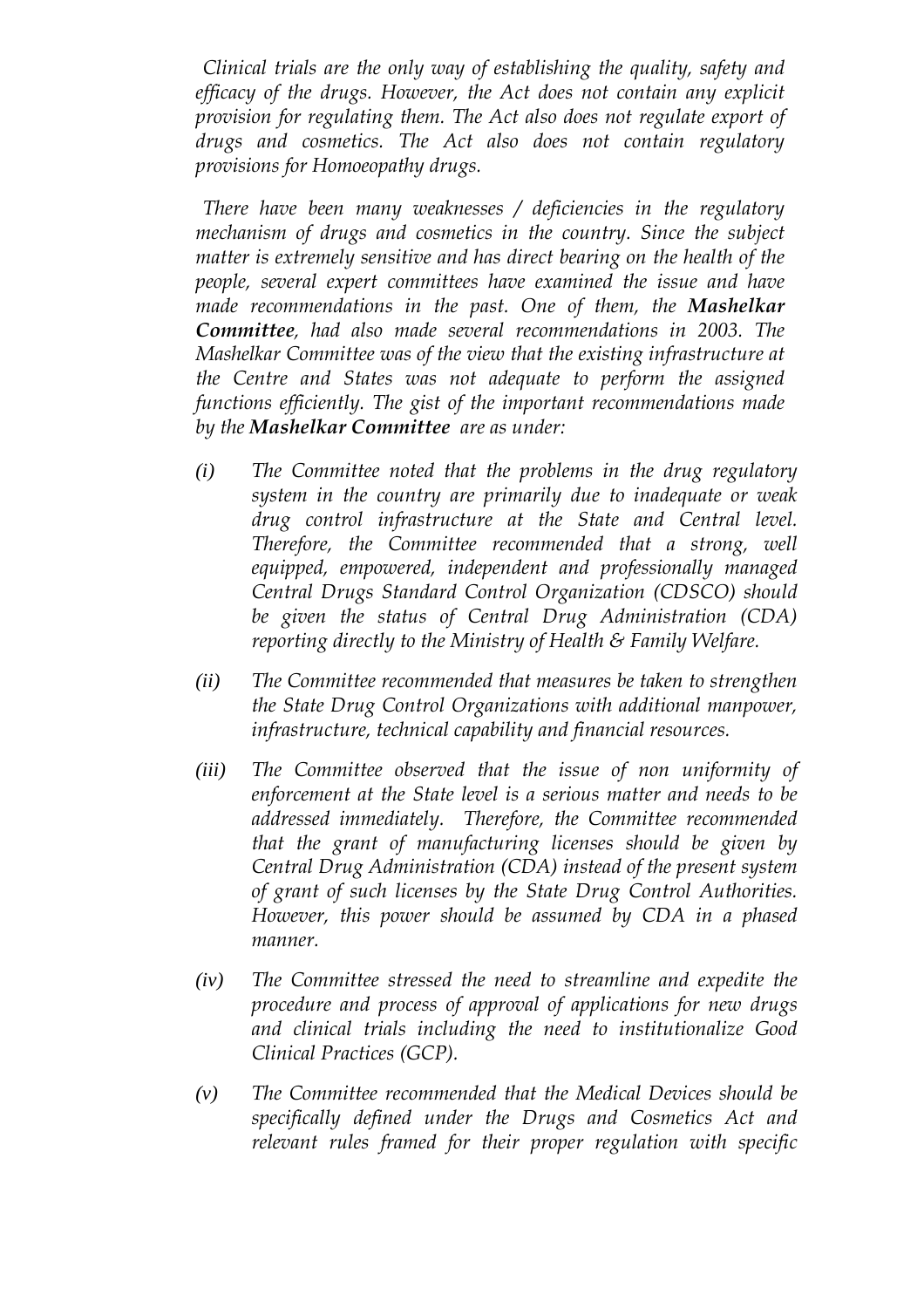*Medical Devices Division to be set up in the office of Central Drug Administration (CDA).* 

*(vi) The problem of spurious and sub standard drugs was gone into in great detail by the Committee. A number of recommendations were made by the Committee in this regard that include more stringent penalties be provided by amending the Drugs and Cosmetics Act for offences relating to spurious and sub standard drugs, some of such offences be made cognizable and non-bailable, and designation of special courts for speedy trial of spurious drugs cases.* 

 *Based on the recommendations of the Mashelkar Committee, the Government had introduced two Bills in Parliament, namely, the Drugs & Cosmetics (Amendment) Bill, 2005 and the Drugs & Cosmetics (Amendment) Bill, 2007. The 2005 Bill was devoted to the problem of spurious and adulterated drugs and enhancing the penalties in the Act therefor. It has already been enacted as the Drugs & Cosmetics (Amendment) Act, 2008. Salient features of the provisions in the Drugs & Cosmetics Act, 1940 amended thereby are as follows:* 

- *a) Maximum penalty of life imprisonment and fine of Rs. 10 lakhs or 3 times the value of the confiscated goods, whichever is more.*
- *b) Some of the offences made cognizable and non-bailable;*
- *c) Besides officers from the Drug Controller's Office, other gazetted officers also authorised to launch prosecution under the Act;*
- *d) Specially designated courts for trial of offences covered under the Act;*
- *e) Provision for compounding of minor offences.*

*The Drugs & Cosmetics (Amendment) Bill, 2007 was introduced in the Rajya Sabha on 21st August, 2007. The salient features of the Bill were as follows:* 

- *a) establishment of an Central Drugs Authority,*
- *b) introduction of system of centralized licensing for manufacture of drugs through the Central Drugs Authority,*
- *c) introduction of provisions for regulating clinical trials in the country and*
- *d) bringing the export of drugs, cosmetics and medical devices also within the purview of the Drugs and Cosmetics Act, 1940.*

*The 2007 Bill was referred by the Rajya Sabha to the Departmentrelated Parliamentary Standing Committee on the 23rd August, 2007 for examination and report. The Committee submitted its observations / recommendations in its 30th Report on the Bill on the 21st October, 2008. The report had a very large number of recommendations.*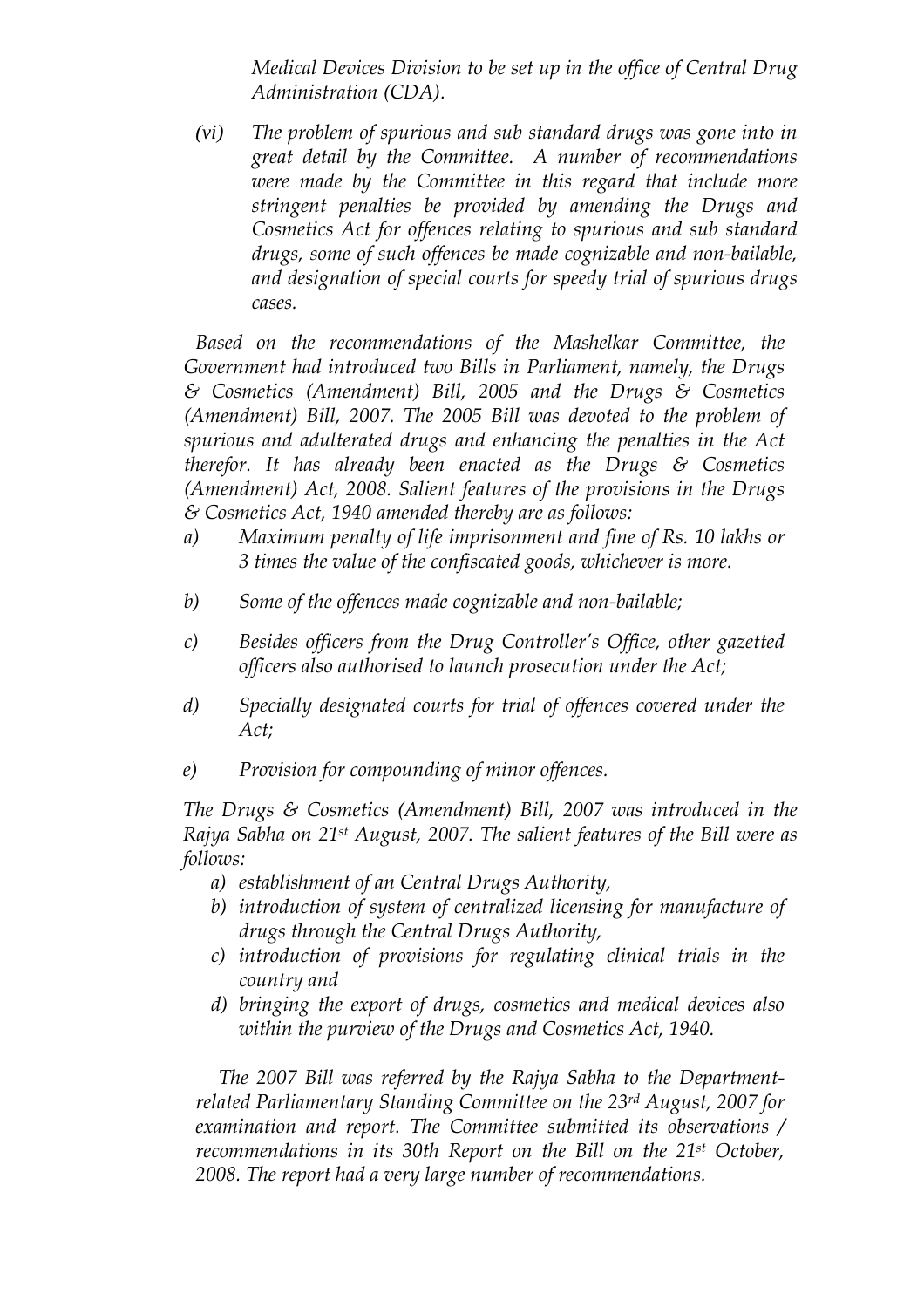*There were many developments after the receipt of the report of the Parliamentary Standing Committee. Fresh comments of State/UT Governments were sought. There was very strong opposition from the State Governments to the proposal of centralised licensing of drugs. The issue was re-visited to evolve a mechanism which could be acceptable to all stakeholders. It was, accordingly, decided to share the responsibility of licensing of drugs with the States in a way that they would continue to issue licenses for a majority of drugs, AYUSH drugs and all cosmetics. The Bill, therefore, required very large number of amendments arising out of the recommendations of the Parliamentary Committee and the comments of the State / UT Governments. The Ministry of Law & Justice (Legislative Department), therefore, suggested withdrawal of the 2007 Bill and introduction of a new Bill in its place.* 

 *The provisions in the Drugs & Cosmetics Act, 1940 relating to Allopathic drugs and AYUSH drugs are mutually exclusive of each other with no mutual linkages. The nature of allopathic drugs and AYUSH drugs are distinctly different from each other. Accordingly the regulatory requirements are also quite different. The Bill of 2007 had provisions for amendments relating to both the Allopathic drugs and AYUSH drugs. The Government, therefore, was of the view that the two categories of drugs should be regulated through different Acts and the provisions of AYUSH drugs need to be dealt with separately. It was accordingly decided to detach the provisions relating to AYUSH drugs from the Act and not to have any amendment relating to AYUSH Drugs in the new Bill, with the ultimate aim to remove all the provisions relating to AYUSH drugs from the principal Act, i.e. the Drugs & Cosmetics Act, 1940 and to enact a new law exclusively for AYUSH drugs. It was decided that the Department of AYUSH would bring a separate Bill at an appropriate time to enact a new law for AYUSH drugs which will also take care of necessary amendments for AYUSH drugs. Further, the present Act does not contain any provision for regulating Homoeopathic drugs. The new law to be enacted by the Department of AYUSH would accordingly also contain regulatory provisions for Homoeopathic drugs.* 

 *Almost all the recommendations of the Parliamentary Standing Committee on the 2007 Bill have been accepted and incorporated in the new Bill. In accordance with the Government's decision, the 2007 Bill has been withdrawn and the new Bill, namely, the Drugs & Cosmetics (Amendment) Bill, 2013 has been introduced in its place on 29.8.2013 in the Rajya Sabha. The Drugs & Cosmetics (Amendment) Bill, 2013 contains more comprehensive provisions than the 2007 Bill.* 

*The salient features of the Bill are as follows:* 

*(i) New / amended definition of many terms such as drugs, medical device, new drugs, investigational new drugs, investigational medical device,*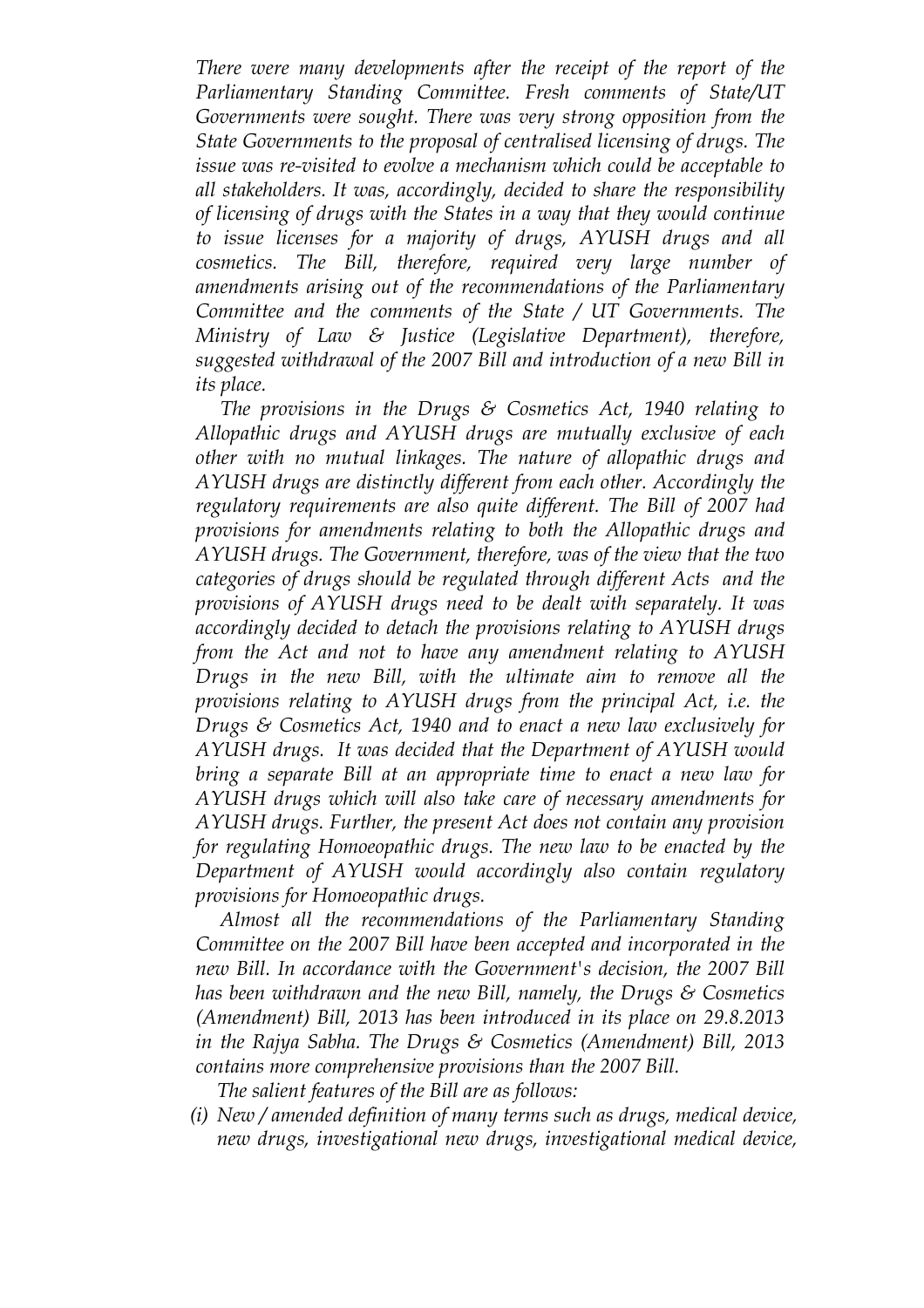*clinical trials, Ethics Committee, Investigator, Protocol, Sponsor, BE and BA studies, etc.* 

- *(ii) Creation of Central Drugs Authority (CDA) with revised structure and composition, as follows:* 
	- *(a) Secretary to the Government of India, Ministry of Health and Family Welfare, Department of Health and Family Welfare–– Chairperson, ex officio;*
	- *(b) Secretary to the Government of India, Ministry of Health and Family Welfare, Department of Ayurveda, Yoga and Naturopathy, Unani, Siddha and Homoeopathy–– Member, ex officio;*
	- *(c) Secretary, Department of AIDS Control and Director General, National AIDS Control Organisation, Ministry of Health and Family Welfare –– Member, ex officio;*
	- *(d) Secretary to the Government of India, Ministry of Commerce and Industry, Department of Commerce–– Member, ex officio;*
	- *(e) Secretary to the Government of India, Ministry of Chemicals and Fertilisers, Department of Pharmaceuticals–– Member, ex officio;*
	- *(f) Secretary, Department of Health Research & Director General, Indian Council of Medical Research, Ministry of Health and Family Welfare –– Member, ex officio;*
	- *(g) Secretary to the Government of India, Ministry of Science and Technology, Department of Bio-technology–– Member, ex officio;*
	- *(h) Director General Health Services, Directorate General of Health Services, New Delhi–– Member, ex officio;*
	- *(i) Additional Secretary or Joint Secretary and Legislative Counsel in the Legislative Department, Ministry of Law and Justice in charge of the Group dealing with the work relating to the Ministry of Health and Family Welfare–– Member, ex officio;*
	- *(j) Additional Secretary or Joint Secretary in charge of the Drugs Quality Control Division in the Ministry of Health and Family Welfare–– Member, ex officio;*
	- *(k) four experts having such qualifications and experience to be nominated by the Central Government in such manner as may be prescribed–– Member;*
	- *(l) four State Licensing Authorities to be nominated by the Central Government in such manner as may be prescribed–– Member;*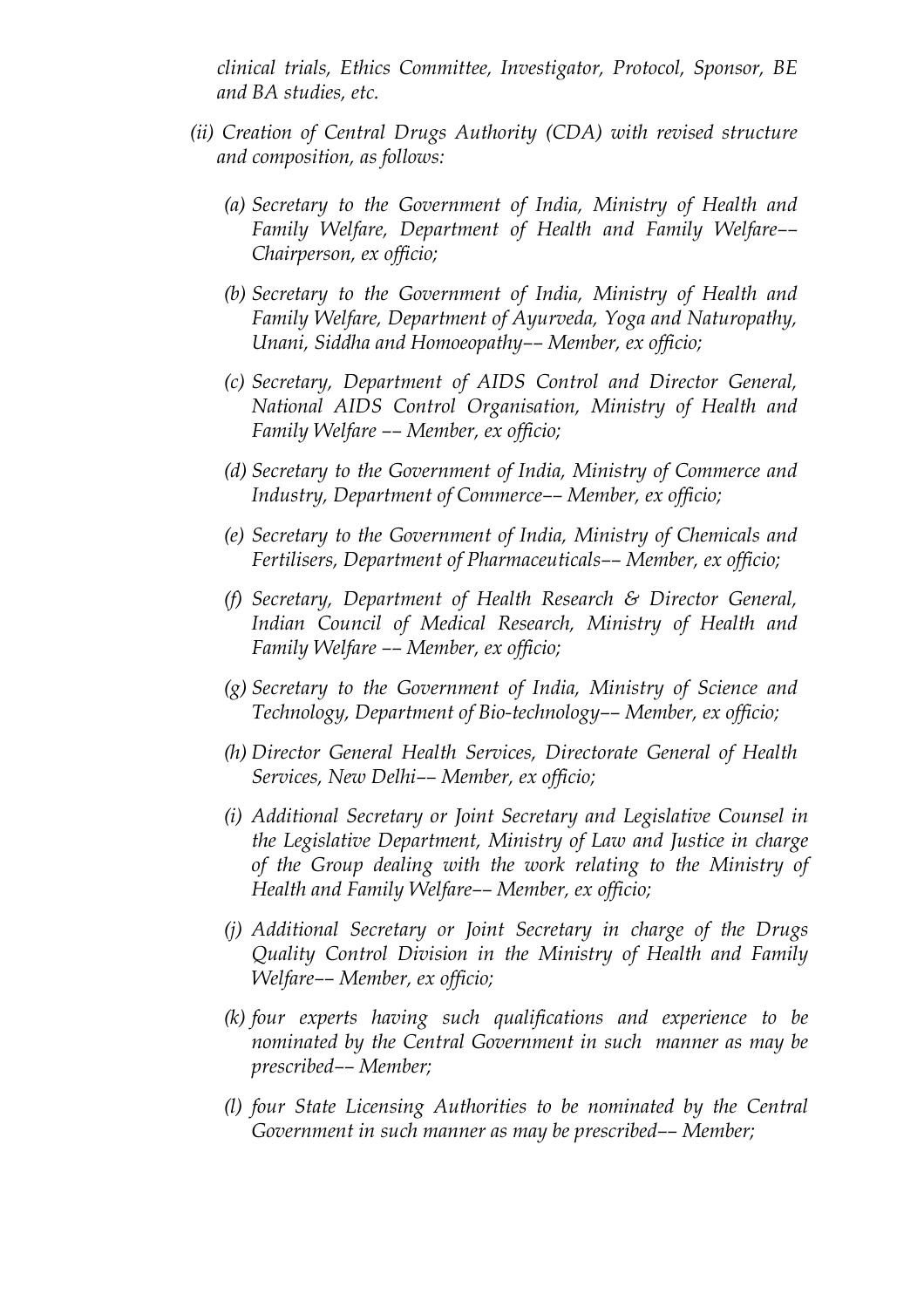- *(m) Drugs Controller General of India–– Member-Secretary, ex officio.*
- *(iii) Wide powers and functions of CDA, including the power to review / suspend / cancel licences granted by Central and State Drugs Licensing Authorities*
- *(iv) CDA to be the Appellate Authority for decisions taken by the Central and the State Licensing Authorities*
- *(v) Central Government to be the Appellate Authority for decisions taken by the CDA*
- *(vi) Transfer of offices, staff and assets of the CDSCO and Central drug testing laboratories to CDA*
- *(vii) Separate Chapter containing regulatory provisions for clinical trials, including penal provisions therefor*
- *(viii) Taking the medical devices out of the definition and purview of the drugs and insertion of a separate Chapter containing comprehensive regulatory provisions for medical devices, including penal provisions therefor* 
	- *(ix) Bringing exports within the purview of the Drugs and Cosmetics Act, 1940*
	- *(x) Reconstitution of the Drugs Technical Advisory Board (DTAB)*
	- *(xi) Establishment of a new Medical Devices Technical Advisory Board (MDTAB)*
- *(xii) Revised composition of the Drugs Consultative Committee (DCC)*
- *(xiii) Centralised Licensing of drugs different from what given in the 2007 Bill - Introduction of a new Third Schedule containing the list of drugs falling within the licensing purview of the Central Licensing Authority - the Third Schedule may be amended through a Gazette Notification*

*[The Third Schedule would contain the following categories of drugs:* 

- 1. *Sera;*
- 2. *Solution of serum proteins intended for injection;*
- 3. *Vaccines; and includes DNA vaccines and vaccines containing living genetically engineered organisms;*
- 4. *Toxins;*
- 5. *Antigens and anti-toxins;*
- 6. *Anti-biotics (betalactums and cephalosporins);*
- 7. *Parenteral preparations meant for parenteral administration;*
- 8. *Hormones and preparations containing hormones ;*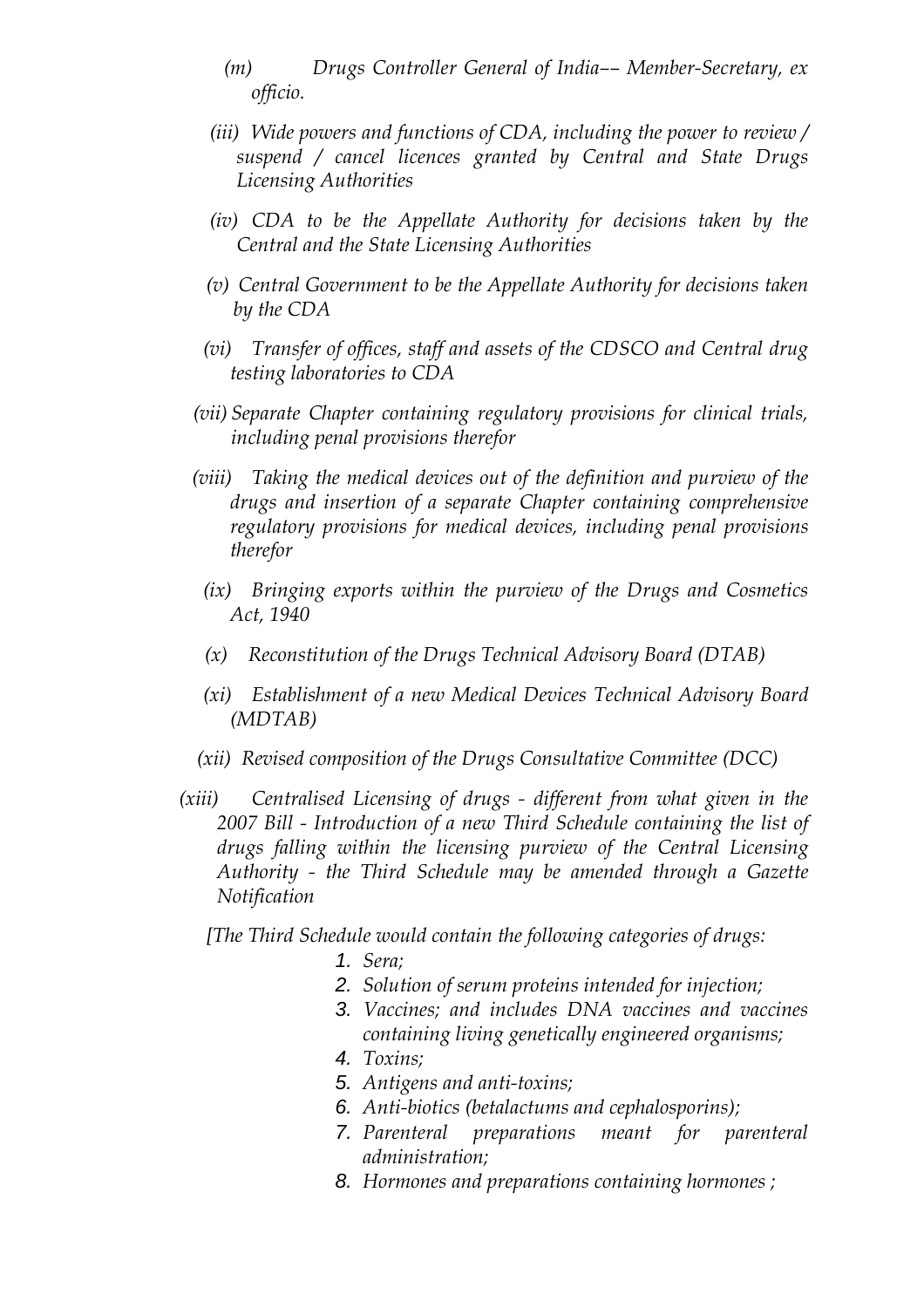- 9. *r-DNA derived drugs;*
- 10. *RNA interference based products;*
- 11. *Monoclonal anti-bodies;*
- 12. *Cellular products and stem cells;*
- 13. *Gene therapeutic products ;*
- 14. *Xenografts;*
- 15. *Cytotoxic substances (anti-Cancer drugs);*
- 16. *Blood products;*
- 17. *Modified Living Organisms.]*
- *(xiv) Creation of a new cadre of officers, namely, Medical Device Officers, on the lines of Drug Inspectors, for medical devices*
- *(xv) Renaming of Drug Inspectors as Drug Control Officers*
- *(xvi) Defining 'adulterated cosmetics' and penal provisions therefor*
- *(xvii) Penal provisions for various offences under the Act harmonized."*

4. In view of the objectives behind the proposed legislation and its impact on the regulation of drugs, cosmetics, medical devices and clinical trials and also on the diverse stakeholders including pharma manufacturers and the State Drug Regulatory Authorities, the Committee decided to acquaint itself with all shades of opinion on the Bill. The Committee accordingly gave wide publicity to the Bill through a Press Release, inviting views/suggestions from the diverse stakeholders and general public. Seventy three memoranda containing views/suggestions were received from organizations/stakeholders/experts/associations on which comments of the Ministry were sought. The Committee also held interactions with representatives of various associations as well as renowned experts/professionals. The Committee also heard the views of the Secretary, Ministry of Health and Family Welfare and his team of officers. The Committee was assisted in its deliberations by the representatives of Legislative Department and Department of Legal Affairs.

# **Oral Evidence of the Secretary, Department of Health and Family Welfare**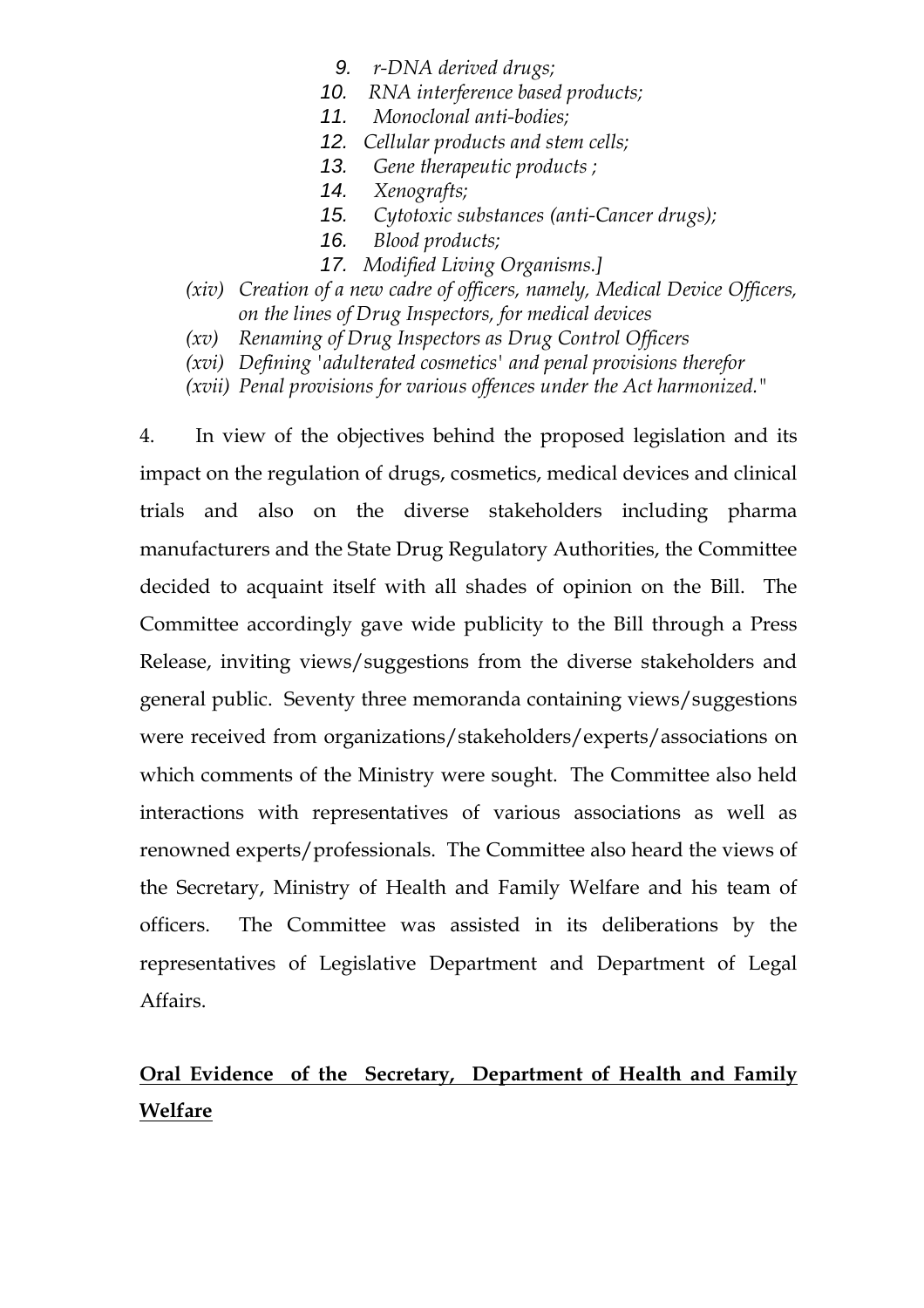5. **The Secretary, Department of Health and Family Welfare, during the course of his evidence before the Committee on the 26th September, 2013,** while apprising the Committee of the salient features of the Bill also acquainted it with the background of the proposed legislation. He pointed out that India's objective of reaching universal health coverage depended critically, as the 12<sup>th</sup> Plan Document also says, on the principles of availability, accessibility and quality of drugs and equipments. The quality, safety and efficacy of drugs, are regulated by the Central Drugs Standard Control Organization in the Central Government and in the State Governments, by the Drug Control Departments as per the provisions the Drugs and Cosmetics Act, 1940 and the Drugs and Cosmetics Rules, 1945 framed thereunder. The CDSCO and the corresponding establishments in the States also regulate the quality, safety and efficacy of medical devices, cosmetics and clinical trials. Over the decades, while the pharmaceutical industry of the country has seen unprecedented growth, there has not been a similar enhancement or improvement in the structure of the drug regulatory set-up. The Mashelkar Committee appointed by the Central Government in 2003 made many recommendations in this regard. The Secretary also made a mention of the Drugs and Cosmetics (Amendment) Bill, 2007 and this Committee's 30<sup>th</sup> Report thereon, stating further that the present Bill before the Committee is a comprehensive amendment Bill and has been brought in place of the 2007 Bill, which stands withdrawn. This Bill includes provisions for creation of a new chapter in the Act for regulation of medical devices. It includes a revised structure for a Central Drugs Authority under the effective supervision of the Central Government; it includes effective regulatory provisions for clinical trials with stringent penal provisions; it also includes a limited centralized licensing of drugs and regulatory provisions for exports. As regards the strengthening of the State Drug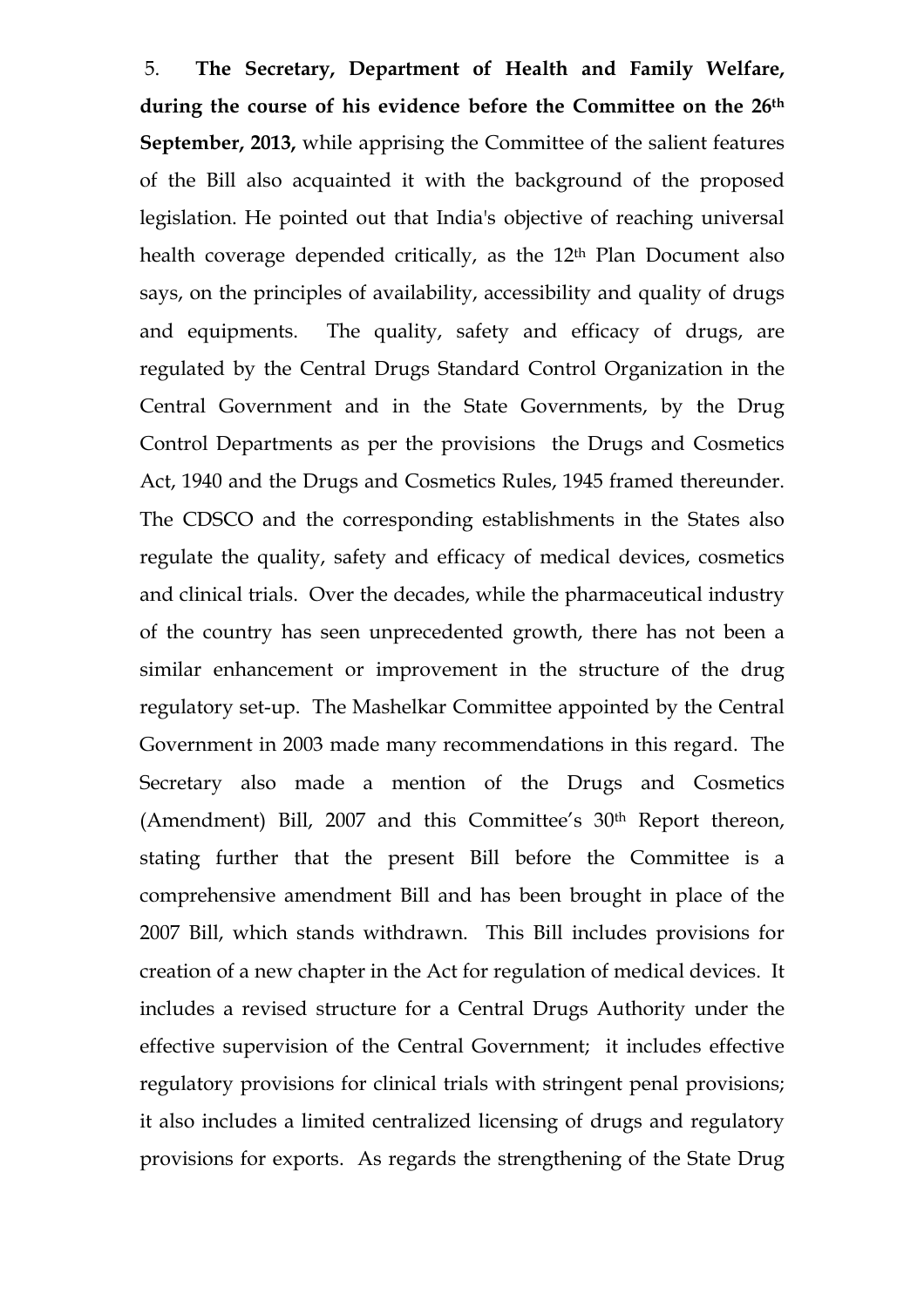Control Departments, the Secretary submitted that an outlay of Rs. 1200 crores has been made in the 12th Plan to initiate a Centrally Sponsored Scheme for the purpose. An outlay of Rs.1800 crores for CDSCO in the 12th Plan has been proposed and it is hoped that the present Bill, if enacted and supported by the Government's non-legislative efforts, would change the pace of drug regulation in the country.

6. Thereafter, Shri Arun Kumar Panda, Joint Secretary, Department of Health and Family Welfare gave a power-point presentation on the said Bill covering the background of the Bill; functions of Central Drugs Standard Control Organisation (CDSCO); functions of State Licensing authorities; main recommendations of Mashelkar Committee; salient features of 2007 Bill; main recommendations of the Parliamentary Standing Committee on Health and Family Welfare; salient features of the New Bill(2013), etc. On the issue of steps taken for manpower enhancement for implementation of Drug regulatory laws, it was informed that the Drugs and Cosmetics (Amendment) Bill, 2013 envisages regulatory control over medical devices, clinical trials, exports and Central Licensing of certain categories of drugs which are not fully regulated under the present provisions of the Act apart from the existing statutory duties specified. For effective regulation of the existing and proposed provisions, manpower enhancement is essential. An ambitious outlay in the 12th Plan has been made in this regard for the CDSCO with Rs.1800 crore and for strengthening of the State Drug Regulatory system with Rs.1200 crore. For strengthening the Drugs Control Departments of the State / UT Governments, a new Centrally Sponsored Scheme of Strengthening of States' Drug Regulatory System has been proposed. The total financial outlay of the project, including states' share would be Rs.1550 crore. The Central share would be 75% and States' share 25%. For North-Eastern States and Special Category States, the ratio would be 90:10. Under this new scheme, it is proposed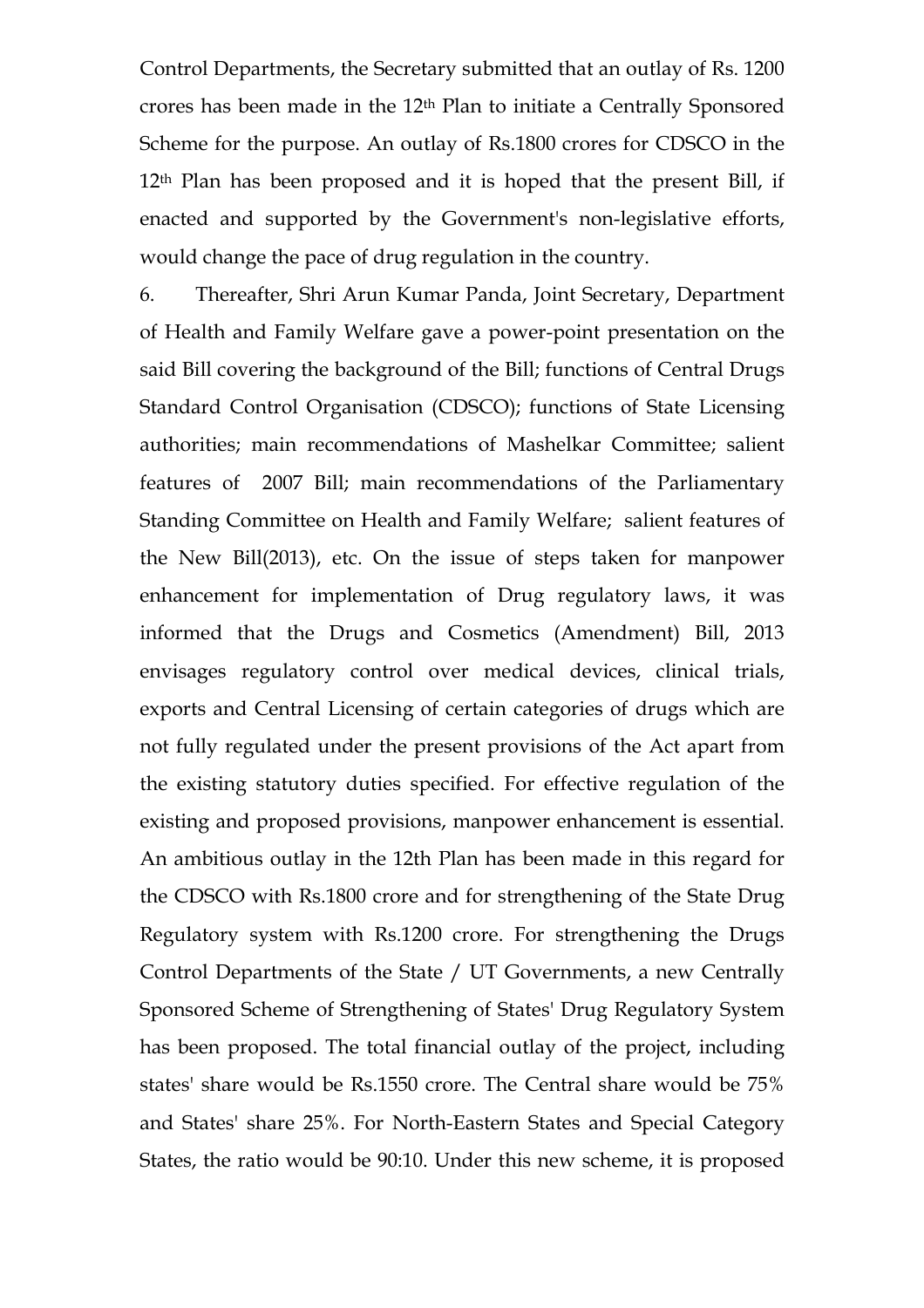to help the States to engage personnel for their drug regulatory system. Similarly, it is proposed to help them set up new labs, for which additional personnel would be required. The Scheme would also cover States' expenses towards construction / upgradation of buildings for drug regulatory department and drug testing laboratories, purchase of testing equipments, engagement of additional manpower for the drug regulatory department and drug testing laboratories, including contractual personnel, purchase of consumables, including chemicals for the labs, computerization and IEC activities. To strengthen the CDSCO, the physical infrastructure of the existing zonal / sub-zonal / port / airport offices of CDSCO are to be up-graded. Many new offices also would have to be opened. It is proposed to create 1195 additional posts in CDSCO in various categories. A proposal for creation of 365 regular posts in the first phase had been sent to the Department of Expenditure, out of which they have already sanctioned 165 posts. With this, the CDSCO has grown from a sanctioned strength of 111 posts in 2008 to 475 posts in 2013. In addition, contractual engagements have been done in substantial number and would also be required in future. Similarly, to strengthen the Central Drug Testing Labs, the Department of Expenditure has been requested for creation of 283 additional regular staff for various existing Central drug testing labs in the first phase. The labs are also continuously being provided new and sophisticated testing equipments. Besides strengthening the existing labs, it is also proposed to set up 56 new labs, including 8 mini labs at ports / airports and 35 mobile labs. For the new proposed labs, additional staff would be required.

#### **Views of Other Stakeholders/Experts**

7. Some important issues raised by some of the other experts/stakeholders are discussed briefly hereunder-: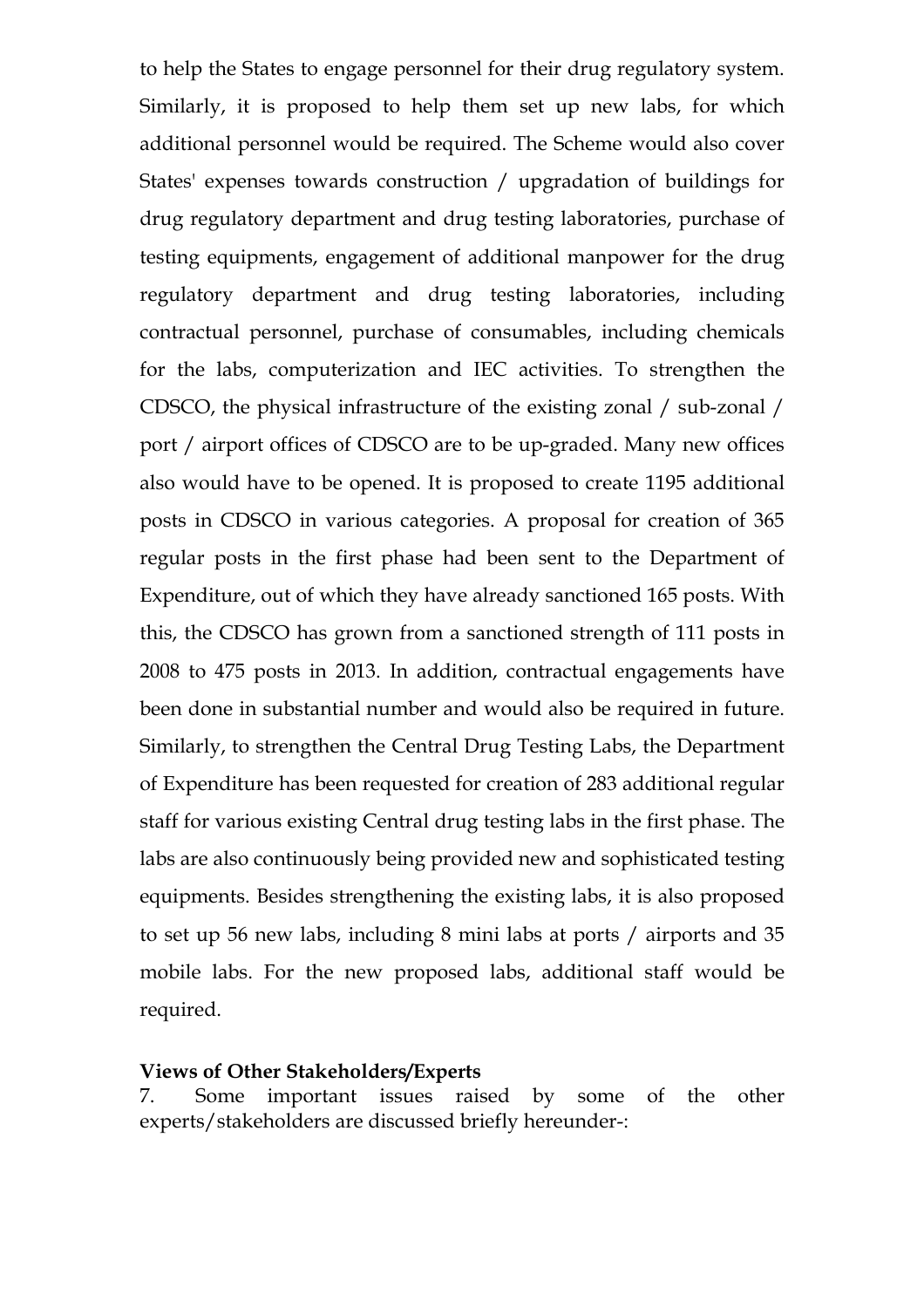8. During his presentation on 12th November, 2013 before the

Committee, **Prof. S. K. Gupta, former Head, Department of Pharmacology**, **AIIMS** *inter-alia* delineated the following points for consideration of the Committee:-

- (i) Need to delete the purview of 'Drug Control Officer' in relation to Ayuvedic, Siddha and Unani Drugs
- (ii) The term 'Medical Devices' at page 4 of the Bill should include 'sensors and electronic devices';
- (ii) The term 'Investigator' at page 5 and 35 of the Bill needs to be deleted;
- (iii) At page 6 of the Bill, composition of Central Drug Authority may be reworded as follows:-
- (iv) there should be broad spectrum of qualification as a criteria for appointment of Drugs Controller General of India;
- (v) the Ethics Committee as envisaged in the Bill may 'oversee' the Clinical Trials but should not be held responsible;
- (vi) the name of Central Drugs Laboratory, should be adequately changed to include 'Medical Devices' as the term Central Drugs Laboratory may not be competent to regulate 'Medical Devices'; and
- (vii) need to include a representative from the Dental Council on the Drugs, Cosmetics and Medical Devices Consultative Committee.

9. Responding to the issue regarding need to delete the purview of 'Drug Control Officer' in relation to Ayuvedic, Siddha and Unani Drugs, the representative of the Department of Health and Family Welfare submitted before the Committee, that as far as the Drugs and Cosmetics Act is concerned, it does not have anything to do with Homoeopathy. But as far as Ayurveda and the rest of the systems of medicine are concerned, they are already there in the Drugs and Cosmetics Act. However, it has been felt that there has to be a separate organization, just like the CDSCO, which will have experts, which will have a different authority, because they are completely different systems of medicine. To regulate them, the Department of AYUSH under the Ministry would come up with a separate Bill and, at that time, all those portions in this Act, which are already there in the Act,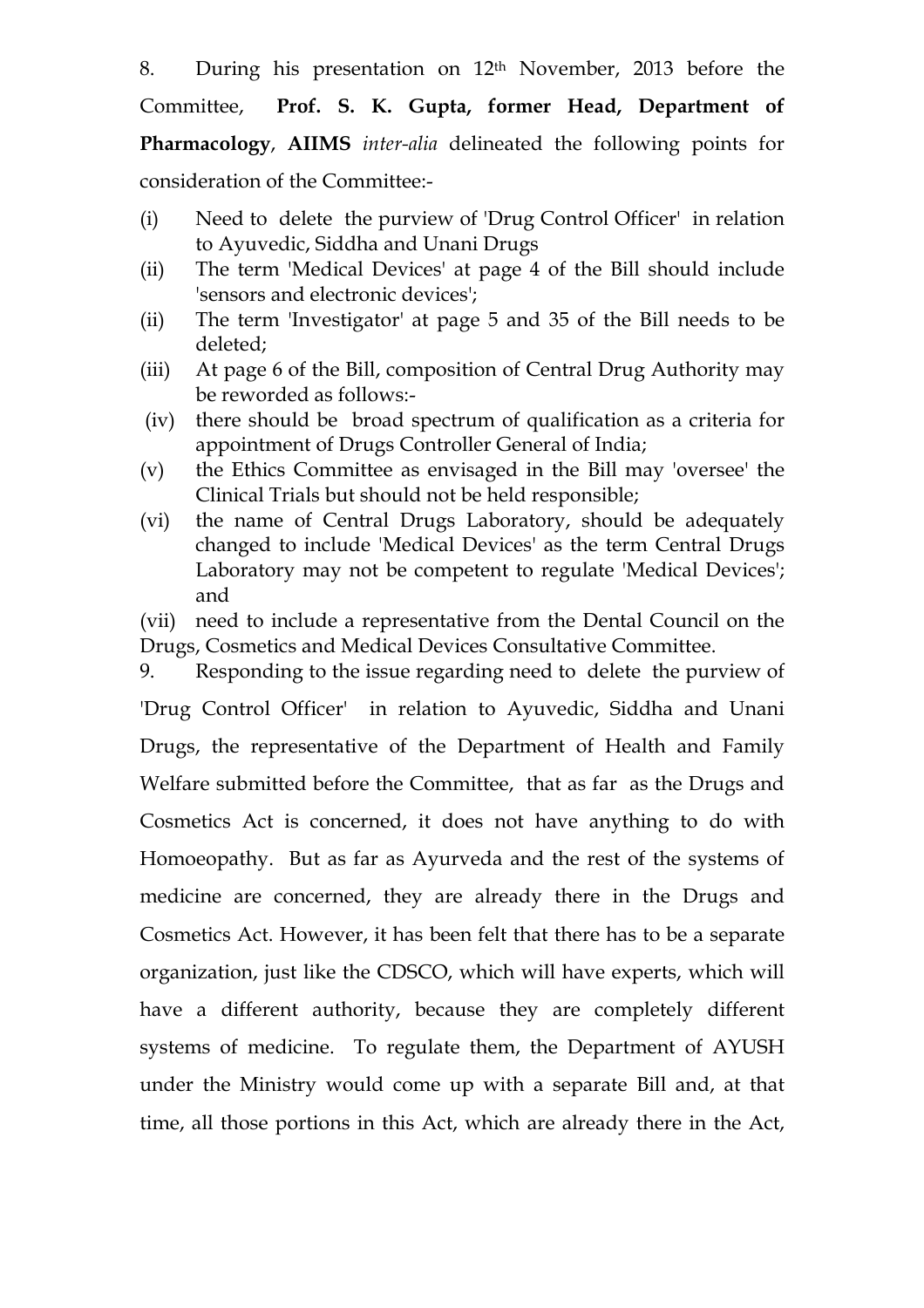would be deleted and those parts would find place in that law which would be a separate law.

10. Further, responding to the query with regard to responsibility of the Ethics Committee for clinical trials, the representative of the Department of Health and Family Welfare submitted before the Committee that in the present Schedule-Y, which is a part of the Drugs and Cosmetics Rules, it is the Ethics Committee that has to look into all this. The present Bill has brought in a lot of other safeguards into this Act. Primarily, all over the world, whenever there are clinical trials, it is basically the Ethics Committee that is supposed to look into these trials. That is why the registration of the Ethics Committee has been envisaged. Earlier, there was no registration. The investigator and the sponsor are also responsible, but then, all over the world, whenever clinical trials take place, the Ethics Committees are made accountable, because they are the people on the field and they are supposed to ensure that good ethical practices are adopted when clinical trials are undertaken.

**11. Sh. Pawan Chaudhary, Chairman, Medical Equipment**  Division, CII during his deposition before the Commitee on 12<sup>th</sup> November, 2013 delineated the following points for consideration of the Committee:-

- (i) there is a vast difference between the terms pharmaceuticals and medical devices and the move of the Department of Health and Family Welfare to bring the control of both under the present Bill would affect not only the local and global manufacturer but would also affect the health provider namely hospitals.
- (ii) the word 'Manufacture' at page 4 of the Bill should be replaced by 'Legal Manufacturers';
- (iii) In Clause 7B- Chapter II A, standards of quality of medical device have not been properly defined with respect to misbranded, adulterated and spurious forms;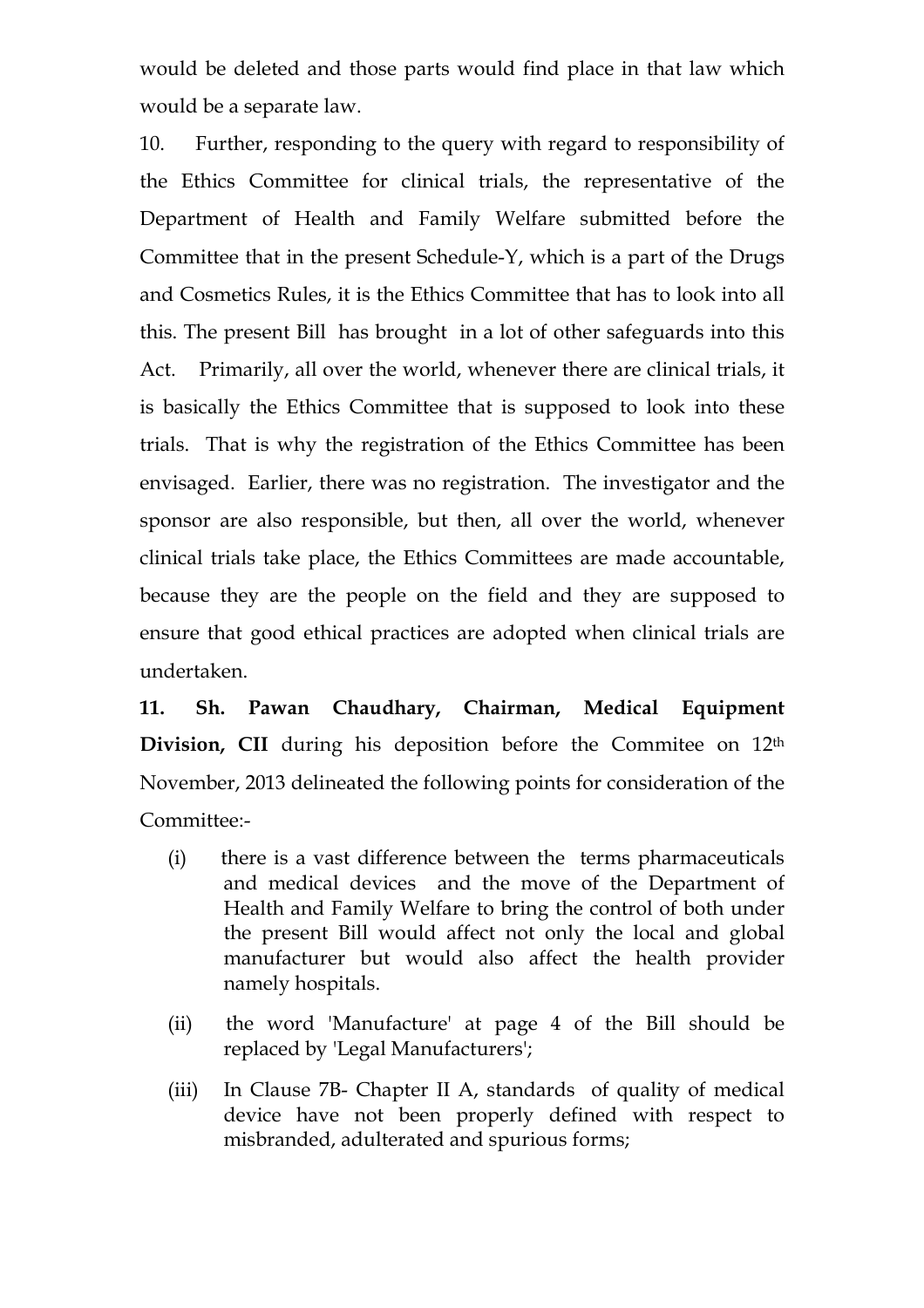- (iv) Definition of 'New Medical Device' needs to be framed properly;
- (v) Need to relook punitive clauses in respect to Medical Devices as the medical technology is still evolving and the knowledge in respect to such Medical Technology is still developing in the country and interpretation of the same on the basis of such nascent knowledge in this field would lead to enormous difficulties.
- (vi) In section 7E i.e 'Spurious Medical Device' in Chapter II A, Explanation of the term 'Spurious' may not apply to 'medical devices';

## 12**. Shri Gautam Khanna, Chairman – FICCI, MDF and Executive**

**Director - Healthcare, 3 M India Ltd, FICCI** during his deposition

before the Commitee on  $12<sup>th</sup>$  November, 2013 delineated the following

points for consideration of the Committee:-

- (i) On the definition of investigational medical device, the word 'performance' should be used for medical devices instead of effectiveness:-
- (ii) In respect of 'Medical Devices', sufficient transition time (5 years) for implementation of the Bill as and when cleared in the Parliament must be given;
- (iii) Lot of the provisions in the said Bill have been left for delegated legislation;
- (iv) Size of Central Drugs Authority (CDA) is too large;
- (v) Subordinate rules on compensation for clinical trials need to be updated for clarity;
- (vi) Need for more guidance on operation of compensation norms;
- (vii) Need to put in place a performance rating for Central Licensing Authority in the provisions of the Bill itself;
- (viii) Body of Clinical Experts must be there in the Clinical Body i.e. the Central Drugs Authority (CDA)
- (ix) There is no provision for prohibition on promotion of drugs outside label use, no prohibition on inducement to prescribe and no penalty for wrongful promotion in the Bill.
- (x) There is no mandate for data integrity, reliability and variability, in the Bill;
- (xi) For pharmaceutical quality, there is no bio-equivalence testing for generics outside 'new drug' definition in the Bill.
- (xii) need to take into consideration the Medical Devices and Regulatory Billl which was introduced some years ago, as the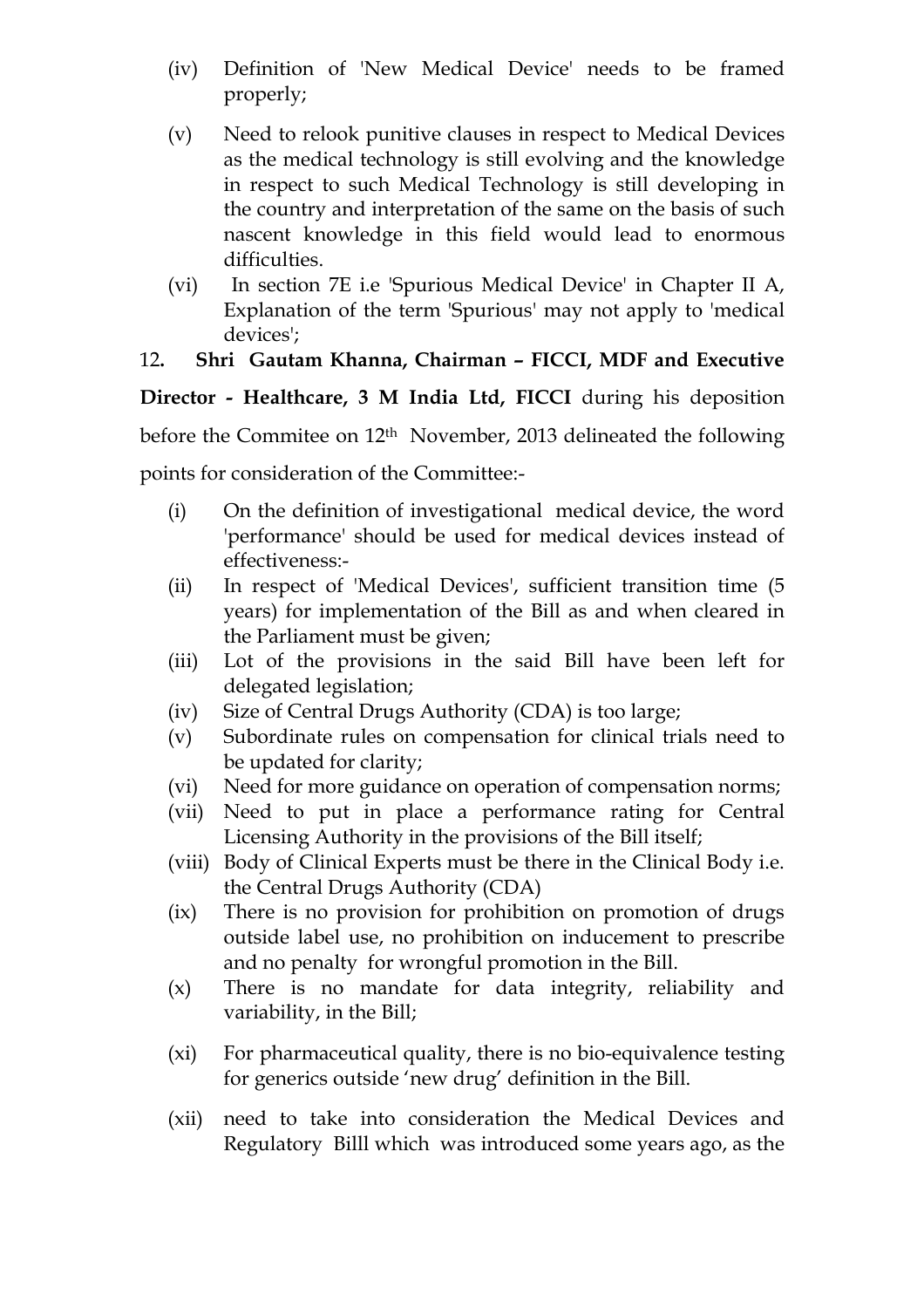said Bill has very clear aspects on regulation of medical devices.

**13. Ms. Manisha Singh, ASSOCHAM** during her deposition before the Commitee on 12th November, 2013 delineated the following points for consideration of the Committee:-

- (i) In the definition of Medical Device the word "including the software should be restricted to built in- software" in the medical device and if the said software is outside, the same should not be considered as medical device;
- (ii) need to add explanation to Clause  $7(E)$  (e) relating to spurious medical device that the manufacture or import or sale of a medical device under a name of a third party as per the authorisation given by the owner through a licence shall not fall under the above clause;
- (iii) need to exclude registered medical practitioners from the purview of Prohibition of import, manufacture and export of certain medical devices in Clause 7F(1)(vi) ;
- (iv) need to add the following words at the beginning of Clause 4Y, "Without prejudice to the confidentiality provisions in respect of trials subjects." ;
- (v) need to have four different classes of members representing industry on the Medical Devices Technical Advisory Board instead of the present provision of one member at page 17, lines 29-30 of the Bill;

**14. Ms. Suneela Thatte of CII Pharma Division** during her deposition before the Commitee on 12th November, 2013 delineated the following points for consideration of the Committee:-

- (i) In Chapter I B section 4Q, Principal Investigator/Sponsor should have primary onus in case of injury or death caused due to clinical trials;
- (ii) In Chapter IB, section  $4(R)$ , the duration of medical treatment for the injury needs to be defined;
- (iii) In Chapter IB, Section  $4(T)$ , there is a need for subjecting Ethics Committees' to an audit/inspection by regulatory authorities either from India or outside of India say USFDA, EMEA etc;
- (iv) Need to delete the requirement of furnishing of 'Audit Reports by sponsors' from section  $4(V)$  (3) of the Bill and need to make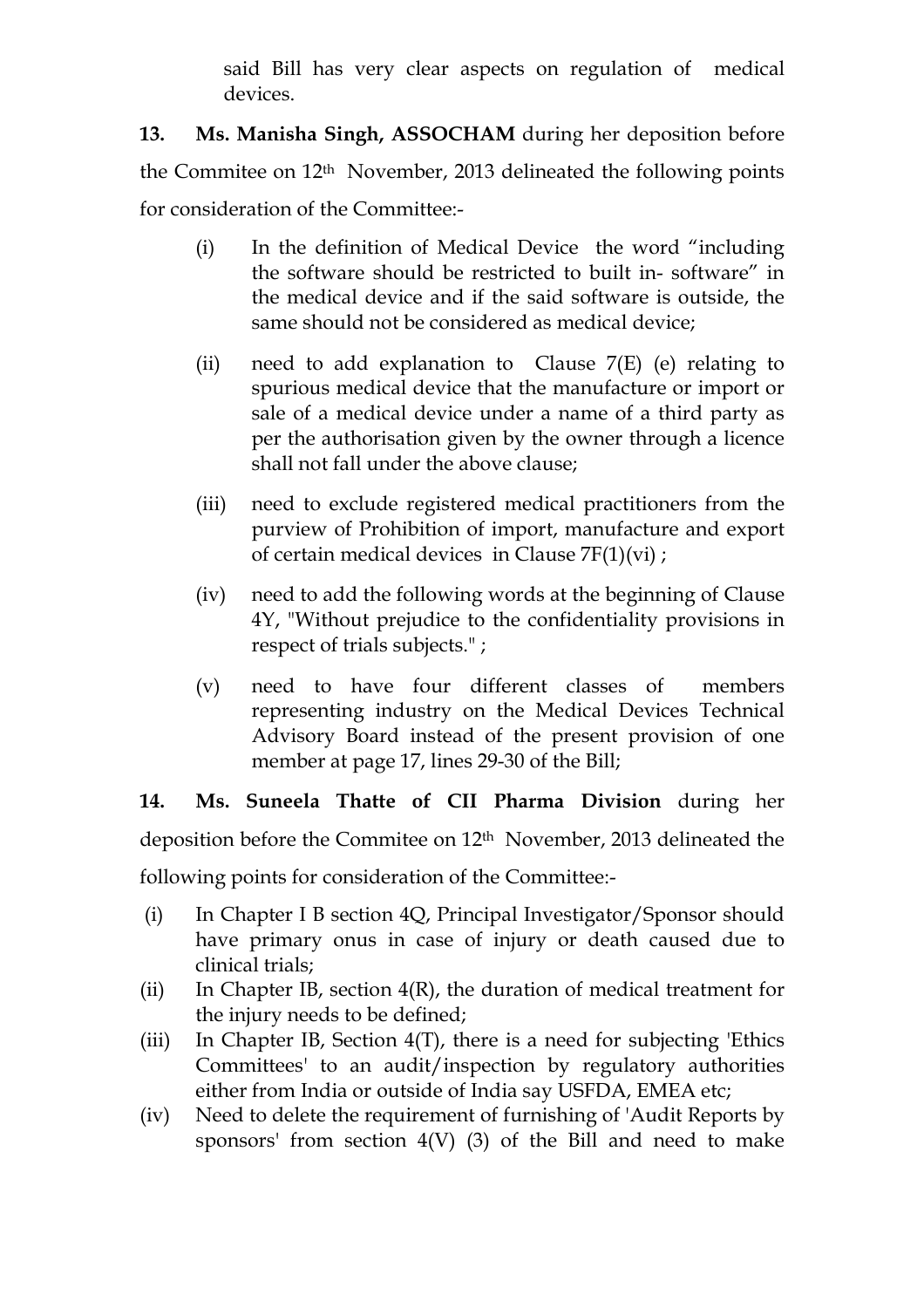periodic review of trials by Ethics Committee by making periodic visits mandatory in Clause  $4(V)(3)$ ;

- (v) The Bill is silent on the fate of the clinical Trials if the registration of Ethics Committee is cancelled; and
- (vi) The Bill is silent regarding ongoing training and skill of regulatory officials;
- (vii) discrepancy in validity of Registration of Ethics Committee in the present Bill and the Rules in force now.
- **15. Shri Rajiv Nath, Forum Coordinator, All India Medical**

**Equipments Devices (AIMED)** during his deposition before the Commitee on 12th November, 2013 delineated the following points for consideration of the Committee:-

(i) U.S and UK Medical Devices Regulation Laws must also be incorporated in India;

(ii) The Bill must consider the fact that Drugs and Cosmetics are different from Medical Devices and cannot be judged by the same yardstick; and

(iii) Chapter II A of the Bill which deals with 'Medical Devices' needs to bring international aspects of Medical Devices Safety and Performance, which seems to be missing in the chapter;

16. The Committee in its meeting held on the 21st November heard the views of Dr. Ranjit Roy Choudhury, National Professor of Pharmacology, and ex-Member, Board of Governors, Medical Council of India; Shri Anand Grover, Senior Advocate and Director, Lawyers Collective HIV/AIDS Unit and his team members; Shri Jagdeep Singh, President, SME Pharma Industries Confederation; and Shri P.K. Gupta, Chairman, Confederation of Indian Pharmaceutical Industries on the Bill.

**17. Prof. Ranjit Roy Choudhury** during the course of his deposition before the Committee submitted that Clause 4 P under Chapter 1B may be amended in such a way that it shall ensure accredition of all the three entities, engaged in clinical trials, i.e., accredition of centre for clinical trials, Ethics Committee as well as the clinical Investigator. Prof. Choudhury also recommended for short training course in good clinical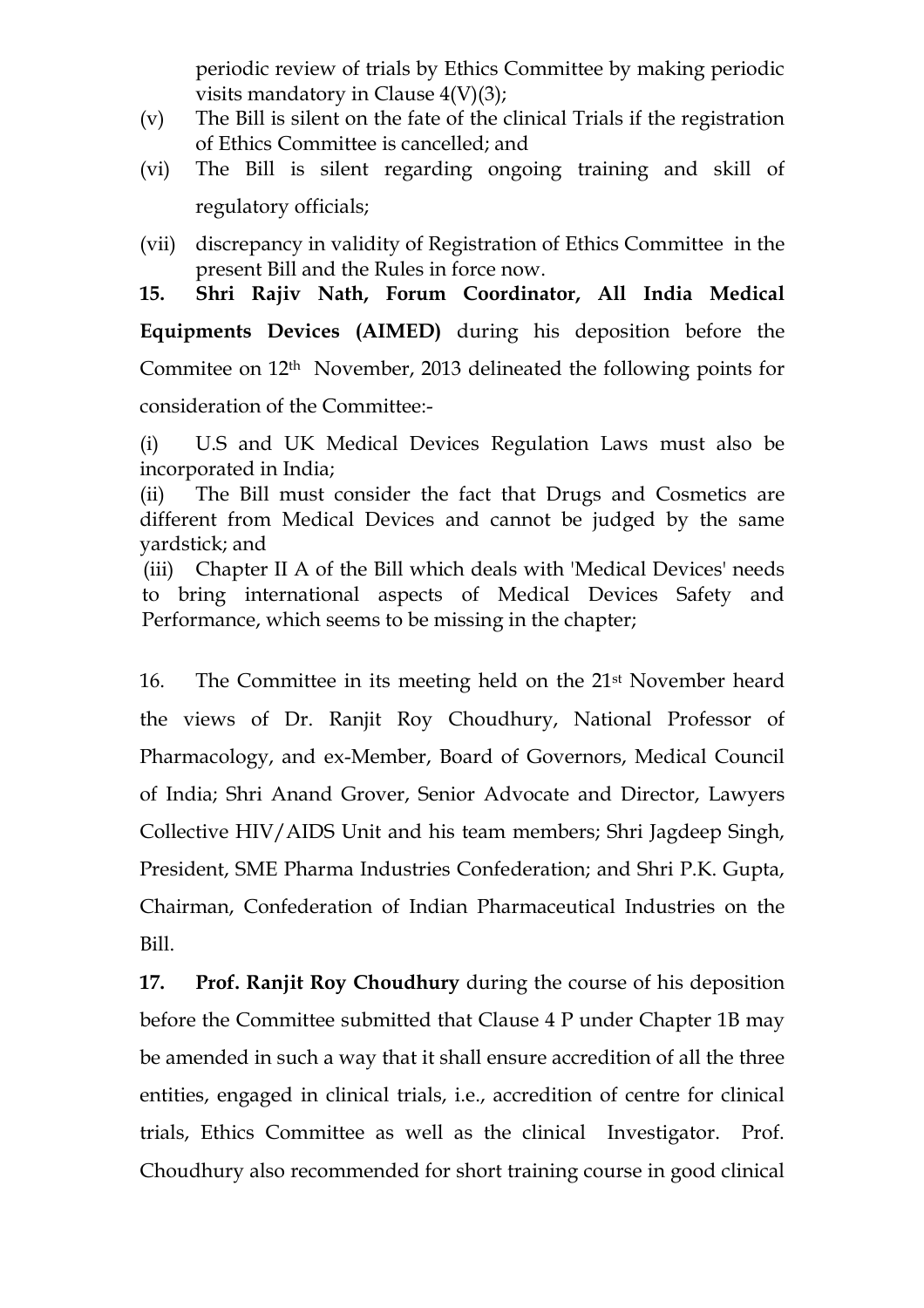practice, for members of the Ethics Committee. For the purpose of making the Ethics Committee totally unbiased and sacrosanct, Prof. Choudhury suggested a panel of experts who have been accredited to be formed and Chairman and members of the Ethics Committee selected therefrom. Such a selection process would ensure selection from a pool of accredited, tested and knowledgeable people. He also suggested putting out every decision of the Ethics Committee on the Internet.

**18. Shri Anand Grover** during the course of his deposition inter-alia informed the Committee that one of the major problems was that the Drugs and Cosmetics Act, 1940 was minimal and the rules were very exhaustive and there was a need to rehaul them. He submitted that in clinical trials, the ethical considerations did not have statutory mandate whereas other issues did have it and also there was no adequate infrastructure to check the adverse events of clinical trials to the patients. Shri Grover recommended for inclusion of Phase I to IV of "Clinical Trials" (currently described under Schedule Y) in the definition of clinical trials. He also advocated inclusion of observational clinical trials, operational research, single case studies, adoptive clinical trials and add-on trial in Schedule Y. He further recommended that penalties should be imposed on both-sponsors and investigators. Shri Grover pointed out that if the permission for clinical trials is violated, it was amenable to penalties, however – nothing was provided for violation of the ethical guidelines. Talking of the Ethics Committee, Shri Grover submitted that every person, who is on the Ethics Committee, should be independently registered on a central level. He further submitted that instead of relying on the principal investigator, the Ethics Committee should go to the field and ensure that all the ethics, informed consent etc. are actually followed.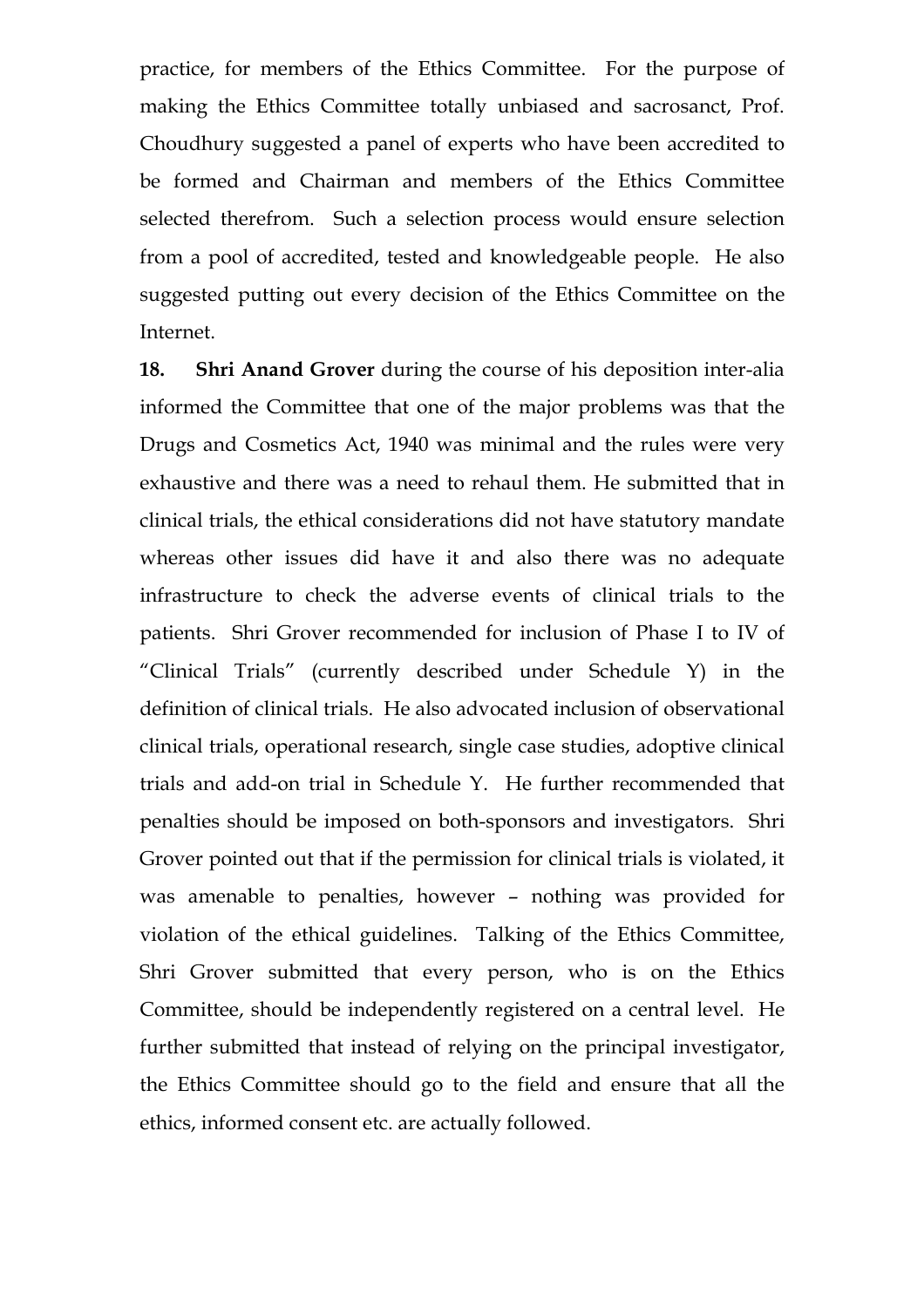**19. Shri Jagdeep Singh, President, SME Pharma Industries Confederation** during the course of his deposition inter-alia submitted before the Committee that Schedule M of the Drugs and Cosmetics Act, was amended in 2005 whereby it was mandated that all units would be upgraded to international levels at enormous cost. The SMEs who could not upgraded were closed down, and as per an estimate, 1000 SMEs were closed down. He submitted that along with quality, availability and affordability of drugs should also be given equal consideration while effecting changes in the law. He further submitted that the centralization of drug licensing would kill the SME pharma units and further strengthen the already powerful MNCs. There was no level-playing field and the big pharma players were making the survival of SME pharma companies difficult. In reply to a query, Shri Jagdeep Singh stated that his Confederation was in favour of strengthening the existing State and Central Drug Regulatory Framework for quality improvement but was against the idea of centralized licensing of drugs as proposed in the Bill. Shri Singh also stated that he had no objection to the CDSCO inspecting the SME pharma units for quality checks, but there should be no centralization of drug licensing, as the centralization would kill small-scale pharma industry and help the MNCs take over the market.

**20. Shri P.K. Gupta, Chairman, Confederation of Indian Pharmaceutical Industry** during the course of his deposition informed the Committee that the small and medium segment was the backbone of the pharmaceutical industry as it provides medicines at very competitive prices and a number of large manufacturers get their products manufactured from the small and medium industrial units. Shri Gupta submitted before the Committee that his confederation was of the view that the Drugs and Cosmetics (Amendment) Bill, 2013 would prove detrimental to the small and medium scale industry as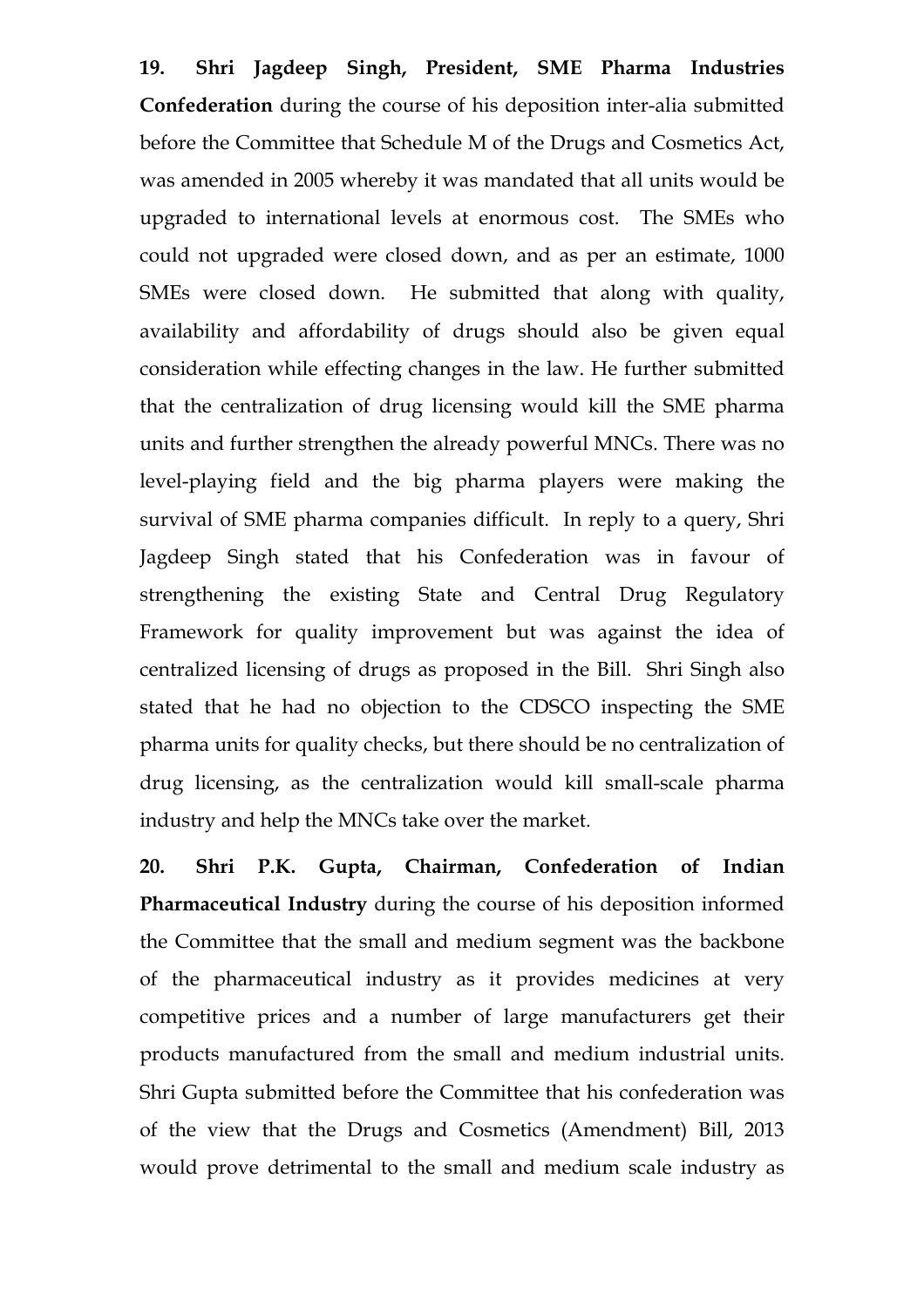they have limited resources at their disposal and it would not be possible for them to approach the Central Licensing Authority for every approval. If the Drugs and Cosmetics (Amendment) Bill, 2013 was implemented, it would lead to dual system of licensing for a large number of medicines and the resultant harassment to the small and medium scale pharma manufacturers. This would wipe out small and medium manufacturers from the scene. He further stated that Clause 18 D of the Bill would result in duplication of the existing system and the exports of medicines would be affected adversely. He suggested that the permission to manufacture drugs for domestic use or export should be granted by the same authority. Shri Gupta submitted that presently, 70-80 percent work of the pharmaceutical industry was being controlled by the Central Licensing Authority and there was no justification for the DCGI to become more powerful.

21. Responding to some of the concerns raised by Shri Jagdeep Singh and Shri P.K. Gupta, Shri Arun Kumar Panda, Joint Secretary, Department of Health and Family Welfare, *inter-alia* informed the Committee that the Bill seeks to bring only 17 categories of the highend, cutting-edge, high technology drugs under central licensing and these 17 categories accounted for only 10% of the pharma industry; for all the other 90%, the licensing would continue with the State licensing authorities. Responding to his observation Shri Jagdeep Singh stated that the provisions in the Bill which proposed to bring betalactums and injectibles under central licensing, were implemented, 70% of the pharmaceutical industry would have to move the CDSCO for licensing, which would prove detrimental for SME pharma units. Shri Jagdeep Singh pleaded that betalactums and injectibles should be kept outside the purview of Central licensing.

**22. Dr. M. K. Bhan, Former Secretary to the Government of India, Department of Biotechnology, Ministry of Science & Technology**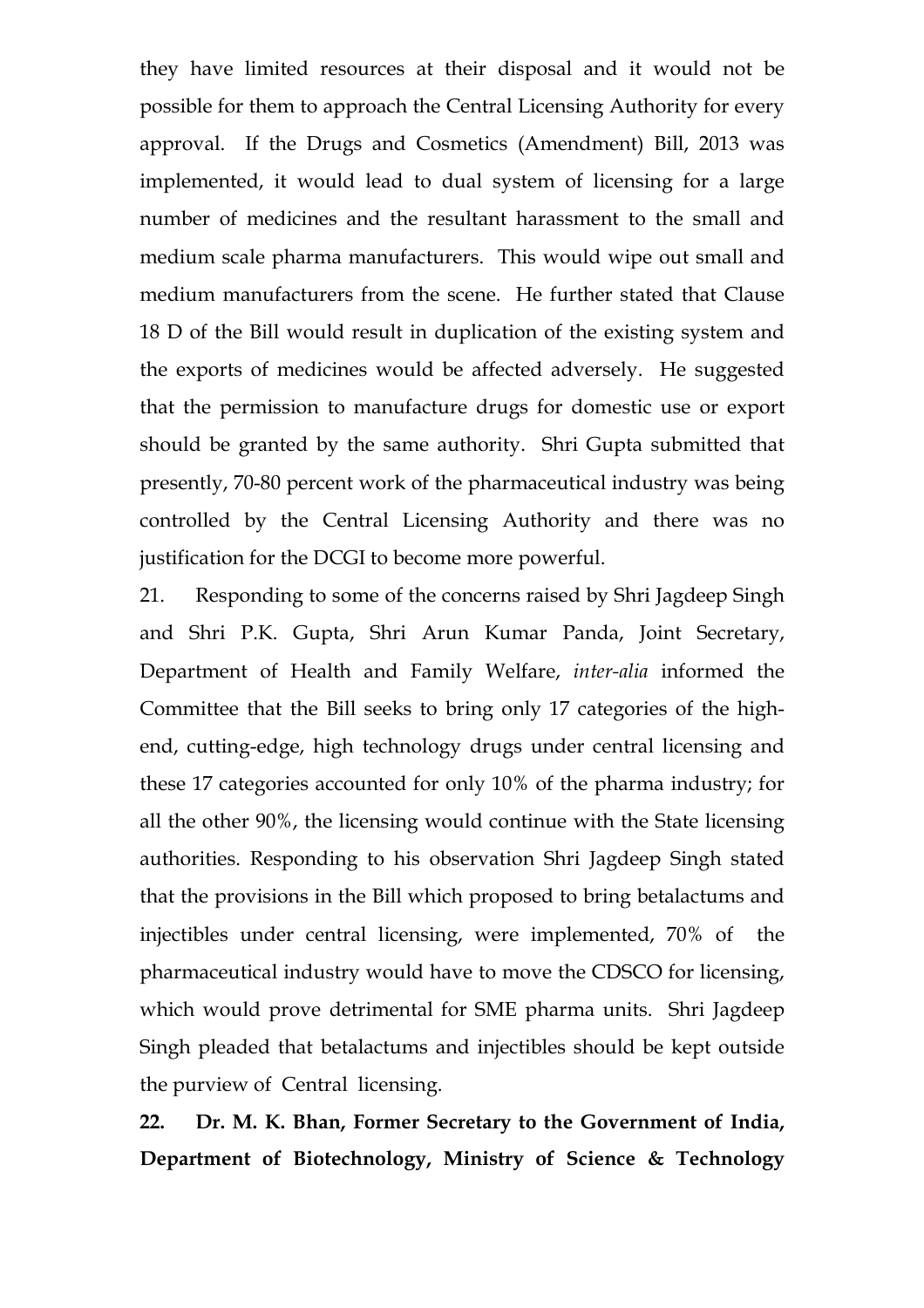during his deposition before the Commitee on 22nd November, 2013 submitted that there are four pillars of the process in which drugs or vaccines are produced. They are navigated through a process that not only nourishes the development but also makes sure that it is done with ethics, with competence, particularly when it reaches clinical stage where human beings are tested. Then, there are other issues which relate to making a judgment on safety, on efficacy and then policy issues related to access, pricing and other issues. However the present laws in the country fluctuate between two extremes – either too much attention to giving a free space for innovation to occur or to the opposite extreme where regulation is made so restrictive that people, whether they are public sector scientists or our companies, particularly small companies, are unable to do innovation. He submitted that what was needed was a middle path which the western world has balanced beautifully. They have found a very nice balance in their higher education, their research, their regulation, their transparent communication of safety and efficacy, and as we mature as a country, our challenge is to find that balance. He further submitted that there are two pillars of good regulation – one is ethics and the other is competence. This Bill must guarantee two things – an ethical regulatory system and a competent regulatory system. He further highlighted certain points on the said Bill. Firstly, in the world today, the Chief Regulatory Officer of a country is appointed by the Parliament. The stature of the FDA Commissioner in the United States of America has to be cleared by the Congress. Similar is the case with the European Regulator and their status is many times, way above Secretaries of the Government. He felt that one fundamental flaw in the present Bill is that the concept of Drug Controller is all regulated and controlled by the Ministry, but less attention is paid to the stature and the process of selection of Drug Controller. He advocated giving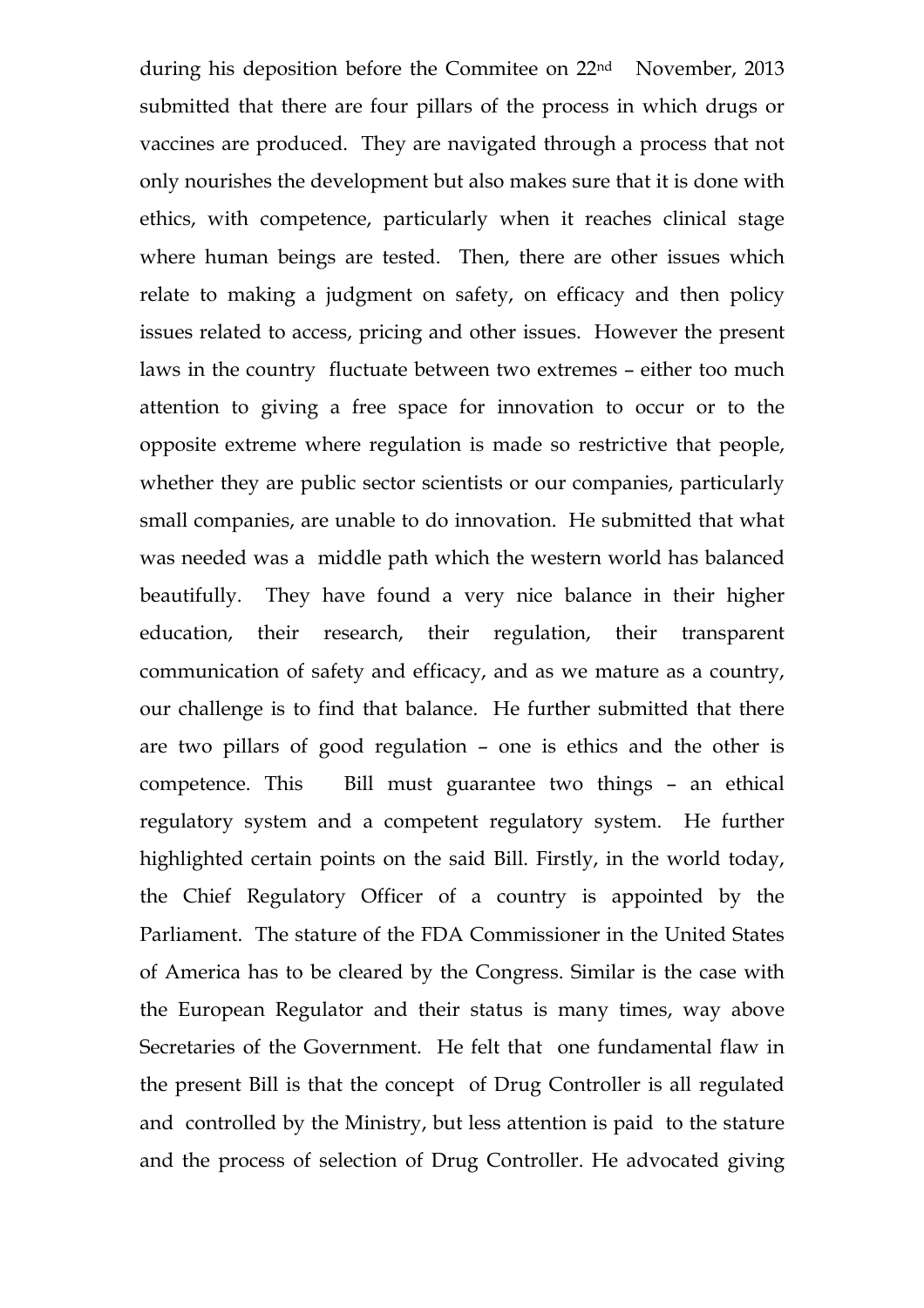Drug Controller, the status of special Secretary of Government of India to the Drug Regulator on the same pattern of selction that is followed for selection of the Secretaries of the Ministry of Science and Technology or the Secretary, Department of Health Research. The second issue was that of the composition of the Drug Authority, which comprises mostly of ex-officios members. He submitted that most exofficio committees eventually end up sending some junior officer to represent the members who does not have time to go into the details thereby leading to setback to quality as the quality is found only in details and that is the reason to have more independent experts in the drug authority and there should be a panel for selecting those independent experts. The third issue was on the external review of any system. He was of the view that every two or three years there was a need to create a national group that reviews the Drug Regulatory Authority and whose report should come to the Parliament because these Regulatory Authorities are the foundation of future enterprise, future innovation and future protection of our people's needs. He further suggested that some external evaluation instrument must be made mandatory and the report made by these external evaluators for the Drug Regulator must be made public. He was of the view that the there was a need for Central Authority Board with sufficient external people in it and external measurement of every two years of performance and public display of that performance would lead to a much better accountability framework than what Ministry presently provides. Fourthly, there was a need to provide representation to the Department of Biotechnology in the Cosmetic and Medical Device Committee. Fifthly, he drew the attention of the Committee to one sentence in this legislation which says 'injury or death due to clinical trial' which he submitted that the wording of this sentence was creating a lot of confusion as one could suffer within a trial for two or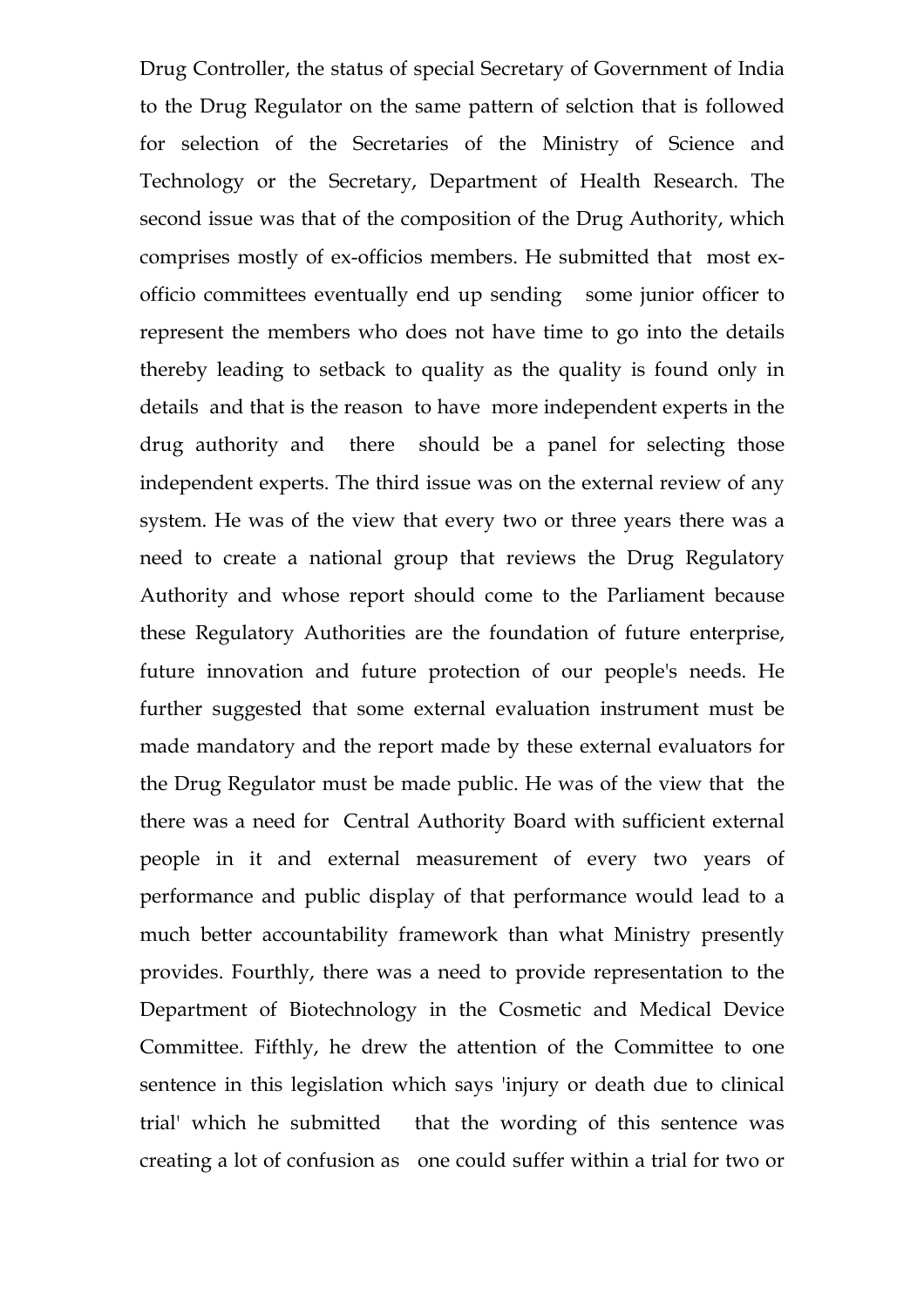three reasons: One is because of one's own illness; the second is because of the drug, and the third is, when one became ill and the people who were doing the trial didn't take care of the said person. He was of the view that the sentence should be framed as 'death due to a drug or due to lack of first-class medical care'.

23 **Dr. B. K. Mishra of the Consumer Online Foundation** during his deposition before the Commitee on 22nd November, 2013 delineated the following points for consideration of the Committee viz. need to educate common people on pharmacovigilance which is lacking in the Bill; adverse drug reporting must be made part of this Bill to ensure accountability; need to form a Central Body for maintaining data base of drugs; pharmaco-vigilance must be robust and time-bound but at the same time innovation should not suffer; need to have transparency in adverse drug reporting, etc.

24. The **representatives of Indian Drug Manufacturers Association** during their deposition before the Commitee on 22nd November, 2013 delineated the following points for consideration of the Committee viz. over-regulation and excessive centralization of powers must be avoided; need to reconsider keeping export of drugs outside the purview of this Bill as it would not only strain the regulatory framewok and the available resources but also delay the process of export of medicines; new provision in the Bill with respect of clinical Trials will strangle the industry as the present provisions are sufficient; need to separate Bio-regulatory study from Bio-equivalence study in respect of clinical trials; need to include more medical representation in the regulatory framework, etc.

25. The **representatives of the Indian Beauty and Hygiene Association** during their deposition before the Committee on 22nd November, 2013 were of the view that cosmetics should be kept out of Clinical trials as they are different from Drug trials.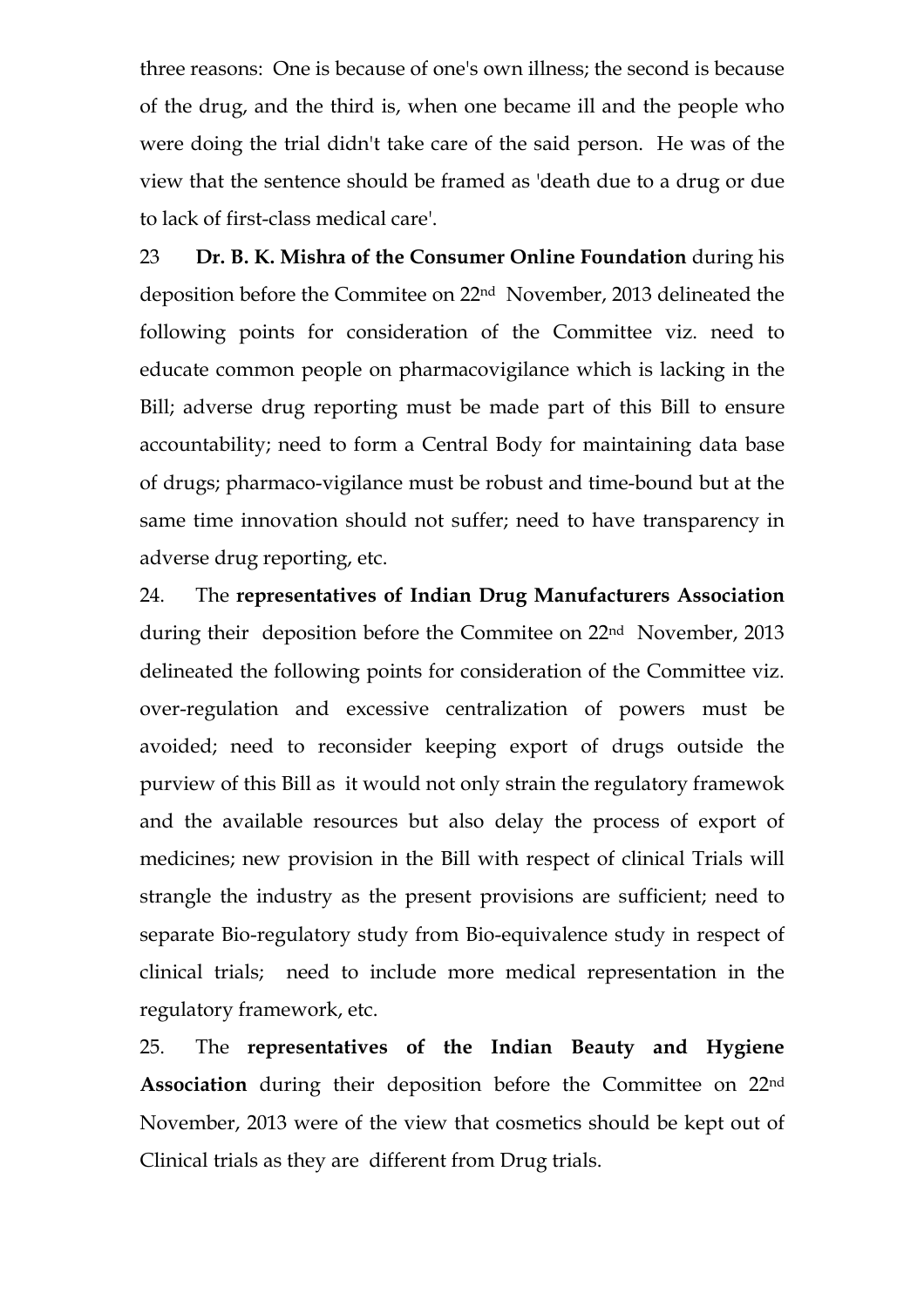26. The **representatives of Federation of Pharma Entrepreneurs (FOPE)** during their deposition before the Commitee on 22nd November, 2013 delineated the following points for consideration of the Committee viz. New regulations would increase paper work especially for small entrepreneurs as they do not have expertise for such huge paper work filing; Penal provisions have been increased enormously in the new Bill. It was suggested that there was need to include 'Mensrea or knowingly' ingredient in the penal provisions of the Bill so as to prevent its misuse; no definition of critical drugs in the 17 Drugs that are defined as critical; backdoor entry to include other drugs by notification in the critical drugs; vast powers given to Central Government to withdraw drugs approved by State Governments ,etc.

**27. Shri Dilip G. Shah, Secretary General, Indian Pharmaceutical Alliance** during his deposition before the Committee on 29th November, 2013, delineated the following points for consideration of the Committee:

(i) the drugs meant for export should be kept outside the purview of regulatory approvals or exports should be defined in the Bill in such a way so as not to hinder exports;

(ii) Clause  $6(C)$ , which deals with the definition of 'New Drug', states that "A new drug shall continue to be a new drug for such period as may be prescribed ", the timeline is not specified. Moreover, in the present Act, new drug was defined as any drug within four-years from its first approval in India. He was of the view that the new clause becomes discretionary and could be subjected to abuse in the form of data exclusivity by the western countries and therefore the existing timeline of four-year should continue as it provided transperancy and uniformity of policy.

(iii) In Chapter 1 B, Clause 4P(1) which deals with Bio-Availibility (BA)/ Bio- Equivalence(BE) Studies, permission for such studies for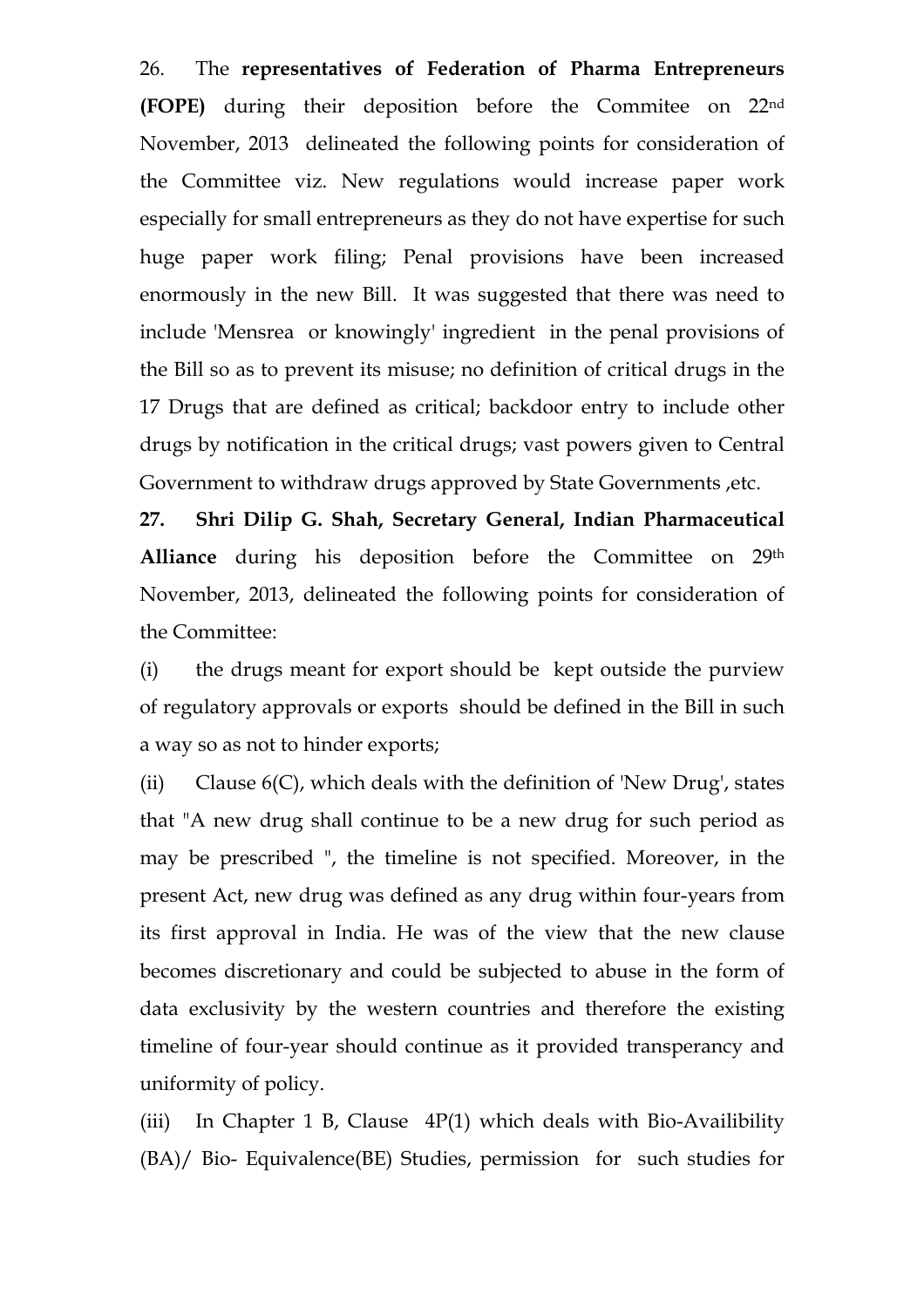more than four-year old drugs with proven safety and efficacy record should continue to be with Ethics Committee, instead of it being given to Central Licensing Authority as per this new Clause in the Bill since the new clause will overburden the Central Drug Authority and lead to delay in decision making thereby affecting the small drug companies;

(iv) In Chapter 1 B, Clause 4P (3), requires registration of clinical trials with the Central Drug Authority (CDA) also. As per current regulations, all clinical trials are required to be registered with Clinical Trials Registry of India maintained by Indian Council of Medical Research (ICMR). The new proviso would lead to duplication and raise transaction cost. It was submitted that registration should be given either to Central Drug Authority or ICMR.

(v) In Chapter 1 B, Clause 4P (4), Department of Scientific and Industrial Research (DSIR) approved Pharmaceutical R&D Units should be exempted from obtaining permission of Central Licensing Authority (CLA).

(vi) In Chapter 1 B, Clause 4 Q, relating to compensation for Clinical Trial injury or death, there was a need to include provisions to appoint an Appellate Authority who should give opportunity to the sponsors/subject to present their/his assessment before arriving at a final decision.

(vii) With regard to Clause 4ZA, which deals with penal provisions for penalty for clinical trials for drugs/ medical device without approval, there is a minimum penalty of imprisonment of three years and a fine upto 10 lakhs, the provison of minimum imprisonment of three years is very harsh, instead it should be modified as punishment which may range from imprisonment for minimum period of one year upto a maximum period of five years and fine upto Rs. 10 lakhs.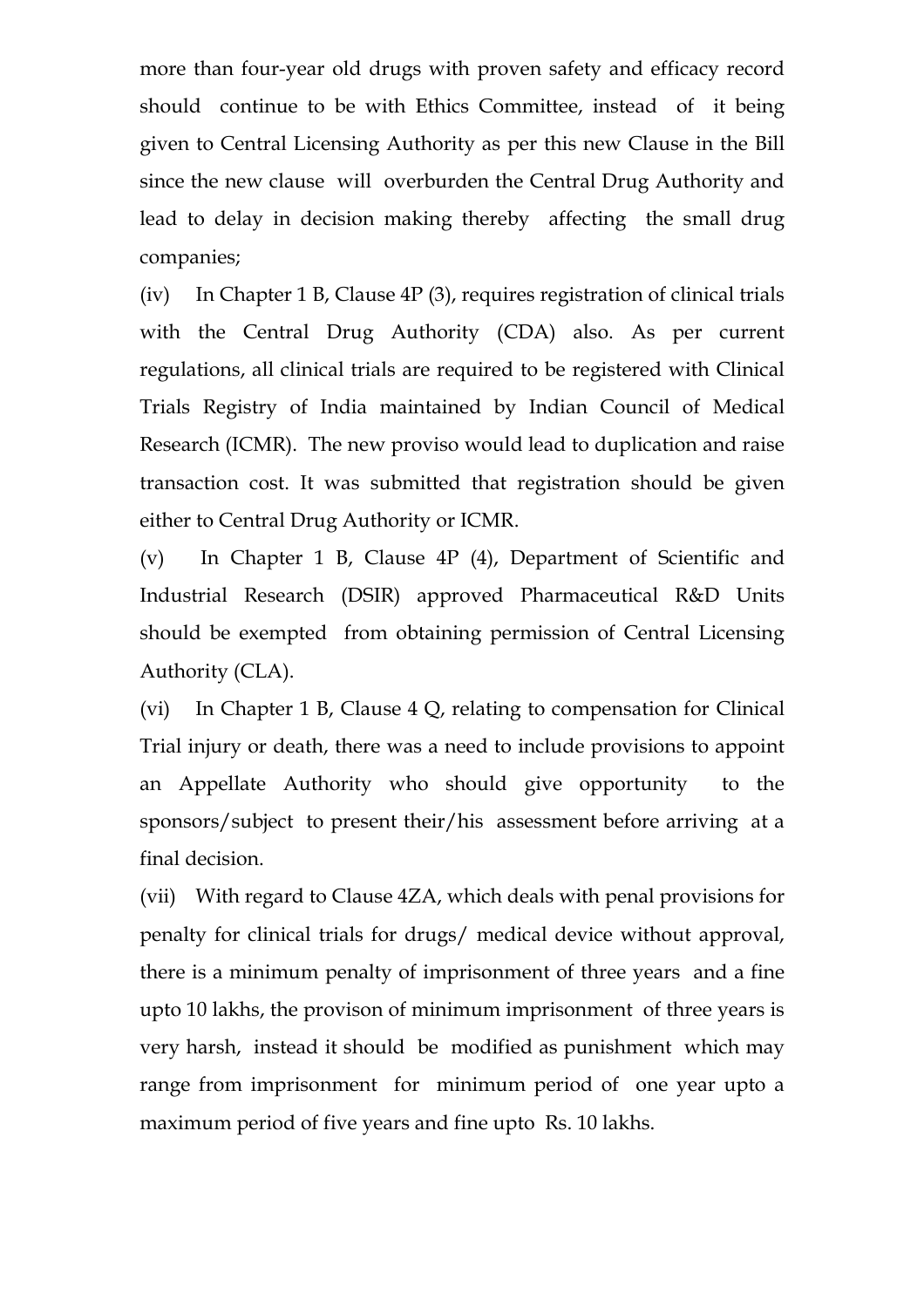(viii) With regard to penal provisions in the Bill, it was submitted that the penal provisions were without adequate safeguards and prone to abuse and would discourage not only foreign investment but also domestic investment in the pharma manufacturing sector as well as research and development.

(ix) With regard to "compounding of offence", it was submitted that there should be a provision for "compounding of offence" which should be defined appropriately. This would help settle disputes effectively on the lines of other current regulations viz. Current Food Regulations/Legal Metrology Regulations, etc.

28. The Additional Secretary, Department of Health and Family Welfare responded to some of the concerns raised by IPA. He submitted that in respect of Compensation for Clinical Trial related to Injury or Death, the Bill had devised a unique formula for compensation based on several parameters one of which was linking the compensation to the minimum wages in case of an unskilled workers and also with health status of the patient. On the apprehension regarding abuse of penal provisions in the said Bill, he submitted that the penal provisions are an additional safeguard other than suspension of license by drug regulator in respect of the clinical trials violations in case of deliberate violation resulting in death.

29. **Shri Lalit Kumar Jain, Chairman, All India SME Pharma Manufaturers Association(AISPMA)**, during his deposition before the Committee on 29<sup>th</sup> November, 2013, delineated the following points for consideration of the Committee viz. the Bill attempts to inter-mix and confuse the existing Regulatory Provisions with the gambit of approval of clinical trials and control of its conduct for which any machinery from the office of DCGI or State Drug Controller is a big misfit as Clinical Trials relate to patients being subjected to trials for measuring & monitoring safety & efficacy of the drug, whereas the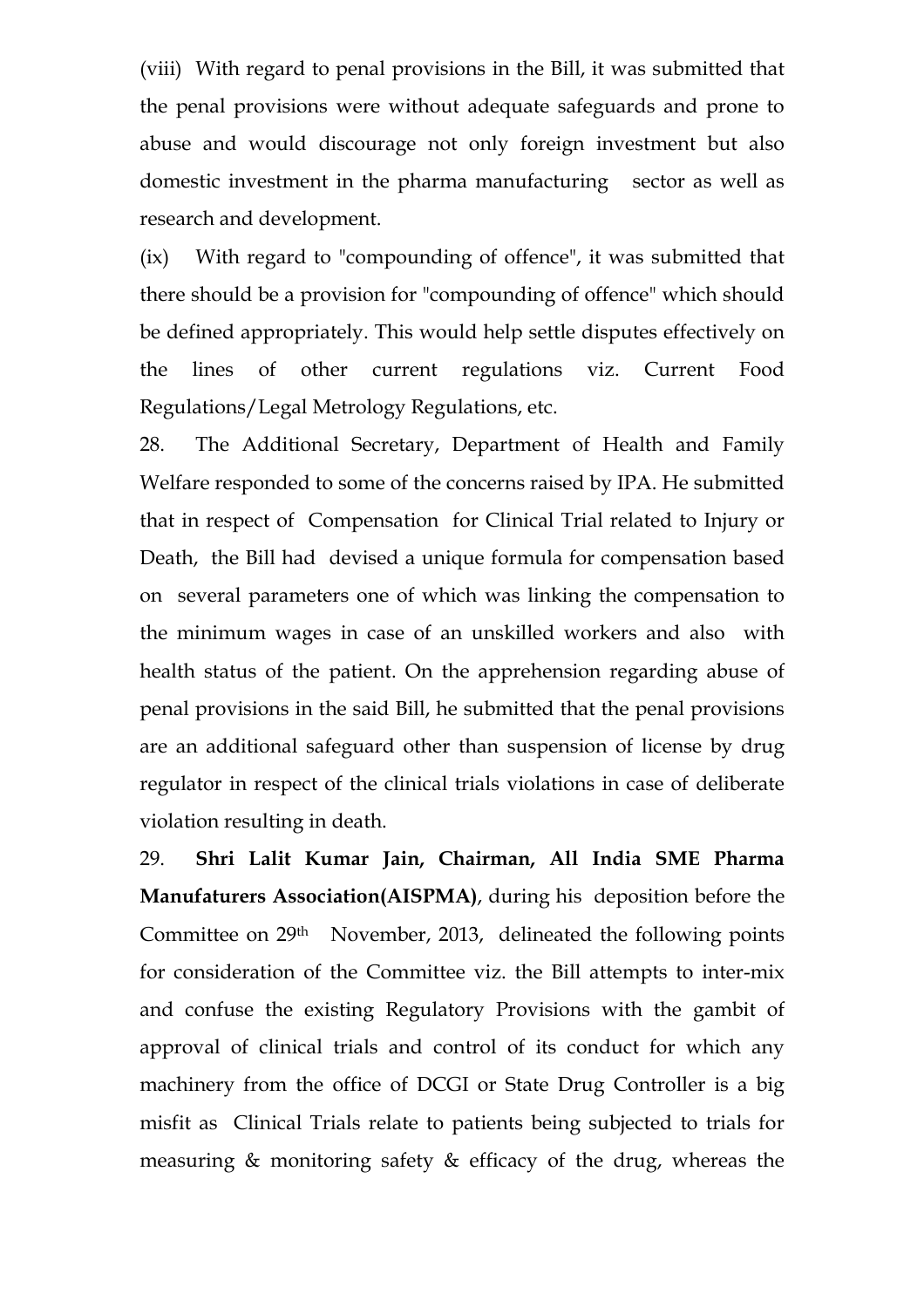Regulatory mechanism under DCGI mainly relates to control of new drug approval based on data, manufacture, distribution & sale of drugs etc. only; the Central Drugs Authority (CDA) is filled with bureaucrats which would result in delays in approvals; need to separate clinical trials of new drugs under a separate body under a Physician and allow Drug Controller General of India both at Centre & State level to be made responsible for manufacture, testing and marketing of medicines, blood products and medical devices only, etc.

#### **CLAUSE-BY-CLAUSE EXAMINATION OF THE BILL**

30. During the course of the examination of the Bill the Committee took note of concerns, suggestions and amendments as expressed by various experts/ stakeholders and duly communicated them to the Ministry for its response. Committee's observations and recommendations contained in the Report reflect an extensive scrutiny of all the viewpoints put forth before it. Upon scrutiny of the replies received from the Ministry, various amendments to the said Bill have been suggested by the Committee which are discussed in the succeeding paragraphs.

*Clause 2 - In the Drugs and Cosmetics Act, 1940 (hereinafter referred to as the principal Act), for the long title and first paragraph of the preamble, the following shall be substituted, namely:—* 

*"An Act to regulate the import, export, manufacture, distribution and sale of drugs, cosmetics and medical devices to ensure their safety, efficacy, quality and conduct of clinical trials and for matters connected therewith or incidental thereto.* 

*WHEREAS it is expedient to regulate the import, export, manufacture, distribution and sale of drugs, cosmetics and medical devices to ensure their safety, efficacy, quality and conduct of clinical trials and for matters connected therewith or incidental thereto*.".

## **Recommendation of the Committee**

**31. The Committee has been informed that the exporter has to ensure that the Pharma Units whose drugs are proposed to be exported comply with the Good Manufacturing Practices (GMP) guidelines issued by the World Health Organisation (WHO). Hence no further regulation on the**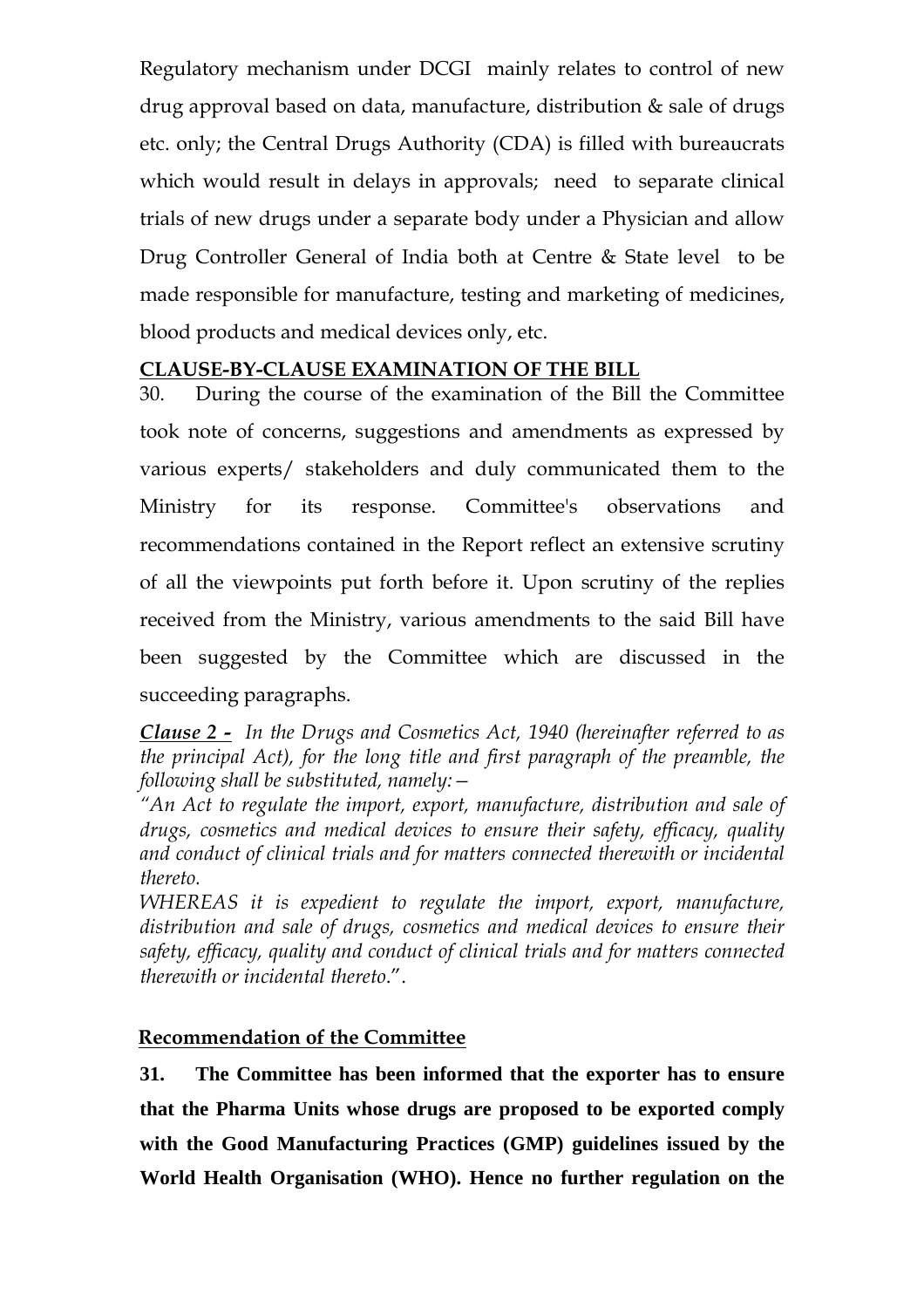**export of such drugs would be necessary. The Committee is of the view that if export of drugs is brought within the ambit of Drugs and Cosmetics Act/rules, it will severely affect Exports of Drugs and put domestic pharma manufacturing units/exporters at serious disadvantage. The Committee therefore decided that the word 'export' may be omitted from this clause and consequential amendments may be made to other clauses of the Bill.** 

#### **The clause is adopted as amended.**

*32. Clause 6, sub-clause (iii)- after clause (aa), the following clauses shall be inserted, namely:––* 

*'(ab) "Central Drugs Authority" means the Central Drugs Authority of India constituted under sub-section (1) of section 4A;* 

*(ac) "Central Drugs Laboratory" means a drug testing laboratory established by the Central Government, by whatever name, for carrying out the functions assigned to it under this Act and rules made thereunder;* 

*(ad) "Central Licensing Authority" means the Drugs Controller General of India designated as such under sub-section (2) of section 4J;* 

*(ae) "Chairperson" means the Chairperson of the Central Drugs Authority; (af) "clinical trial" means––* 

*(i) in respect of drugs, any systematic study of new drug, investigational new drug or bioavailability or bioequivalence study of any drug in human subjects to generate data for discovering or verifyingits clinical, pharmacological (including pharmacodynamic and pharmacokinetic) or adverse effects with the objective of determining safety, efficacy or tolerance of the drug;* 

*(ii) in respect of cosmetics, the systematic study, including dermatological study, of a cosmetic including a new cosmetic on human subjects to generate data for discovering or verifying its adverse effects with the objective of determining safety, efficacy or tolerance of the cosmetic;* 

 *(iii) in respect of medical devices, the systematic clinical investigation or study of a medical device, investigational medical device or a new medical device, in, or on human subjects to assess the safety or performance of the medical device;'*  **Recommendation of the Committee**

**33. The Committee decided that in the definition of clinical trial provided in (af) (i) the words "any drug" should be substituted by "any new drug", since generally Bioavailability/Bioequivalence studies of approved Drugs are conducted in Healthy Volunteers with recommended doses. The use of most of such approved drugs at recommended doses are generally considered safe for use even in healthy volunteers except certain categories of toxic drugs like Cytotoxic Anti-Cancer Drugs, therefore, regulation of BA/BE studies**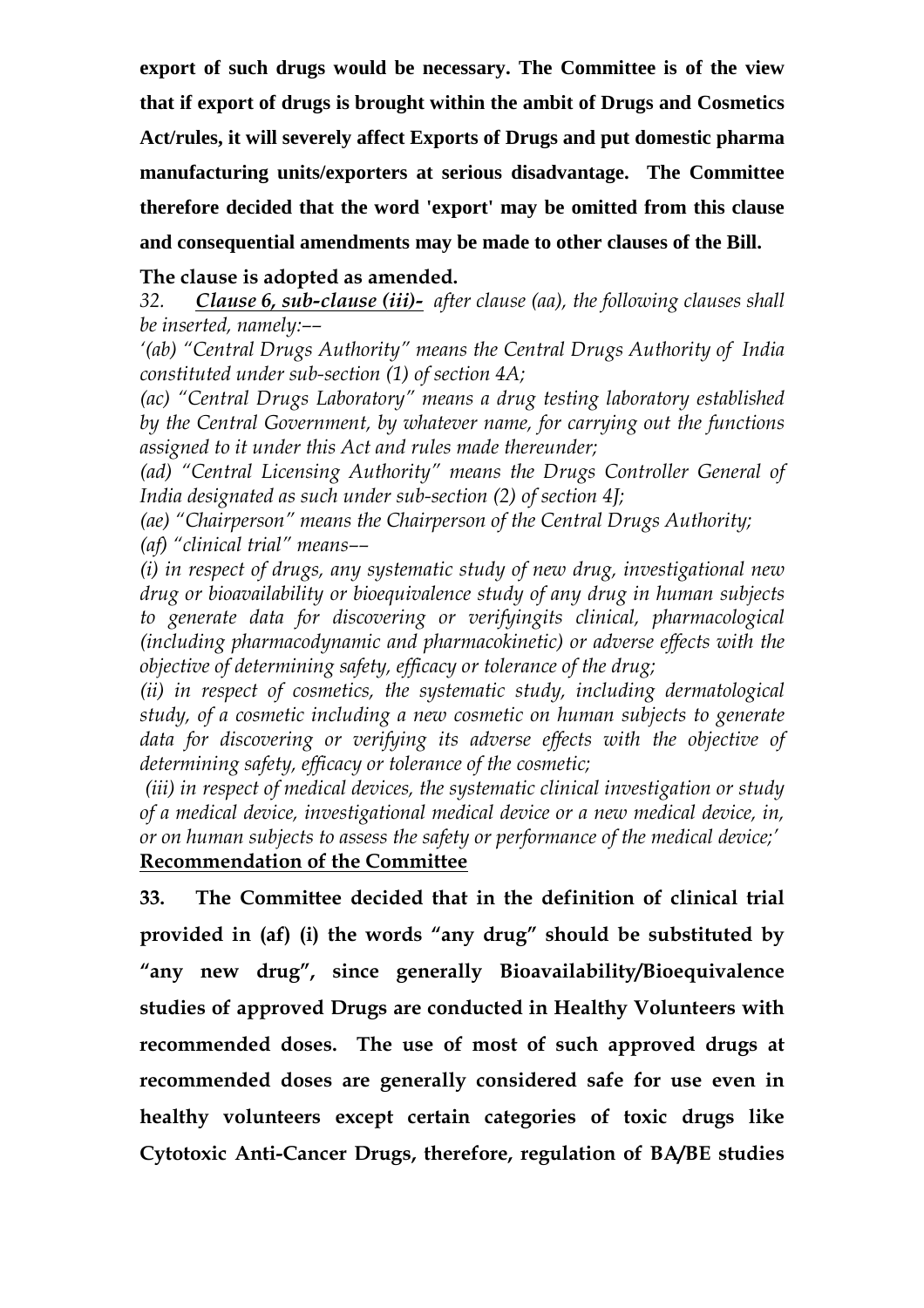**of approved Drugs may not be required. In any case such BA/BE Studies are conducted with the approval of respective Ethics Committees.** 

**34. As regards the definition of clinical trial in respect of cosmetics provided in (af) (ii) the words "of a cosmetic including a new cosmetic" should be substituted by the words "of any new cosmetic" as the cosmetics containing approved ingredients are generally considered safe. The Committee, therefore, recommends that clinical trials of all cosmetics may not be required to be regulated. Clinical Trials of only cosmetics having new ingredients (new Cosmetics) should be regulated.** 

**35. In the definition of clinical trial in respect of Medical Device provided in (af) (iii) line 2, after the words "study of a" the words "medical device" should be omitted as the Medical Devices are approved in the country after ensuring their safety and effectiveness. Clinical trials of all Medical Devices may not be required to be regulated. Therefore, Committee recommends that Clinical Trials of only new Medical Devices should be regulated. In line 4, the words "safety or performance" should be substituted by the words "safety and performance or effectiveness", since the term "effectiveness" in Medical Device regulation is generally used to mean the efficacy which has been confirmed through Non-Clinical as well as Clinical studies. However, the term "performance" generally means the capability of the Device to give desired result. In case of High-risk Medical Device, it may be appropriate to use the term "Effectiveness". However, in case of Low-risk Medical Device, the term "Performance" may be appropriate.** 

*Clause 6, sub-clause (vi)-*

*36. after clause (b), the following clauses shall be inserted, namely:–– '(ba) "Drugs Control Officer" means––*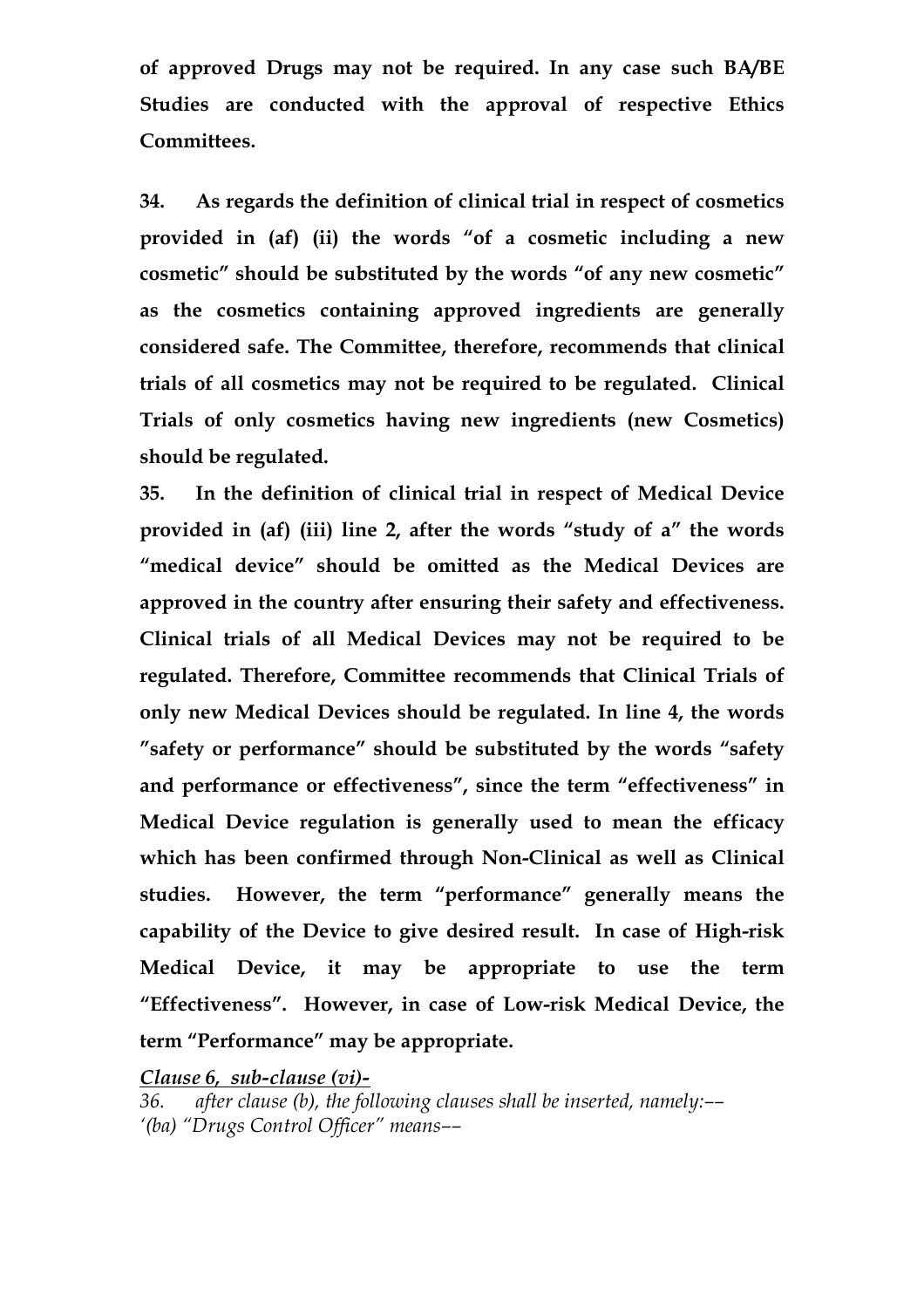*(i) in relation to Ayurvedic, Siddha or Unani drug, a Drugs Control Officer appointed by the Central Government or a State Government under section 33G;* 

*(ii) in relation to any other drug or cosmetic, a Drugs Control Officer appointed by the Central Drugs Authority or a State Government under section 21;* 

*(iii) in relation to any medical device, the Medical Device Officer appointed by the Central Drugs Authority under section 7H;* **Recommendation of the Committee**

*37.* **The Department of Health and Family Welfare had informed that the Department AYUSH would be bringing a separate enactment for regulation of ASU&H Drugs. The Committee therefore, recommends that the Department of AYUSH should bring the proposed Bill for regulation of ASU&H Drugs within one year and consequential changes may be made in the above said Clause, subsequent to enactment of an Act to regulate ASU&H drugs.** 

*38. Clause 6 (x)- for clause (f), the following clause shall be substituted, namely:–* 

*'(f) "Manufacture" means––* 

*(i) in relation to any drug (except human blood and its components, or any cosmetic) includes any process or part of a process for making, altering, ornamenting, finishing, packing, labelling, breaking up or otherwise treating or adapting any drug or cosmetic with a view to its sale, export, stocking or distribution but does not include the compounding or dispensing of any drug, or the packing of any drug or cosmetic, in the ordinary course of retail business;* 

*(ii) in relation to human blood and its components includes any process or part of a process of collection, processing, storage, packing, labeling and testing for its use, sale, export or distribution for transfusion in human beings; (iii) in relation to any medical device, includes any process or part of process for making, assembling, altering, ornamenting, finishing, packing, labelling, or adapting any medical device with a view to its sale or stock or export or distribution but does*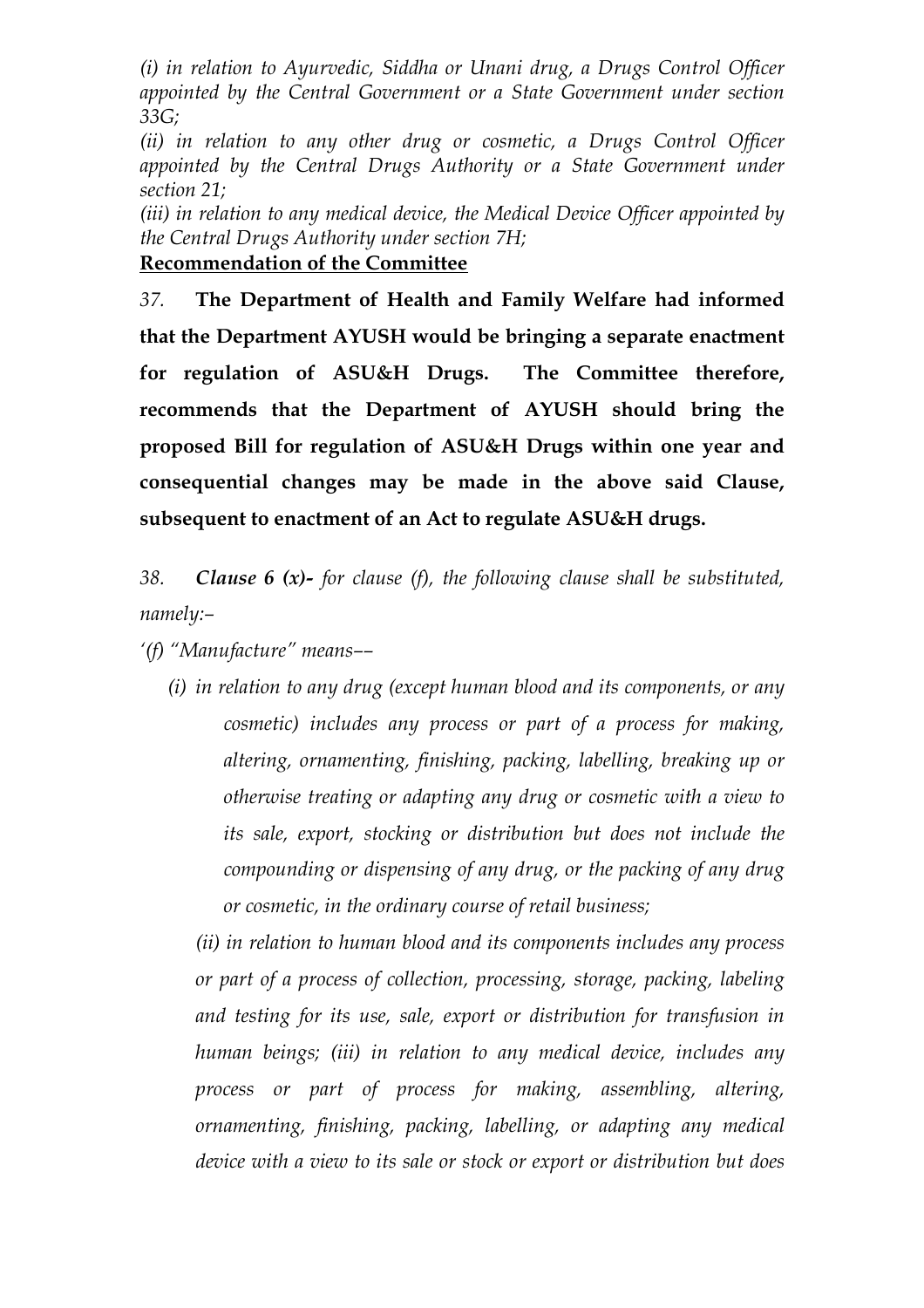*not include assembling or adapting a device already on the market for an individual patient;'* 

#### **Recommendation of the Committee**

**39. As regards the definition of manufacture in relation to human blood in (f) (ii) line 3 the words "… sale, export" should be omitted as sale and export of whole human blood is not generally permitted. Therefore, the word "Sale and Export" in respect of Human Blood is not appropriate.** 

**40. As regards definition of Clinical Trials, concerns have been expressed that it fails to classify phase I, II, III and IV clinical trials and other types of clinical trials. The Committee, therefore, recommends that the Department should address the above concerns while framing the rules concerning Clinical Trials to ensure effective regulation of all kinds of Clinical Trials.** 

**41. The term "New Medical Device" has not been defined in this Clause. The Committee therefore recommends that the Department should also include and define the term "New Medical Devices" in this Clause itself .** 

**Clause 7.**

42. After Chapter I of the principal Act, the following Chapters shall be inserted, namely:—

#### *'CHAPTER IA CENTRAL DRUGS AUTHORITY*

*4A. (1) The Central Government shall, by notification in the Official Gazette, constitute an Authority to be known as the Central Drugs Authority to exercise the powers conferred on, and perform the functions assigned to it by or under this Act.* 

*(2) The Central Drugs Authority shall be a body corporate by the name aforesaid, having perpetual succession and a common seal, with power to acquire, hold and dispose of property, both movable and immovable, and to contract, and shall, by the said name, sue or be sued.*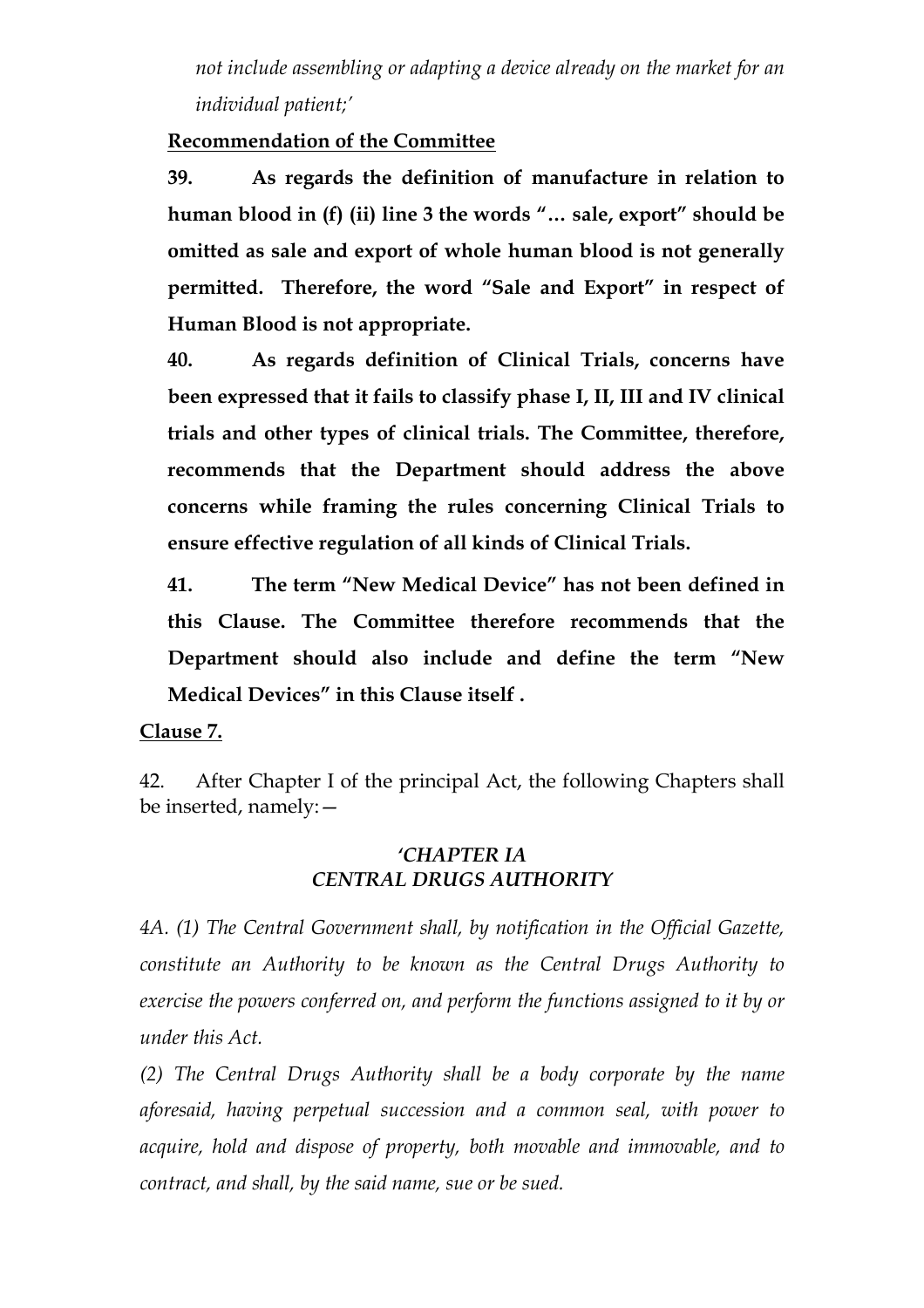*(3) The head office of the Central Drugs Authority shall be in the NationalCapital Region.* 

*(4) The Central Drugs Authority may, with the prior approval of the Central Government, by notification in the Official Gazette, establish its offices at such other places in India as it considers necessary.* 

*4B. (1) The Central Drugs Authority shall consist of the following, namely:–– (a) Secretary to the Government of India, Ministry of Health and Family Welfare, Department of Health and Family Welfare–– Chairperson, ex officio;* 

*(b) Secretary to the Government of India, Ministry of Health and Family Welfare, Department of Ayurveda, Yoga and Naturopathy, Unani, Siddha and Homoeopathy–– Member, ex officio; (c) Secretary, Department of AIDS Control and Director General, National AIDS Control Organisation, Ministry of Health and Family Welfare –– Member, ex officio; (d) Secretary to the Government of India, Ministry of Commerce and Industry, Department of Commerce–– Member, ex officio; (e) Secretary to the Government of India, Ministry of Chemicals and Fertilisers, Department of Pharmaceuticals–– Member, ex officio; (f) Secretary, Department of Health Research and Director General, Indian Council of Medical Research, Ministry of Health and Family Welfare –– Member, ex officio; (g) Secretary to the Government of India, Ministry of Science and Technology, Department of Bio-technology–– Member, ex officio;* 

*(h) Director General Health Services, Directorate General of Health Services, New Delhi––Member, ex officio;* 

*(i) Additional Secretary or Joint Secretary and Legislative Counsel in the Legislative Department, Ministry of Law and Justice in charge of the Group dealing with the work relating to the Ministry of Health and Family Welfare–– Member, ex officio;* 

*(j) Additional Secretary or Joint Secretary in charge of the Drugs Quality Control Division in the Ministry of Health and Family Welfare–– Member, ex officio;*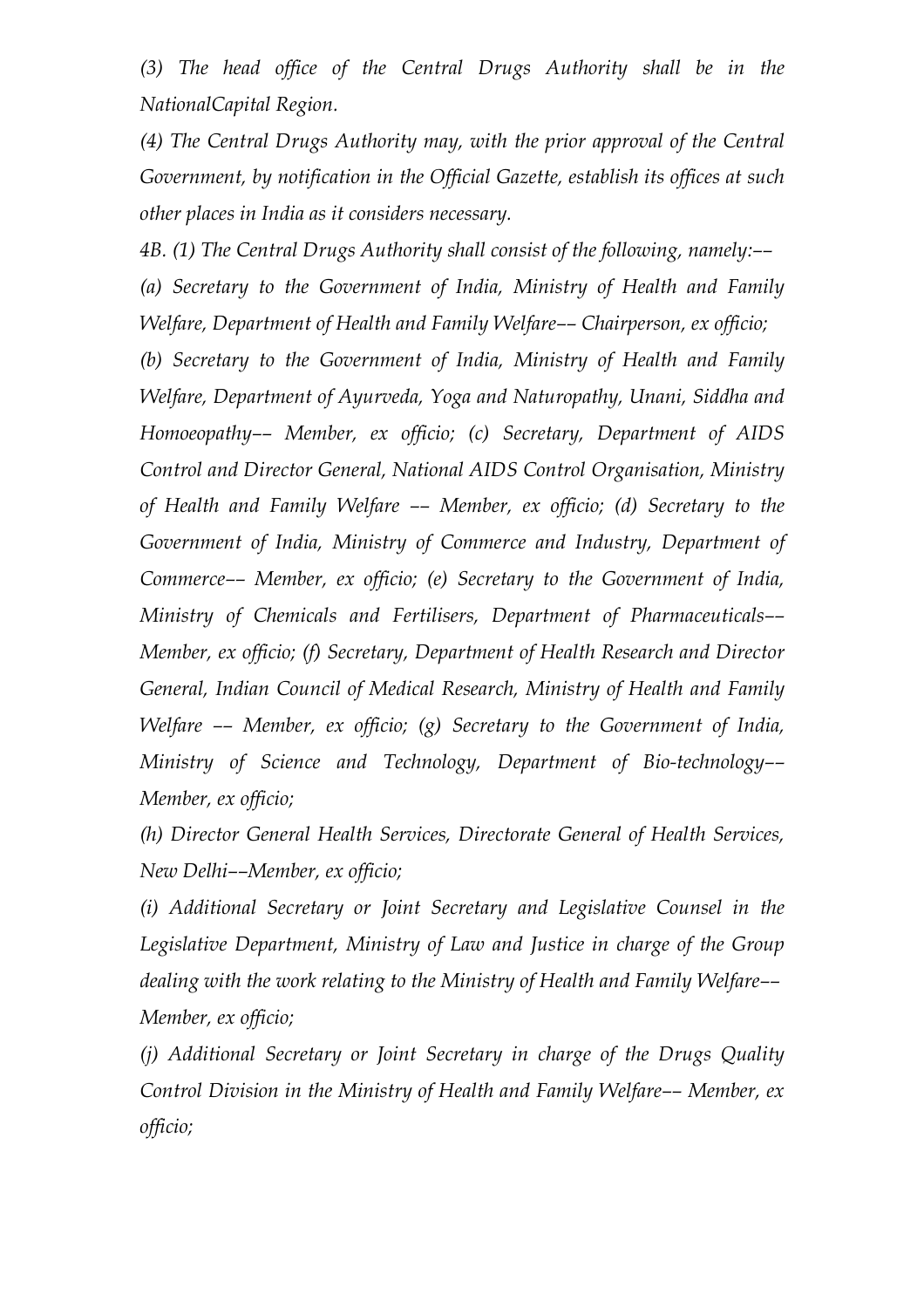*(k) four experts having such qualifications and experience to be nominated by the Central Government in such manner as may be prescribed–– Member;* 

*(l) four State Licensing Authorities to be nominated by the Central Government in such manner as may be prescribed–– Member;* 

*(m) Drugs Controller General of India–– Member-Secretary, ex officio.* 

*(2) The Members appointed under clause (k) of sub-section (1) shall hold office for a period of three years from the date of their nomination, and shall be eligible for re-nomination;* 

*(3) The Central Drugs Authority shall meet at such time and place and shall observe such rules of procedure in regard to the transaction of business at its meeting and allowances payable to a Member for attending such meetings as may be specified by regulations.* 

*4C. (1) On and from the date of constitution of the Central Drugs Authority,—* 

*(a) any reference to the Central Drugs Standards Control Organisation in any*  law other than this Act or in any contract or other instruction shall be deemed *as a reference to the Central Drugs Authority;* 

*(b) all properties and assets, movable and immovable, of, or belonging to, the Central Drugs Standards Control Organisation, shall vest in the Central Drugs Authority;* 

*(c) all rights and liabilities of the Central Drugs Standards Control Organisation shall be transferred to, and be the rights and liabilities of, the Central Drugs Authority;* 

*(d) without prejudice to the provisions of clause (c), all debts, obligations and liabilities incurred, all contracts entered into and all matters and things engaged to be done by, with or for, the Central Drugs Standards Control Organisation immediately before the said date, for or in connection with the purpose of the said Central Drugs Standards Control Organisation shall be deemed to have incurred, entered into or engaged to be done by, with or for, the Central Drugs Authority;*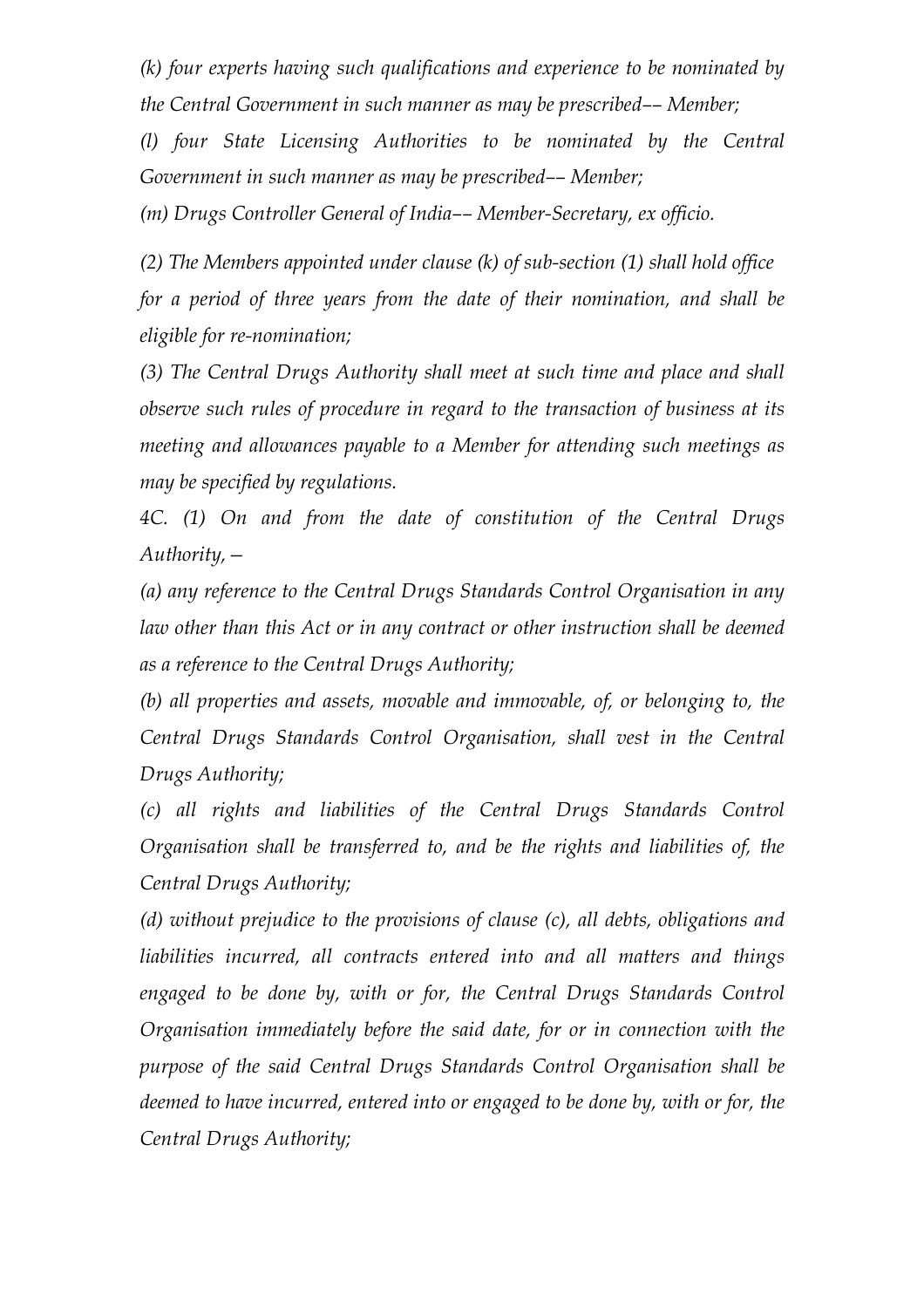*(e) all sums of money due to the Central Drugs Standards Control Organisation immediately before that date shall be deemed to be due to the Central Drugs Authority;* 

*(f) all suits and other legal proceedings instituted or which could have been instituted by or against the Central Drugs Standards Control Organisation immediately before that date may be continued or may be instituted by or against the Central Drugs Authority;* 

*(g) every employee of the Central Drugs Standards Control Organisation holding any office under the Central Drugs Standards Control Organisation immediately before that date shall hold his office in the Central Drugs Authority by the same tenure and upon the same terms and conditions of service as respects remuneration, leave, provident fund, retirement and other terminal benefits as he would have held such office if the Central Drugs Authority had not been constituted and shall continue to do so as an employee of the Central Drugs Authority or until the expiry of the period of six months from that date if such employee opts not to be the employee of the Central Drugs Authority within such period:* 

*Provided that the salaries, allowances and other conditions of service of such employees shall not be varied to their disadvantage on exercise of their option to become the employee of the Central Drugs Authority.* 

*(2) Notwithstanding anything in the Industrial Dispute Act, 1947 or in any other law for the time being in force, absorption of any employee by the Central Drugs Authority in its regular service under this section shall not entitle such employee to any compensation under that Act or any other law and no such claim shall be entertained by any court, tribunal or other authority.* 

*4D. Any Member having any direct or indirect interest, whether pecuniary or otherwise, in any matter coming up for consideration at a meeting of the Central Drugs Authority, shall, as soon as possible after the relevant circumstances have come to his knowledge, disclose the nature of his interest at such meeting and such disclosure shall be recorded in the proceedings of the*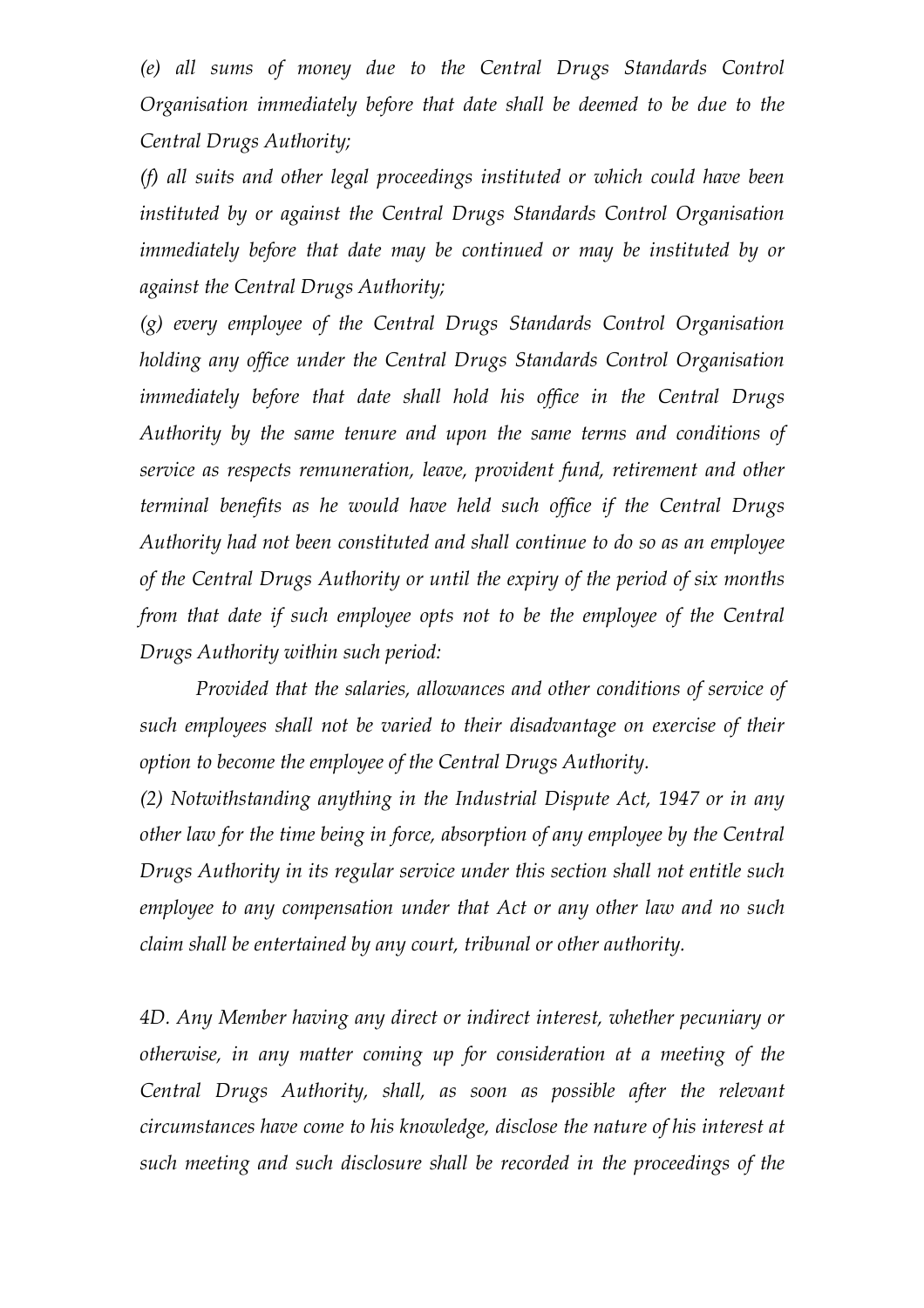*Authority, and the Member shall not take any part in any deliberation or decision of the Authority with respect to that matter.* 

*4E. No act or proceeding of the Central Drugs Authority shall be invalidated merely by reason of––* 

*(a) any vacancy in, or any defect in the constitution of, the Central Drugs Authority; or* 

*(b) any defect in the nomination of a person as a Member of the Central Drugs Authority; or* 

*(c) any irregularity in the procedure of the Authority not affecting the merits of the case.* 

*4F. A Member of the Central Drugs Authority nominated under clause (k) of sub-section (1) of section 4B may, by notice in writing under his hand addressed to the Central Government, resign his office:* 

*Provided that the Member shall, unless he is permitted by the Central Government to relinquish his office sooner, continue to hold office until the expiry of three months from the date of receipt of such notice or until a person duly appointed as his successor enters upon office or until the expiry of his term of office, whichever is the earliest.* 

*4G. (1) The Central Government shall appoint the Drugs Controller General of India or other person having such specialised qualifications and experience as may be prescribed to perform the functions and discharge the duties assigned to the Drugs Controller General of India by or under this Act.* 

*(2) The salaries, allowances and pensions payable to the Drugs Controller General of India, appointed under sub-section (1) shall be such as may be determined by the Central Government.* 

*4H. (1) The Central Government may, in consultation with the Central Drugs Authority create, such number of posts as it considers necessary for the efficient discharge of the functions and exercise of the powers by the Central Drugs Authority under this Act.* 

*(2) The manner of appointment of officers and employees of the Central Drugs Authority, their salaries, allowances and pension and other conditions of*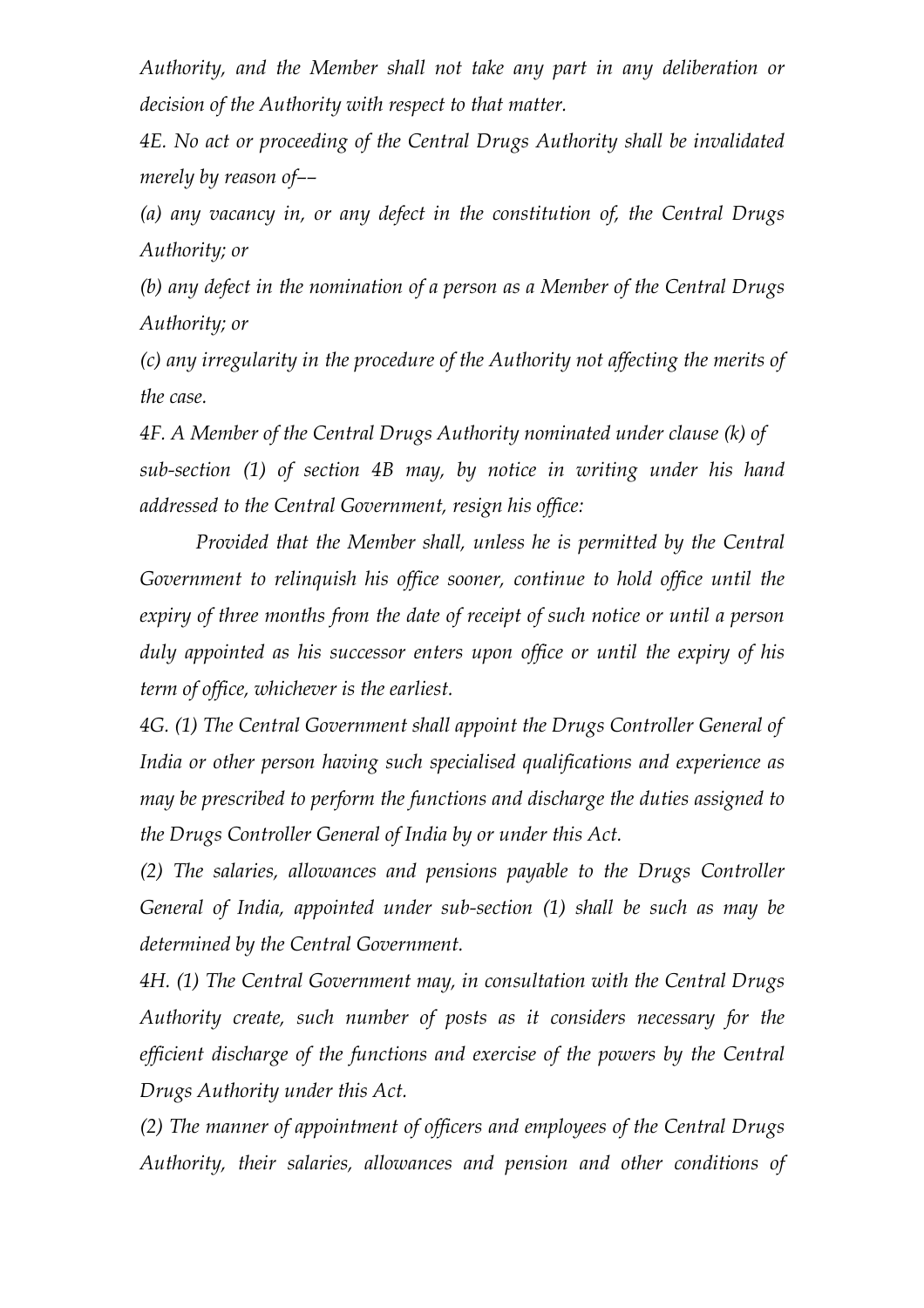*service shall be such as may be determined by the Central Drugs Authority by regulations with the approval of the Central Government.* 

*4-I. The Central Drugs Authority shall––* 

*(a) specify, by regulations, the guidelines, norms, structures and requirements for effective functioning of the Central Licensing Authority and the State Licensing Authorities;* 

*(b) assess periodically the functioning of the Central Licensing Authority and the State Licensing Authorities;* 

*(c) have power to issue directions to the Central Licensing Authority and the State Licensing Authorities to ensure compliance with the guidelines, norms, structures and requirements specified by it under clause (a);* 

*(d) review, suspend or cancel any permission, licence or certificate issued by the Central Licensing Authority or the State Licensing Authorities;* 

*(e) specify, by regulations, the fees or charges for issue or renewal of licences, certificates, approvals and permissions by the Central Licensing Authority and the State Licensing authorities;* 

*(f) coordinate, mediate and decide upon the disputes arising out of the implementation of the provisions of the Act and rules and regulations made thereunder between two or more States Licensing Authorities;* 

*(g) constitute such committees or sub-committees as it considers necessary for the efficient discharge of its functions and exercise of its powers under this Act;* 

*(h) recommend to the Central Government the measures as regards the standards of drugs, cosmetics and medical devices for effective implementation of the provisions of this Act;* 

*(i) perform such other functions as may be prescribed by the Central Government.* 

*4J. (1) The Drugs Controller General of India shall exercise the powers conferred upon him under this Act or the rules made thereunder.* 

*(2) The Drugs Controller General of India shall act as the Central Licensing Authority and shall have powers to––*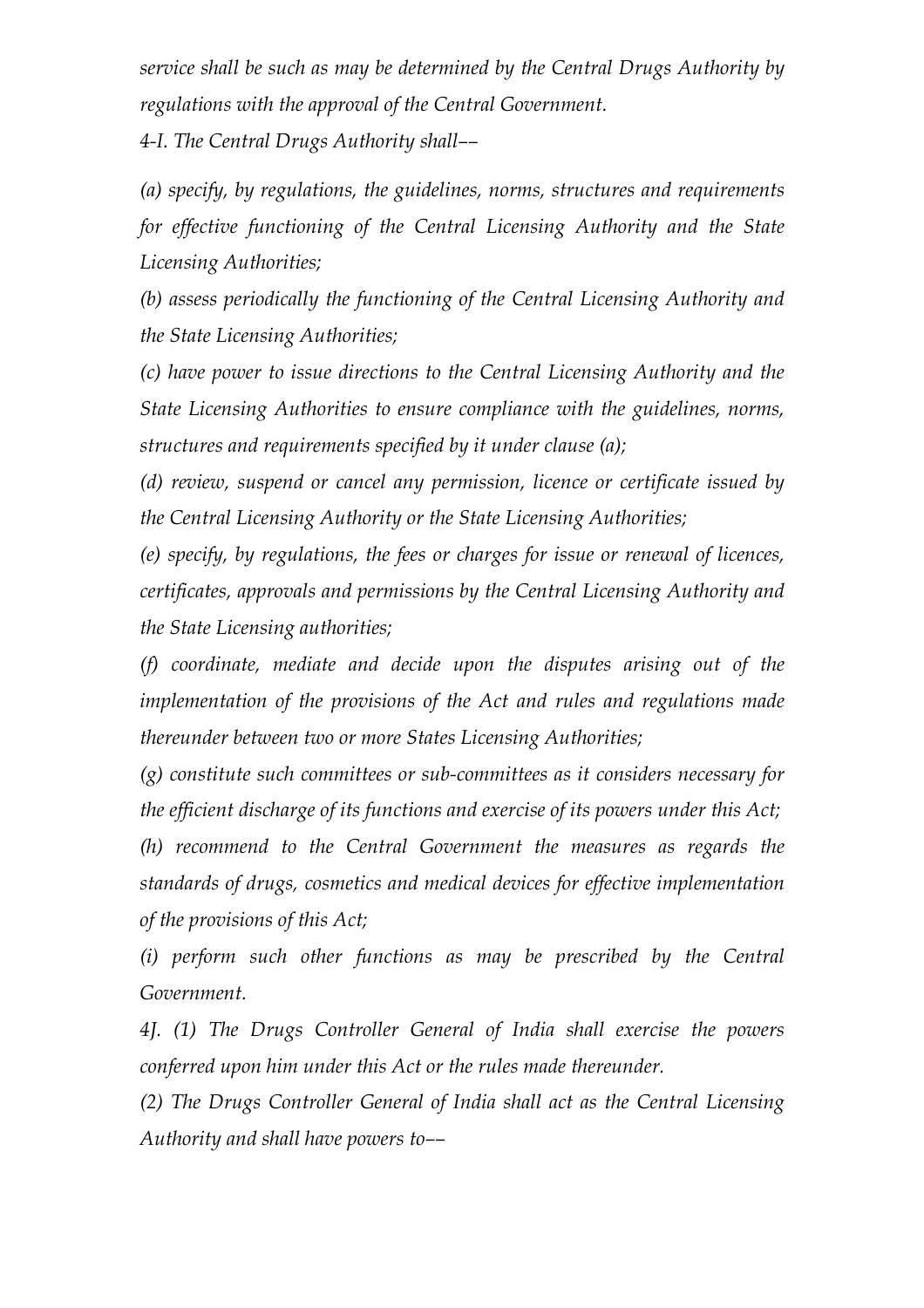*(a) issue, renew, suspend or cancel licences or certificates or permission, as the case may be, for import, export or manufacture of drugs, cosmetics or medical devices or permission for conducting clinical trials;* 

*(b) recall or direct to recall any drug, cosmetic or medical device;* 

*(c) collect the fees or charges for issue or renewal of licences, certificates, approvals and permissions issued by the Central Licensing Authority under this* 

*Act;* 

*(d) discharge any other functions as may be assigned to him by the Central Drugs Authority;* 

*(3) The Drugs Controller General of India may, with the prior approval of the Central Drugs Authority, delegate such of his powers to the officers of the Central Drugs Authority as may be considered necessary.* 

*(4) The Drugs Controller General of India shall be the legal representative of the Central Drugs Authority, and shall be responsible for day-to-day administration of the Central Drugs Authority.* 

*(5) The Drugs Controller General of India shall have administrative control over the officers and employees of the Central Drugs Authority.* 

*4K. The Central Government may, after due appropriation made by Parliament by law in this behalf, make to the Central Drugs Authority grants of such sums of money as are required by it.* 

*4L. (1) The Central Drugs Authority shall maintain proper accounts and other relevant records and prepare an annual statement of accounts in such form as may be prescribed by the Central Government in consultation with the Comptroller and Auditor- General of India.* 

*(2) The accounts of the Central Drugs Authority shall be audited by the Comptroller and Auditor-General of India at such intervals as may be specified by him and any expenditure incurred in connection with such audit shall be payable by the Central Drugs Authority to the Comptroller and Auditor-General.*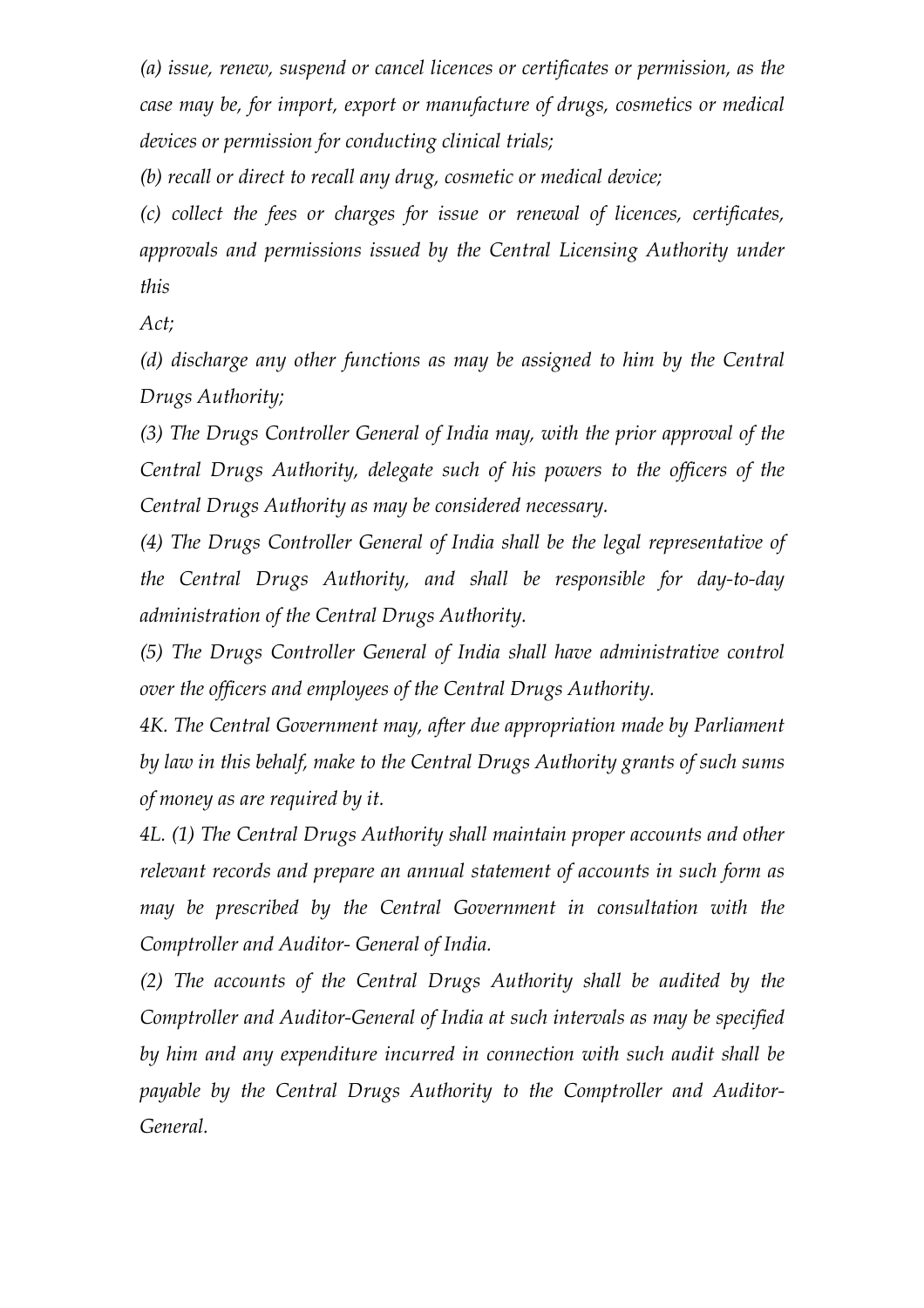*(3) The Comptroller and Auditor-General of India and any other person appointed by him in connection with the audit of the accounts of the Central Drugs Authority shall have the same rights and privileges and authority in connection with such audit as the Comptroller and Auditor-General generally has, in connection with the audit of the Government accounts and, in particular, shall have the right to demand the production of books, accounts, connected vouchers and other documents and papers and to inspect any of the offices of the Central Drugs Authority.* 

*(4) The accounts of the Central Drugs Authority as certified by the Comptroller and Auditor-General of India or any other person appointed by him in this behalf, together with the audit report thereon, shall be forwarded annually to the Central Government and that Government shall cause the same to be laid, as soon as may be after it is received, before each House of Parliament.* 

*4M. (1) The Central Drugs Authority shall prepare every year an annual report in such form and manner and at such time as may be prescribed by the Central Government, giving summary of its activities during the previous year and copies of the report shall be forwarded to the Central Government.* 

*(2) A copy of the report forwarded under sub-section (1) shall be laid, as soon as may be after it is received, before each House of Parliament.* 

*4N. (1) The Central Government may, after consultation with or on the recommendation of the Central Drugs Authority and subject to previous publication, by notification in the Official Gazette, make rules for the purpose of giving effect to the provisions of this Chapter.*

*(2) Without prejudice to the generality of the foregoing powers, such rules may provide for all or any of the following matters, namely:—* 

*(a) the form and manner in which the accounts of the Central Drugs Authority shall be maintained under sub-section (1) of section 4L;* 

*(b) the form and manner in which and the time within which annual report is to be prepared under sub-section (1) of section 4M.*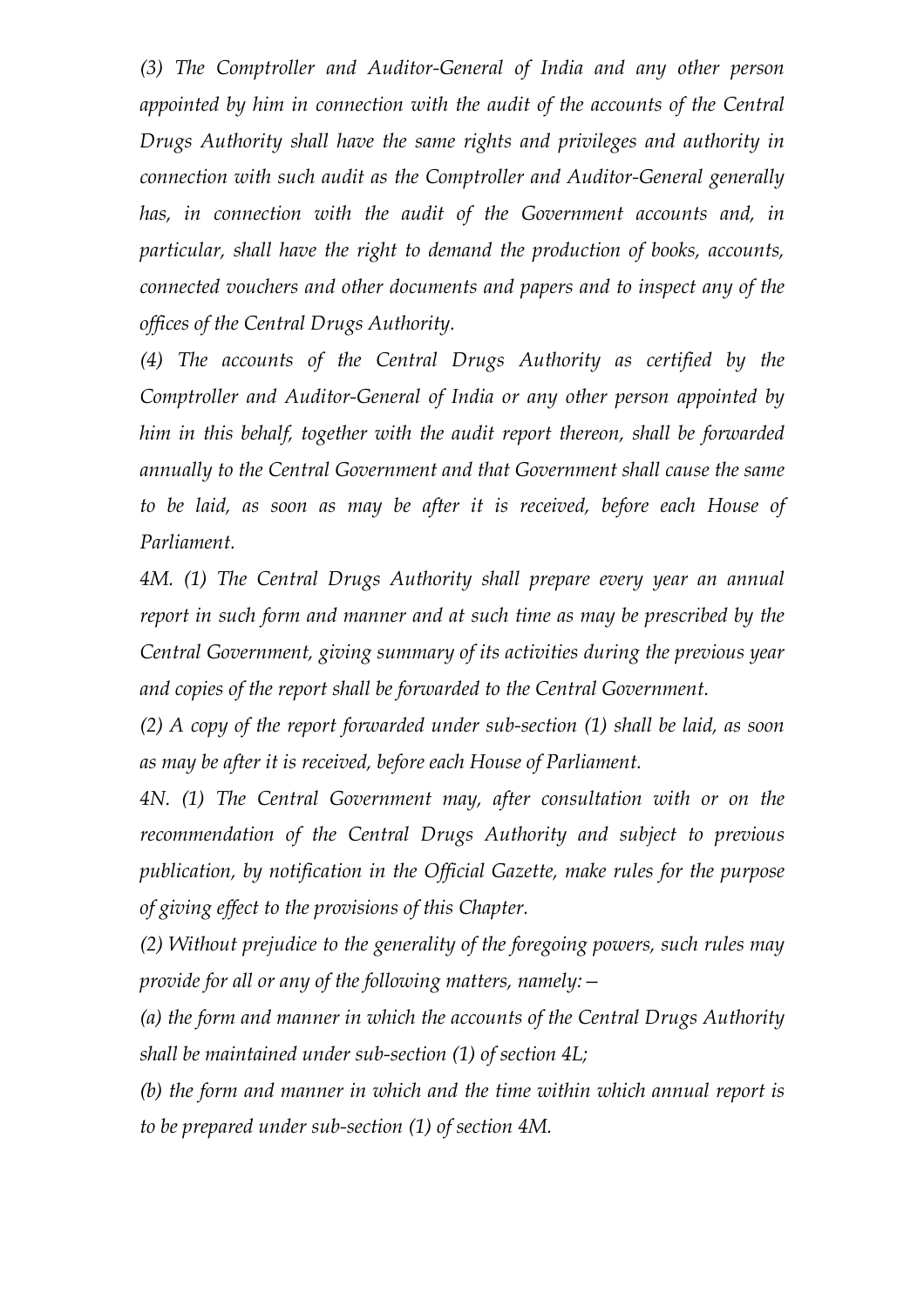*4-O. (1) The Central Drugs Authority may, with the approval of the Central Government, by notification in the Official Gazette, make regulations consistent with this Act and the rules made thereunder.* 

*(2) In particular, and without prejudice to the generality of the foregoing powers, such regulations may provide for all or any of the following matters, namely:—* 

*(a) the allowances payable to a Member for attending the meetings of the Central Drugs Authority under sub-section (3) of section 4B;* 

*(b) the manner of appointment of the officers and employees of the Central Drugs Authority, their salaries, allowances and pension and other conditions of service under sub-section (2) of section 4H;* 

*(c) the matters specified under clauses (a) and (e) of section 4-I;* 

*(d) the functions of the Central Drugs Laboratory and the functions of the Director of the Central Drugs Laboratory under the proviso to sub-section (1) of section 6.* 

#### **Recommendation of the Committee**

**43. The sections mentioned above suggest constitution of a Central Drugs Authority and its composition. Neither the Mashelkar Committee Report nor the Committee on Health and Family Welfare in its 30th Report on the Drugs and Cosmetics (Amendment) Bill, 2007 presented to the House on the 21st October, 2008 recommended for constitution of a Central Drugs Authority (CDA) as proposed in the Bill. Instead, both the Reports recommended for strengthening of the existing Drugs Regulatory Body i.e. CDSCO and a strong Central Drug Administration. The proposed CDA is studded with bureaucratic heads of seven Central Ministries and four Secretary and Additional Secretary/ Joint Secretary level bureaucrats as ex-officio members of the CDA with Health Secretary as its Chairperson. The proposed CDA and its composition is unprecedented as no other Regulatory Body in the country or outside the country has such composition and it is not acceptable to the Committee.**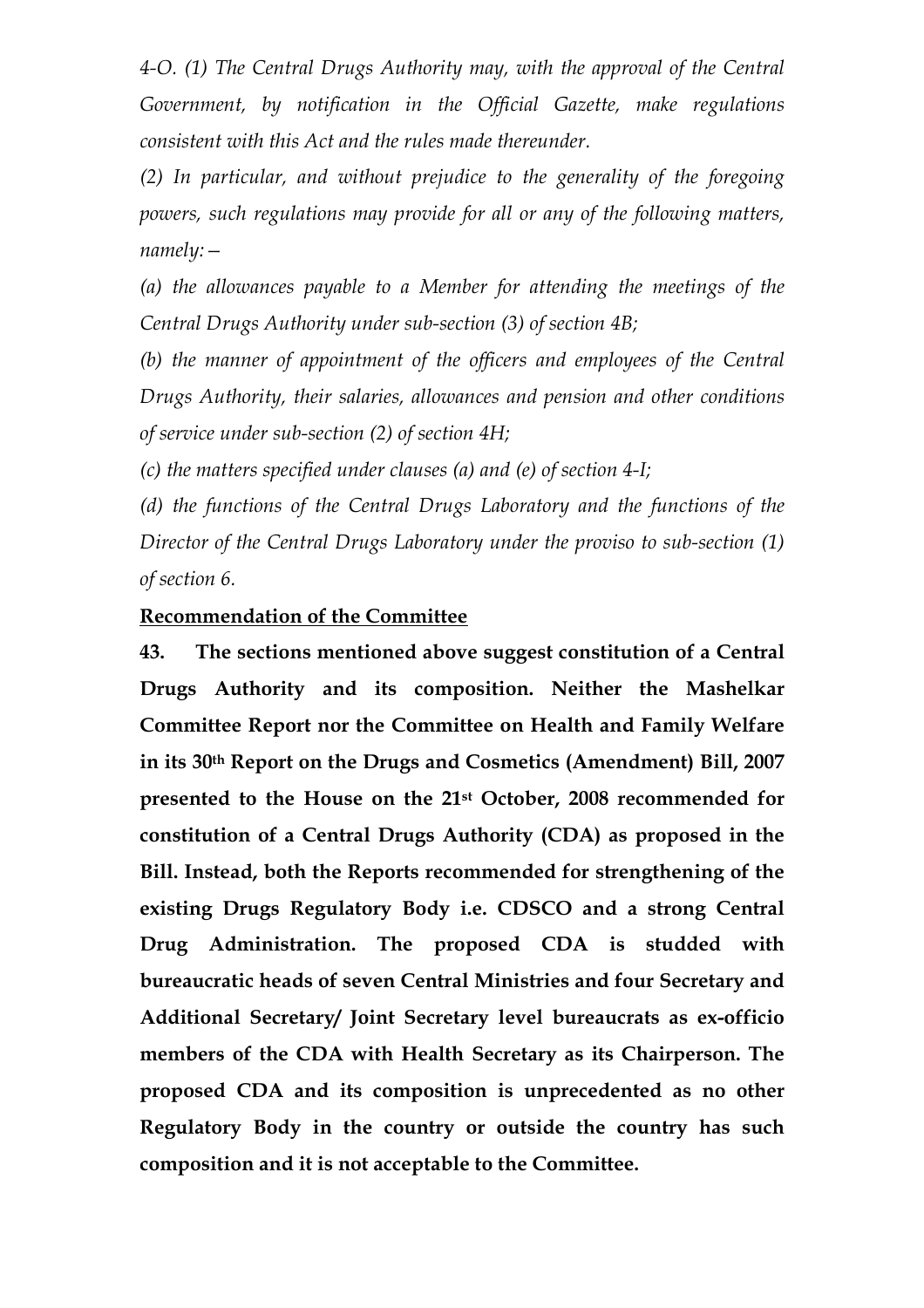**44. As regards the Central Drugs Administration (CDA), the Committee feels that there is a need for effective discharge of the enforcement activities and it requires a strong, professionally managed administration as enforcement activities require actions against unscrupulous manufacturing companies and coordination with various state regulatory authorities. The Central Drug Administration should be headed by a Chief Drug Controller General of India of the rank of Secretary/ Special Secretary having requisite technical and professional qualifications and expertise/experience pertaining to various aspects of drugs, medical devices and clinical trials. Besides, there should be three separate divisions-one each for the drugs, medical devices and conduct of clinical trials headed by their respective Drugs/ Medical Devices/ Clinical Trials Controllers having requisite technical and professional qualifications and expertise/ experience in their respective fields and duly supported by well-trained technical/ professional officers and staff. The proposed administration should be given adequate autonomy to discharge its functions enumerated under the Act. The Committee therefore, recommends that the words "Central Drugs Authority" may be replaced by "Central Drugs Administration". It is proposed that Central Drugs Administration will be answerable to the Ministry of Health and Family Welfare. The Chief Controller General of India will be selected through Search-cum-selection Committee headed by the Cabinet Secretary and a process similar to appointment of Secretary, Department of Biotechnology may be considered. Accordingly, Section 4A to 4I and 4K to 4O should be amended suitably. The Committee further recommends that there should be a provision for review of functioning of CDA by a panel of independent experts in the act itself. The Committee also recommends that consequential changes in the Act may also be made.**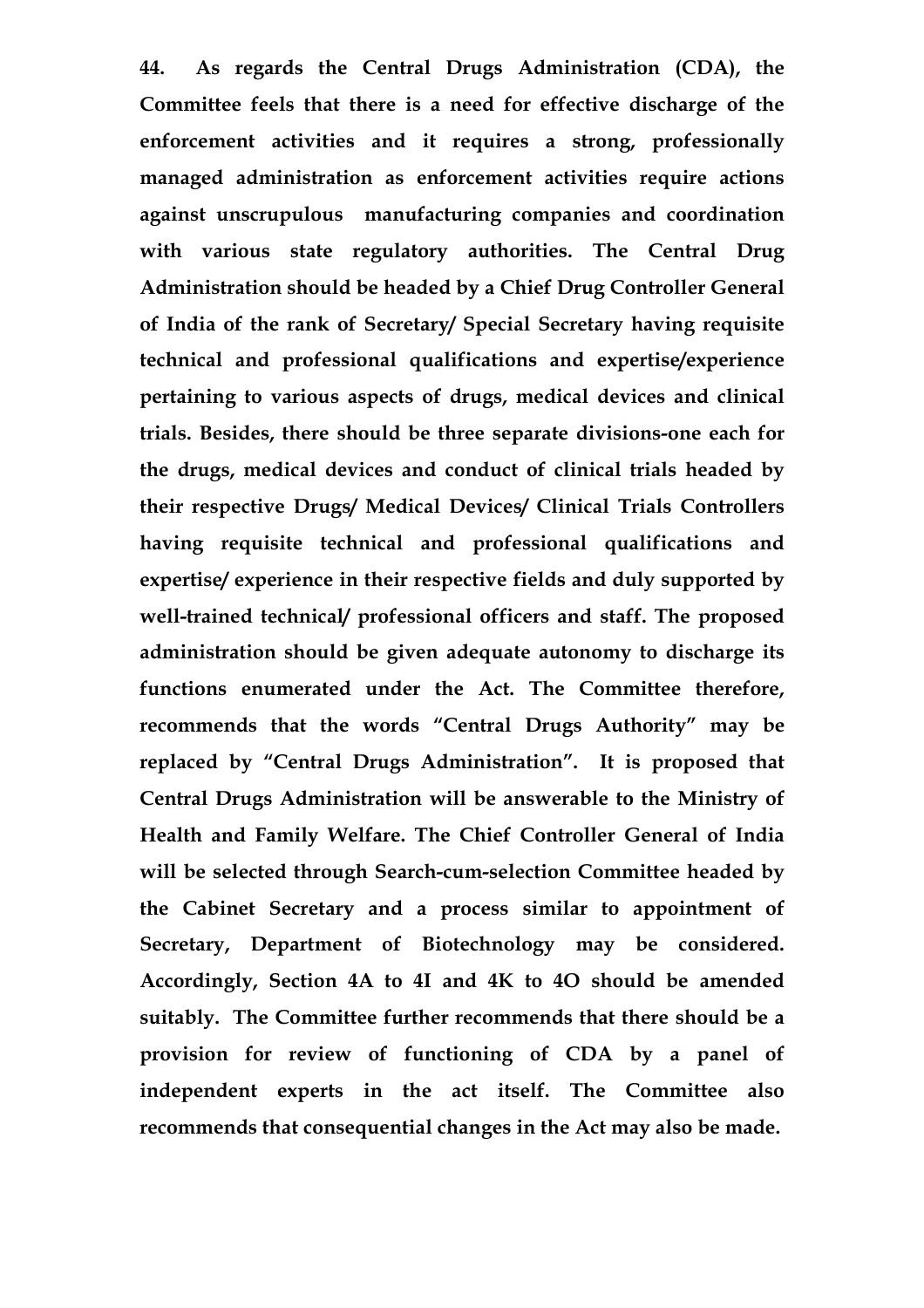*45. Section 4P- (1) No person shall initiate or conduct any clinical trial in respect of a new drug or investigational new drug or medical device or investigational medical device or cosmetic or bioavailability or bioequivalence study of any drug in human subjects except under, and in accordance with, the permission granted by the Central Licensing Authority in such manner as may be prescribed.* 

*(2) No person shall initiate or conduct any clinical trial unless it is approved by the Ethics Committee constituted under section 4T, in such manner as may be prescribed.* 

*(3) No person shall initiate or conduct any clinical trial before it is registered with the Central Drugs Authority in such manner as may be prescribed.* 

*(4) No permission from the Central Licensing Authority under this Chapter shall be required to initiate or conduct any bioequivalence or bioavailability studies of approved drugs by the Government Institutes, Hospitals, autonomous medical or Pharmacy institutions for academic or research purposes*

*46. Section 4Q In case of injury or death of a person in course of a clinical trial, whether such injury or death has been caused due to the clinical trial, shall be decided by the Drugs Controller General of India or such authority in such manner as may be prescribed* 

*47. Section 4R(2) In case injury or death of a person occurs due to the clinical trial, the person conducting such clinical trial shall give him, or as the case may be, his legal heir, such compensation as may be decided by the Drugs Controller General of India or such authority, in such manner as may be prescribed.*

*48. Section 4U (2) The Ethics Committee shall appoint, from amongst its members, a Chairperson (who is from outside the institution), and a memberconvenor* 

*49. Section 4V(2) The Ethics Committee shall be responsible to safeguard the rights, safety and well being of all trial participants enrolled in the clinical trial.*

## **Recommendation of the Committee**

50. **In the proposed section 4P (1) line 2 and 3, the Committee recommends that the words "medical device", "cosmetic" and "any drug", may be substituted by "new medical device", "new cosmetic" and "new drug" respectively, as the medical devices are approved in the country after ensuring their safety and effectiveness. Therefore, clinical trials of all medical devices may not be required to be**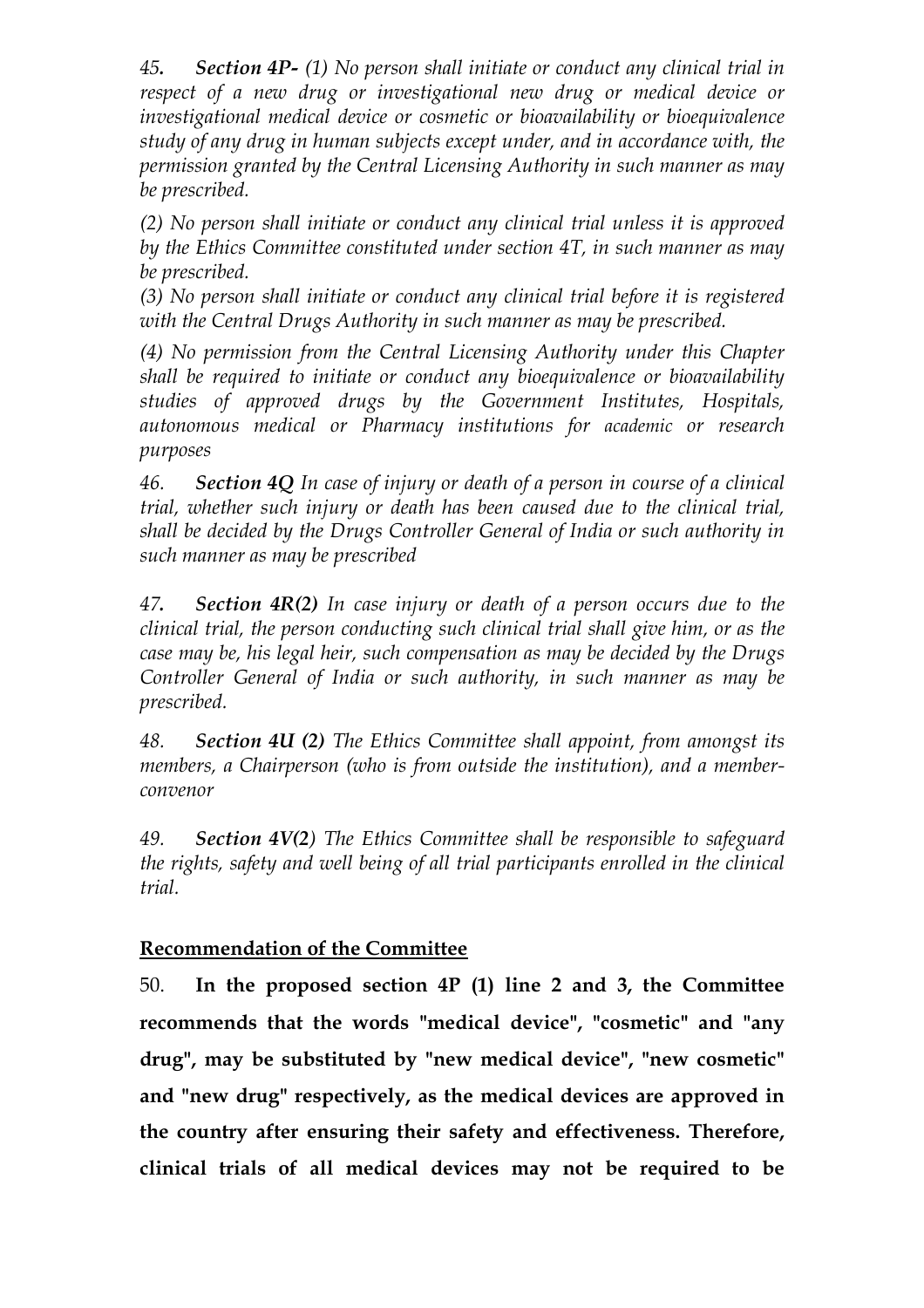**regulated. Clinical Trials of only new Medical Devices should be regulated. Similarly, the Cosmetics containing approved ingredients are generally considered safe. Therefore clinical trials of all cosmetics may not be required to be regulated. Clinical Trials of only cosmetics having new ingredient (new Cosmetics) should be regulated. Further generally Bioavailability/ Bioequivalence studies of approved Drugs are conducted in Healthy Volunteers with recommended doses. The use of most of such approved Drugs at recommended doses are generally considered safe for use even in healthy volunteers except certain categories of toxic Drugs like Cytotoxic Anti-Cancer Drugs. Therefore regulation of BA/BE studies of approved Drugs may not be required. In any case such BA/BE Studies are conducted with the approval of respected Ethics Committtee. The Committee further recommends that the definitions of "New Medical Device" and "New Cosmetics" may be included in the Bill.** 

51. **Since BA/BE Studies of approved Drugs are proposed to be kept out of the purview of regulation, therefore, such exemptions proposed in Section 4P(4) for Government Institutions are not necessary. The Committee accordingly recommends that the subsection (4) of the proposed section 4P should be omitted.** 

**52. As regards compensation for injury or death due to clinical trial (Chapter 1B, 4Q), the Committee recommends that Principal Investigator appointed by the Chief Drug Controller of India (as recommended by Committee) and the Ethics Committee should be given responsibility for determining the cause of injury or death. The Chief Drug Controller of India should act as Appellate Authority for both, the "Subject" and the "Sponsor". The Chief Drug Controller of India should refer such appeal to the Serious Adverse Event Panel of Experts which will give the final decision.**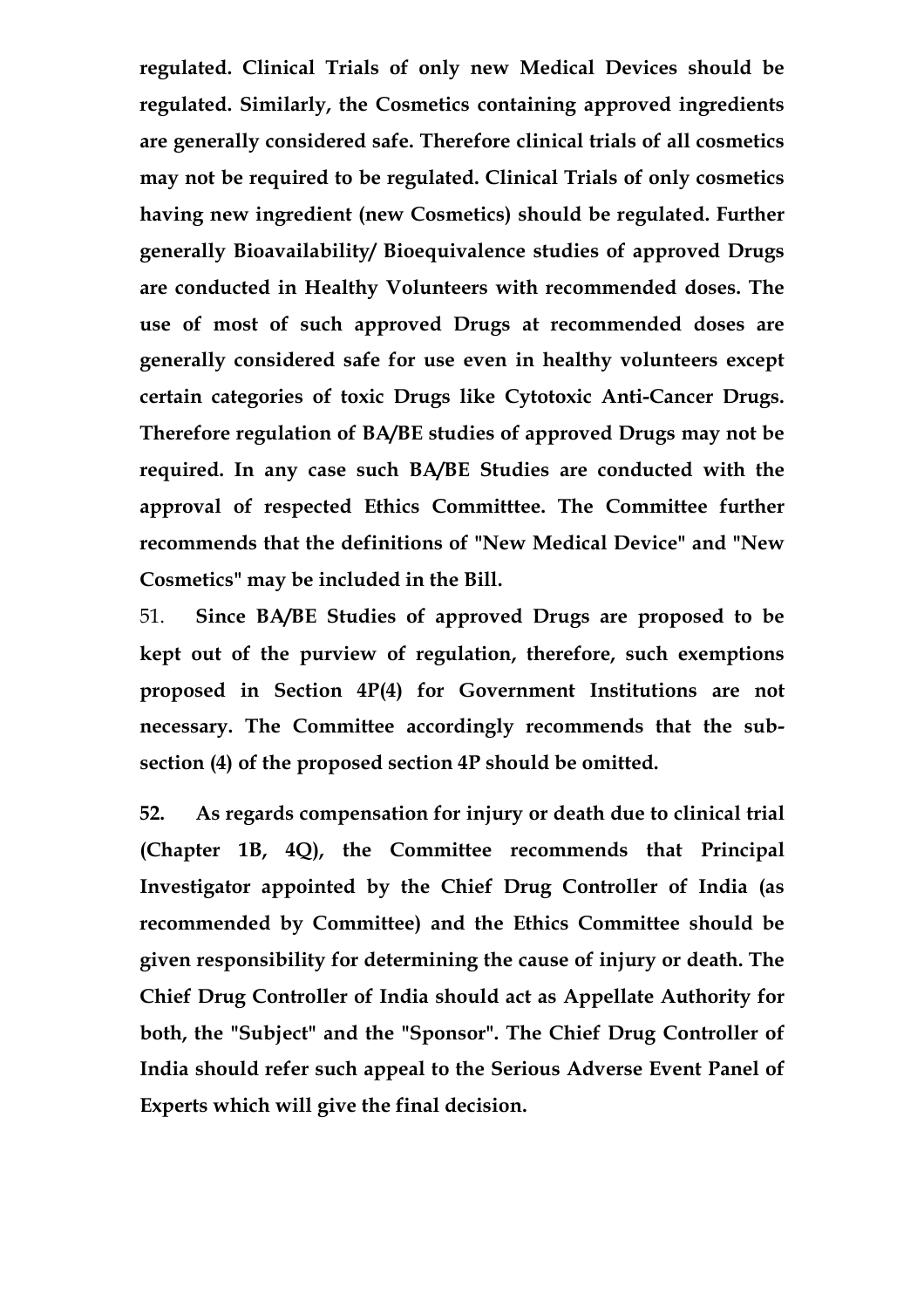53. **As regards Medical Treatment and compensation for injury due to Clinical Trial, under the proposed Section 4 R(2), the word "person" in line 1 should be substituted by "Sponsor or his representative whosoever has obtained the permission from Central Licensing Authority for".** 

54. **As regards Composition of Ethics Committee under the proposed Section 4 U(2) which states that "The Ethics Committee shall appoint, from amongst its members, a Chairperson (who is from outside the institution), and a member-convenor.", the expression "member-convenor" should be substituted with "Member-Secretary" as the "Member Secretary" is the most commonly used term.** 

55. **As regards functions and responsibilities of Ethics Committees proposed under Section 4 V (2), after the words "……………be responsible to" the words "oversee the conduct of clinical trial" should be inserted. This is because, responsibility to safeguard the rights, safety and well-being of all trial participants enrolled in the clinical trial not only lies with the Ethics Committee but with all the Stakeholders viz. Investigators, Sponsors and Regulatory Authorities.** 

#### **Clause 10**

*56. After section 5 of the principal Act, the following section shall be inserted, namely:—* 

*"5A. (1) The Central Government shall, by notification in the Official Gazette, constitute, a Medical Devices Technical Advisory Board to advise the Central Government, the Central Drugs Authority and State Governments on technical matters pertaining to medical devices, arising out of the administration of this Act and to carry out other functions assigned to it by or under this Act.* 

*(2) The Board shall consist of the following members, namely:––* 

*(a) the Director General, Indian Council of Medical Research, who shall be the Chairperson, ex officio; (b) the Drugs Controller General of India, ex officio;*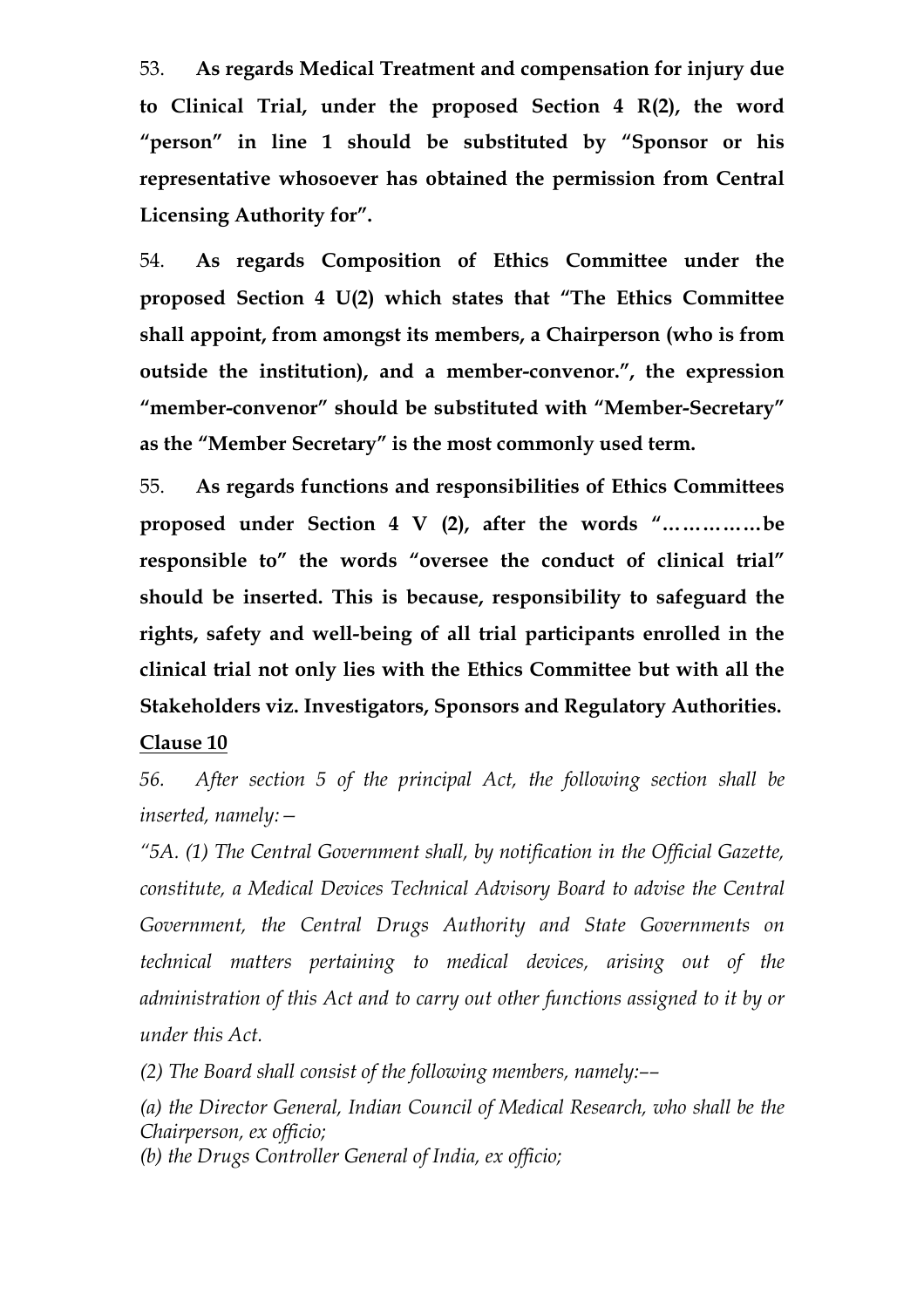*(c) one expert each from the following, having qualifications and experience in the field of medical devices, to be nominated by––* 

*(i) the Department of Science and Technology;* 

*(ii) the Department of Atomic Energy;* 

*(iii) the Department of Electronic and Information Technology;* 

*(iv) the Central Government from the Government testing laboratories connected with the testing of medical devices;* 

*(v) the Indian Council of Medical Research;* 

*(vi) the Bureau of Indian Standard;* 

*(vii) the Defence Research and Development Organisation;* 

*(d) one expert from the field of biomedical technology from recognized technical educational institutions, to be nominated by the Central Government;* 

*(e) one expert from the field of biomaterial or polymer technology from recognised technical educational institutions, to be nominated by the Central Government;* 

*(f) one person representing recognised consumer associations to be nominated by the Ministry of Consumer Affairs;* 

*(g) one pharmacologist to be nominated by the Central Government from recognised medical or research institute in the field of medical devices;* 

*(h) one expert to be nominated by the Central Government from recognized medical or research institute from amongst persons involved in conduct of clinical trials;* 

*(i) one person to be nominated by the Central Government from the medical device industry.*

## **Recommendation of the Committee**

57. **After Section 5A(2)(i), the following item should be inserted:-** 

**"(j) Two State Licensing authorities to be nominated by the Central** 

**Government.", as it would be appropriate to have representation from** 

#### **State Regulatory Authorities.**

58. **Clause 13**

7F(*1*) No person shall himself or by any other person on his behalf,––

(*a*) import, or manufacture for sale or for export, or export––

(*i*) any medical device which is not of standard quality;

(*ii*) any misbranded medical device;

(*iii*) any adulterated medical device;

(*iv*) any spurious medical device;

(*v*) any software or part or component or instrument or the list of the software or part or ingredient or instrument contained in it, unless displayed in the prescribed manner on the label or container thereof;

(*vi*) any medical device which by means of any statement, design or accessory accompanying it or by any other means, purports or claims to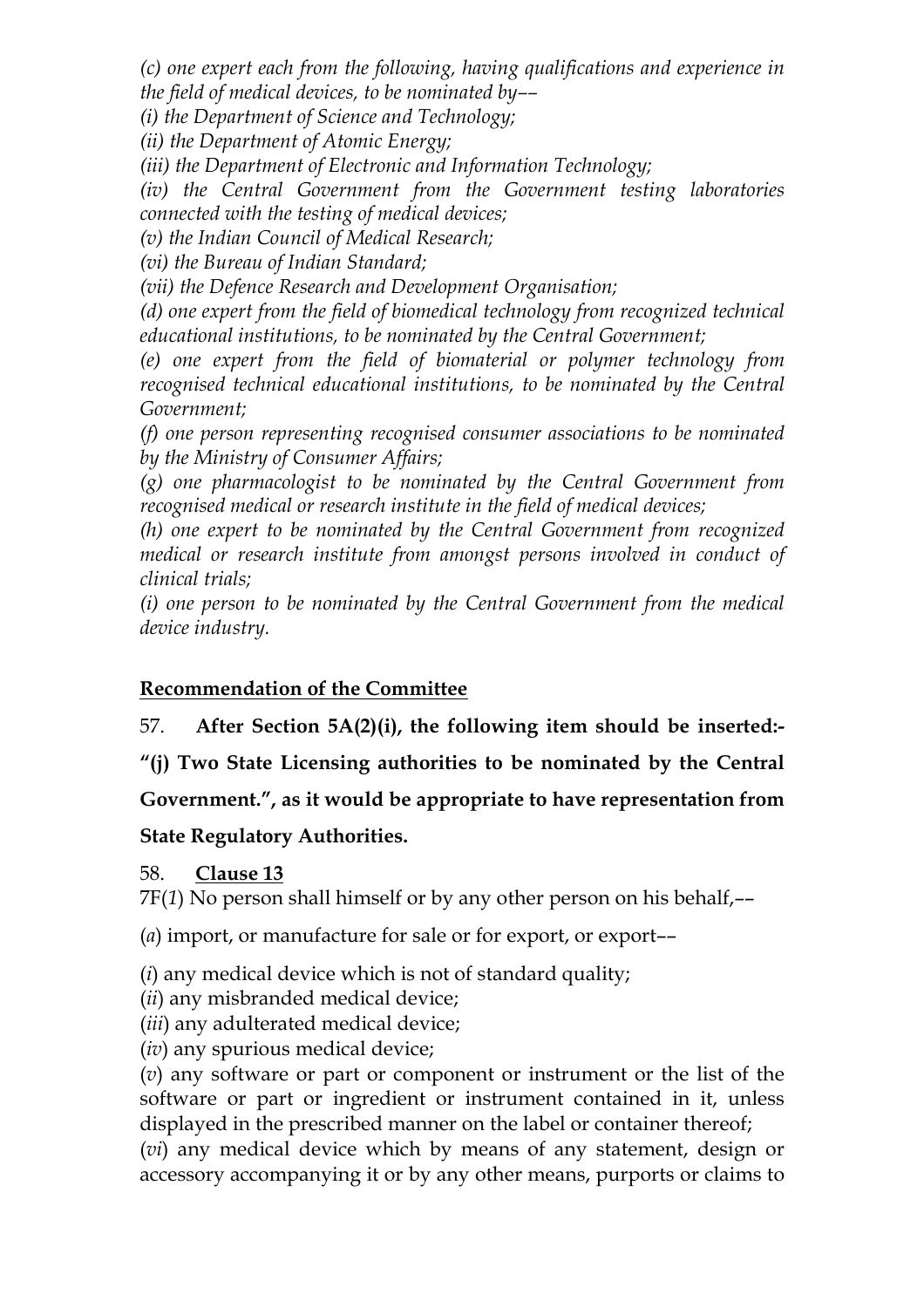cure or mitigate any such disease or ailment, or to have any such other effect;

## **Recommendation of the Committee**

59. **The proposed Section 7F provides for Prohibition of Import, Manufacture and Export of certain medical devices. Section 7F(1) (vi), provides an open-ended interpretation. The Committee recommends that after the words "any such other effects" the words "as may be prescribed" may be inserted.** 

#### **Clause 24**

*60. After section 18C of the principal Act, the following sections shall be inserted,* 

*namely:––* 

*"18D. No drug or cosmetic or medical device shall be exported except in accordance with the conditions of a permission or licence or certificate, as the case may be, issued by the Central Licensing Authority, in such manner, as may be prescribed.*

## **Recommendation of the Committee**

61. **The Committee recommends that for the Section 18D, the following should be substituted: "The manner of regulation of exports of drugs, cosmetics and medical devices shall be as prescribed in the Rules", as at present manufacturers of Drugs for exports are regulated by the State Regulatory Authority. The provisions for Regulation of exports of all Drugs, Medical Device and Cosmetics as proposed in the Section 18 (D), may create hurdles to the exporters which may affect the export. Clause 29**

*62. For section 23 of the principal Act, the following section shall be substituted, namely:––* 

*"23. The Drugs Control Officer or the Medical Device Officer shall take sample of drugs or cosmetics or medical devices, as the case may be, for test and examination under Chapter IIA or Chapter IV, as the case may be, in such manner as may be prescribed.".*

## **Recommendation of the Committee**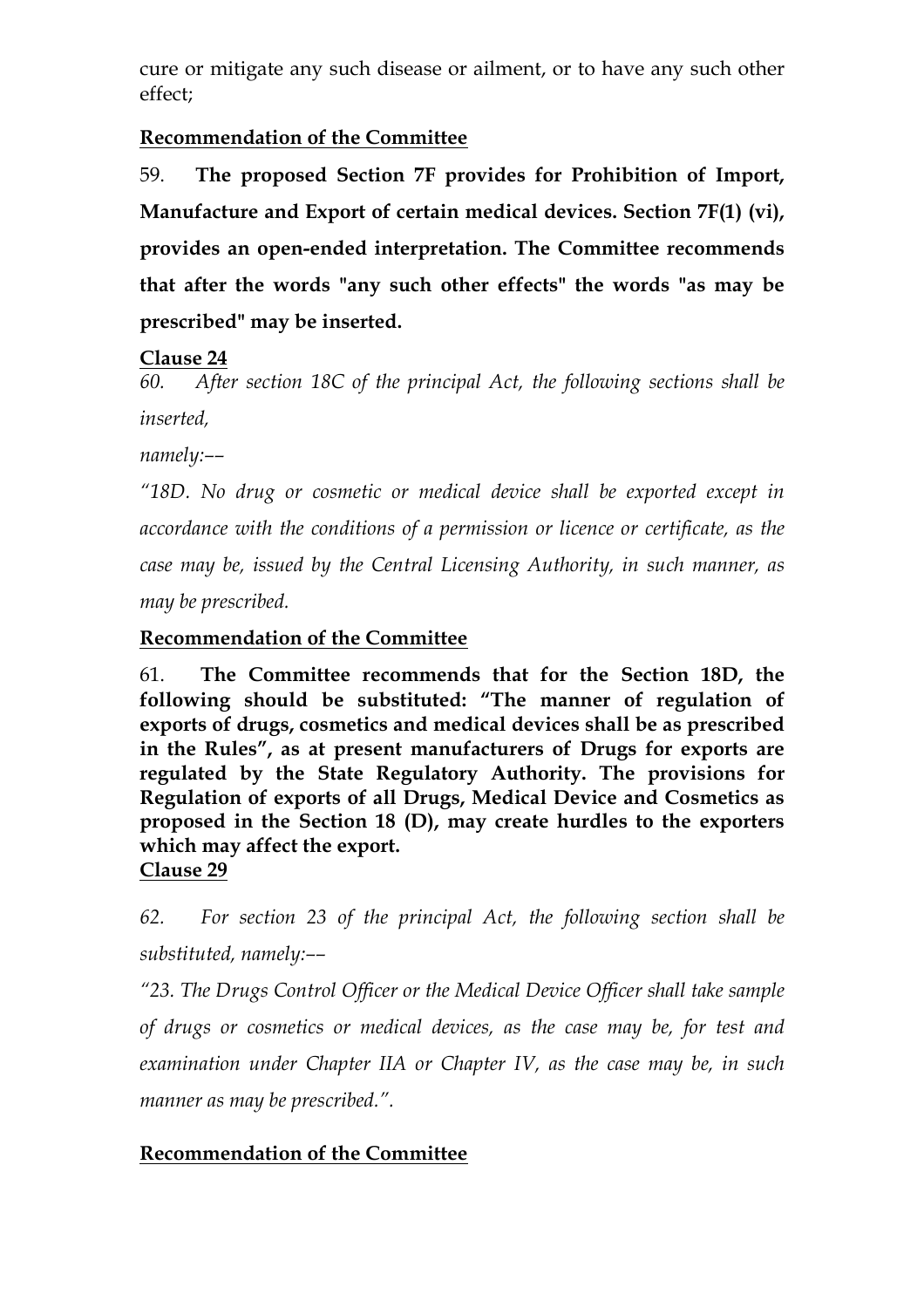63. **As regards substitution of new Section for Section 23, line 2, the Committee recommends that the words "as the case may be" after the words "Medical Device" should be omitted as these words are superfluous.** 

#### **Clause 47**

*64. After section 33P of the principal Act, the following sections shall be inserted, namely:––* 

*"33Q. The Central Drugs Authority may suspend or cancel any permission, licence or certificate issued by the Central Licensing Authority or the State Licensing Authority, in the public interest and for the reasons to be recorded in writing or if the permission, licence or certificate, as the case may be, is found not to have been issued in accordance with the provisions of this Act and the rules and regulations made thereunder, in the manner as may be prescribed.* 

*33R. (1) Any person aggrieved by any action or decision of any State Licensing Authority or the Central Licensing Authority, may prefer an appeal to the Central Drugs Authority within such period and in such manner as may be prescribed.* 

*(2) Any person aggrieved by any action or decision of the Central Drugs Authority, may prefer an appeal to the Central Government within such period and in such manner as may be prescribed."* 

#### **Recommendation of the Committee**

65. **Section 33 Q deals with the power of CDA to suspend or cancel permission… issued by SLA or CLA. The Committee recommends that the words "Central Drugs Authority" should be substituted by the words "Central Government" as the Committee is not in favour of setting up of CDA.** 

66**. The Committee feels that the appellate authority for the actions taken by the SLA should be with the State Government. The Committee therefore recommends that the proposed Section 33 R (2) may be reworded as follows:**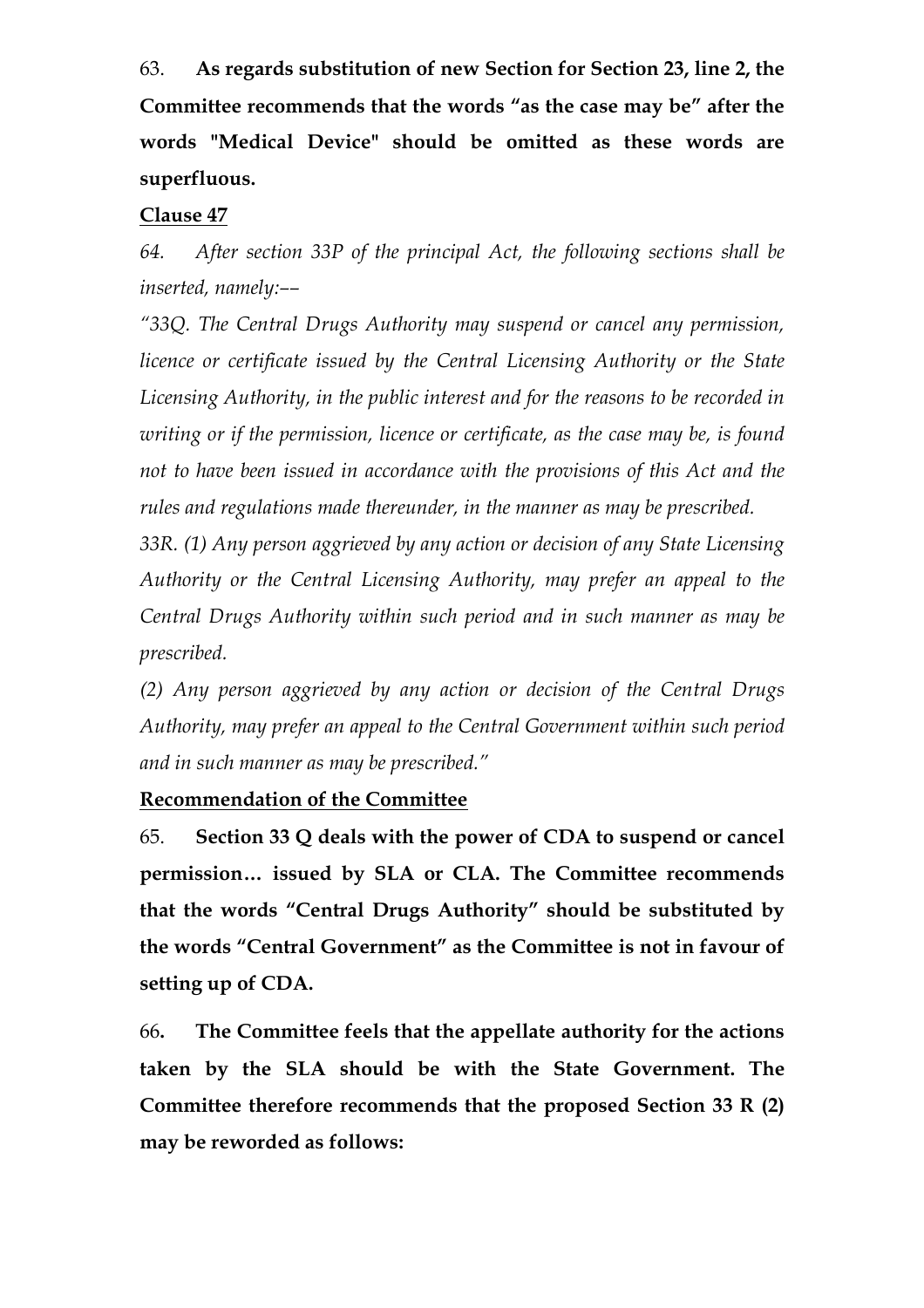*"Any person aggrieved by any action or decision of any State Licensing Authority may prefer an appeal to the State Government. Any person aggrieved by any action or decision of Central Licensing Authority may prefer an appeal to the Central Government."*

*67. Clause* **53.—***This clause seeks to insert a new Schedule, namely, "THE THIRD SCHEDULE", in the Act relating to Categories of drugs which the Central Licensing Authority is empowered to issue license containing seventeen categories of drugs.*

#### *Clause 53 (Third Schedule)*

*After the Second Schedule to the principal Act, the following Schedule shall be inserted, namely:––* 

## *"THE THIRD SCHEDULE*

 *[See section 18(3)]* 

#### *CATEGORIES OF DRUGS WHICH THE CENTRAL LICENSING AUTHORITY IS EMPOWERED TO ISSUE LICENCE:*

*1. Sera;* 

- *2. Solution of serum proteins intended for injection;*
- *3. Vaccines; and includes DNA vaccines and vaccines containing living genetically*

*engineered organisms;* 

- *4. Toxins;*
- *5. Antigens and anti-toxins;*
- *6. Anti-biotics (betalactums and cephalosporins);*
- *7. Parenteral preparations meant for parenteral administration;*
- *8. Hormones and preparations containing hormones;*
- *9. r-DNA derived drugs;*
- *10. RNA interference based products;*
- *11. Monoclonal anti-bodies;*
- *12. Cellular products and stem cells;*
- *13. Gene therapeutic products;*
- *14. Xenografts;*
- *15. Cytotoxic substances (anti-Cancer drugs);*
- *16. Blood products;*
- *17. Modified Living Organisms.".*

#### **Recommendation of the Committee**

68. **During the course of oral evidence before the Committee strong objections have been raised on Central Licensing of 17 Categories of Drugs as mentioned in the proposed IIIrd Schedule in General and especially 2 categories of Drugs namely Betalactums and Cephalosporins Antibiotics and Parenteral Preparations. The Committee recommends that in view of the concerns received from various stakeholders on the centralized licensing of Betalactums and**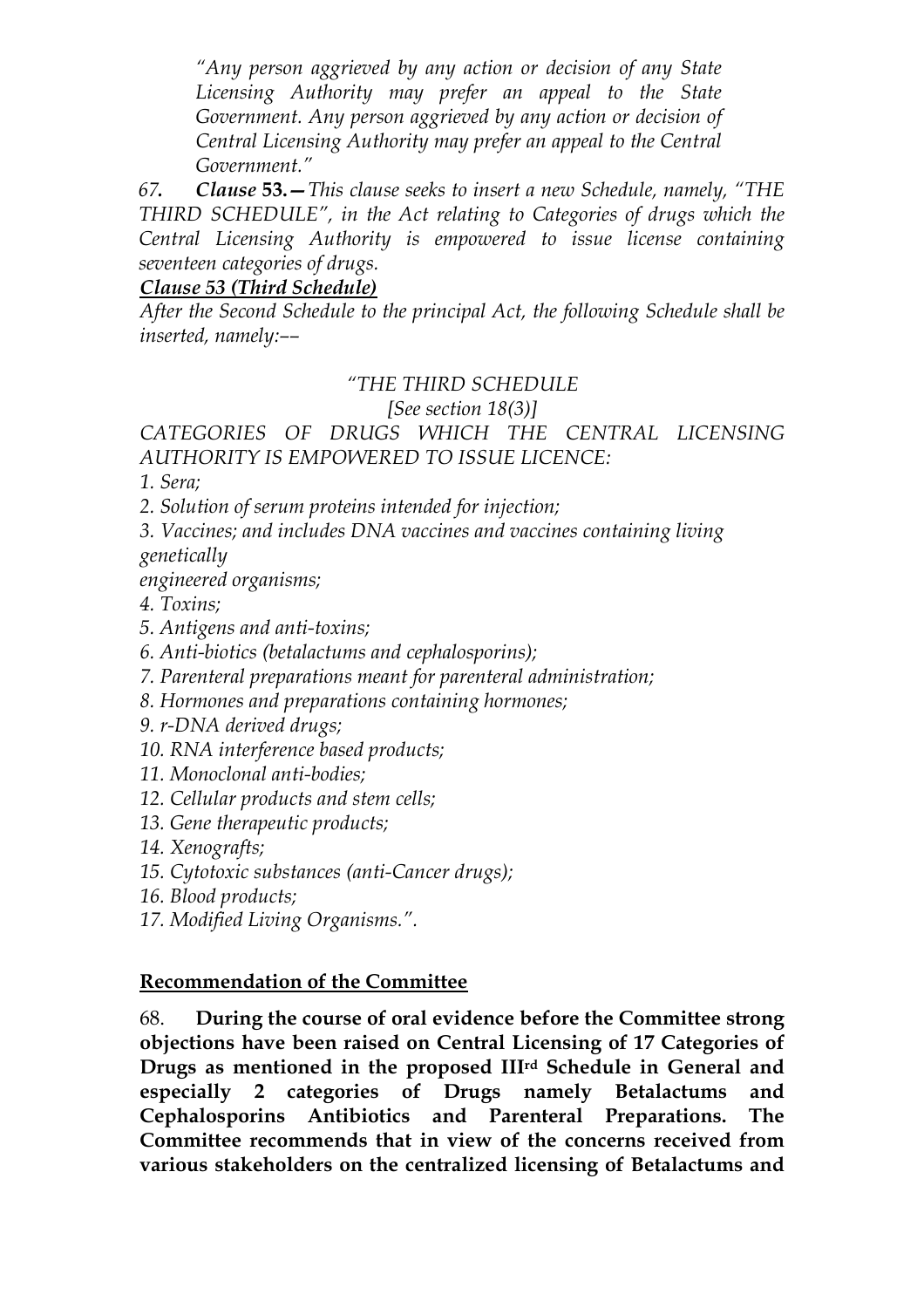# **Cephalosporins Antibiotics and Parenteral Preparations, they may be reconsidered.**

## **Penal Provisions**

69. Concerns have been expressed before the Committee by some stakeholders that some penal provisions provided in the Bill are very stringent for even minor offences. The Committee will deal with penal provisions in the following paragraphs.

70*. Section 4ZE. Whoever, himself or by any other person on his behalf, conducts clinical trials with any drug or investigational new drug or medical device or investigational medical device or cosmetic in contravention of conditions of permission issued under section 4P and rules made thereunder shall be punishable with imprisonment for a term which shall not be less than two years and shall also be liable to fine which shall not be less than five lakh rupees:*

## **Recommendation of the Committee**

#### 71. **The Committee recommends that the punishment provided in the proposed section 4ZE may be reworded as follows:-**

*"imprisonment for a term which may extend to 3 years or fine which may extend to five lakh rupees or both"* 

#### **MANUFACTURE, SALE AND DISTRIBUTION OF DRUGS AND COSMETICS.**

*72 Section 18D. No drug or cosmetic or medical device shall be exported except in accordance with the conditions of a permission or licence or certificate, as the case may be, issued by the Central Licensing Authority, in such manner, as may be prescribed* 

*73. Section 18E. Whoever, himself or by any other person on his behalf, exports any drug, cosmetic or medical device in contravention of the provisions of section 18D shall be punishable with imprisonment for a term which shall not be less than one year and shall also be liable to fine which shall not be less than two lakh rupees or three times value of the drug, cosmetic or medical device exported or confiscated, whichever is more.* 

*74. Section 18F Whoever having been convicted of an offence under section 18E is again convicted of an offence under that section, shall be punishable with imprisonment for a term which shall not be less than two years and with fine which shall not be less than five lakh rupees or three times value of the drug, cosmetic or medical device exported or confiscated, whichever is more."*

#### **Recommendation of the Committee**

75 **The Committee recommends that the proposed section 18D, 18E and 18F may be deleted.**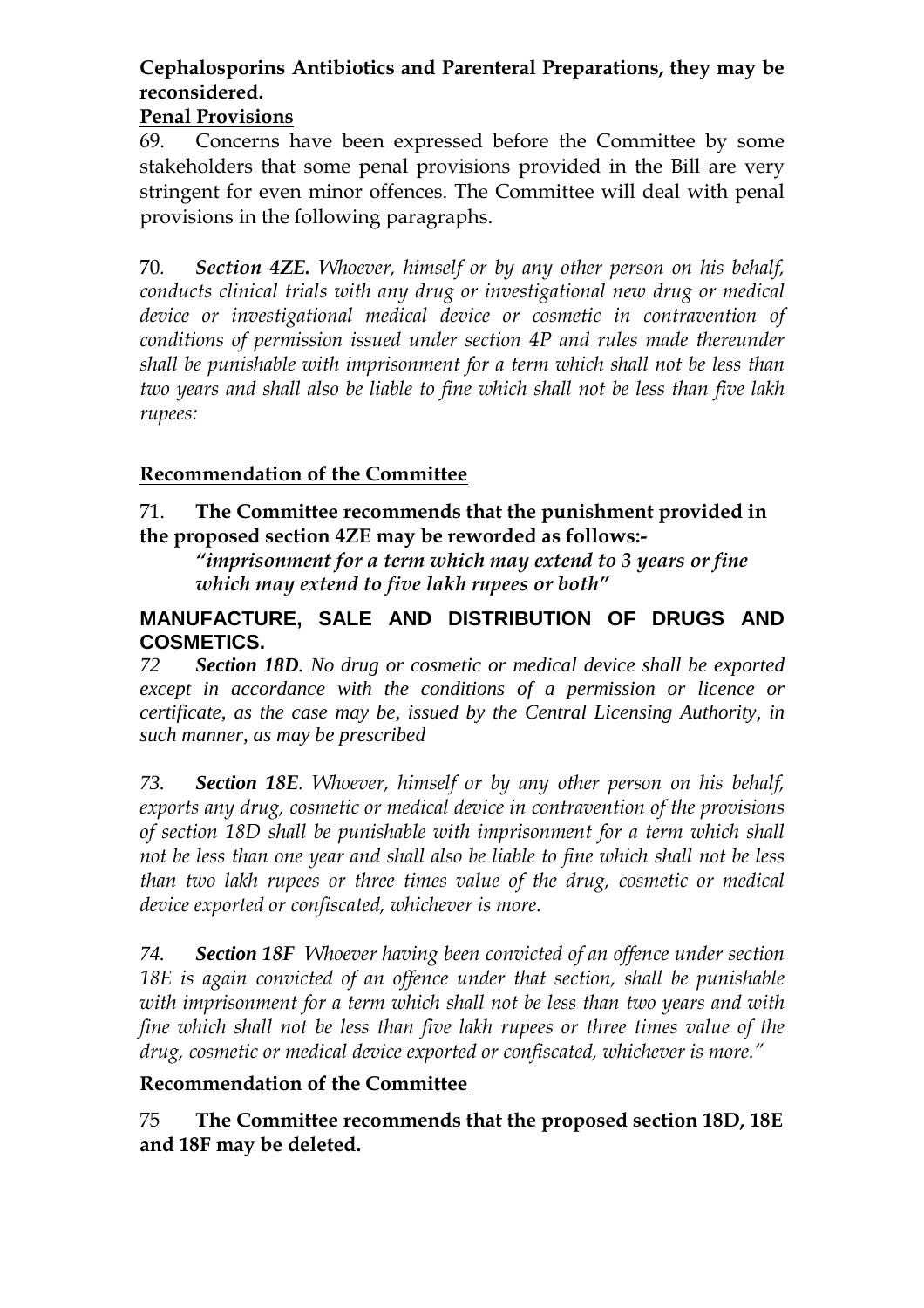*76. Section 22 sub-section 3 If any person wilfully obstructs an Inspector in the exercise of the powers conferred upon him by or under this Chapter or refuses to produce any record, register or other document when so required under clause (cca) of sub-section (1), he shall be punishable with imprisonment which may extend to three years, or with fine, or with both.*

#### **Recommendation of the Committee**

77. **The Committee recommends that the words "which may extend to three years or with fine or with both" may be substituted by the following:** 

 *"for a term which may extend to 3 years or fine which may extend to rupees fifty thousand or both"* 

*78. Section 28A. Whoever without reasonable cause or excuse, contravenes the provisions of section 18B shall be punishable with imprisonment for a term which may extend to one year or with fine which shall not be less than twenty thousand rupees or with both.*

#### **Recommendation of the Committee**

79. **The Committee recommends that the provision for imprisonment and fine as proposed in section 28A may be reworded as follows:** 

*"***may extend to 3 years or fine which may extend to rupees three lakh or both"**

**80. The Committee adopts the remaining clauses of the Bill without any changes. The Committee recommends that the Bill may be passed incorporating the suggestions made by it.** 

**General Recommendation**

**81. The Committee feels that excessive delegation of Legislative powers to the Government have been provided in the Bill. Even basics have not been provided in certain provisions. Everything has been left to subordinate legislation. Similarly composition of Ethics Committee too has been left to subordinate legislation. The Committee recommends that the Department should avoid excessive regulation by means of subordinate legislation. All such provisions may be relooked and atleast basics may be provided in the Act.** 

**82. The Committee recommends that the Rules to be framed after amendment of the said Bill may be notified within six months of the passing of the said Bill.** 

**83. It has been brought to the notice of the Committee that the market is flooded with a number of food supplements claiming**